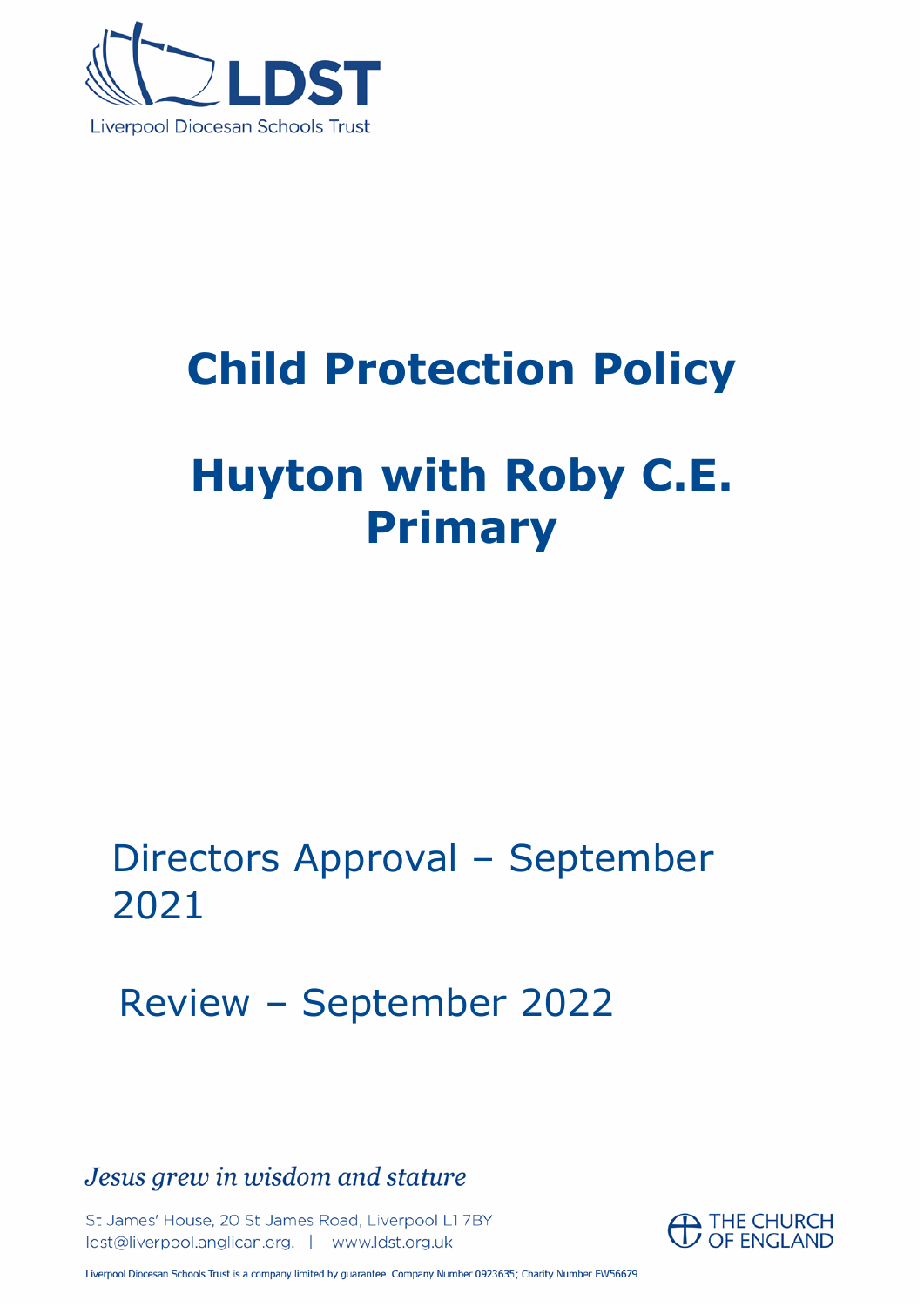### **Trust Prayer**

We thank you, God of Love, for the gift of children, bless the work of our Trust, that in all we do young people may grow in wisdom and stature, and so come

> to know you, to love you and to serve you

as Jesus did.

We make our prayer in his name who is God with you and the Holy Spirit, now and forever.

Amen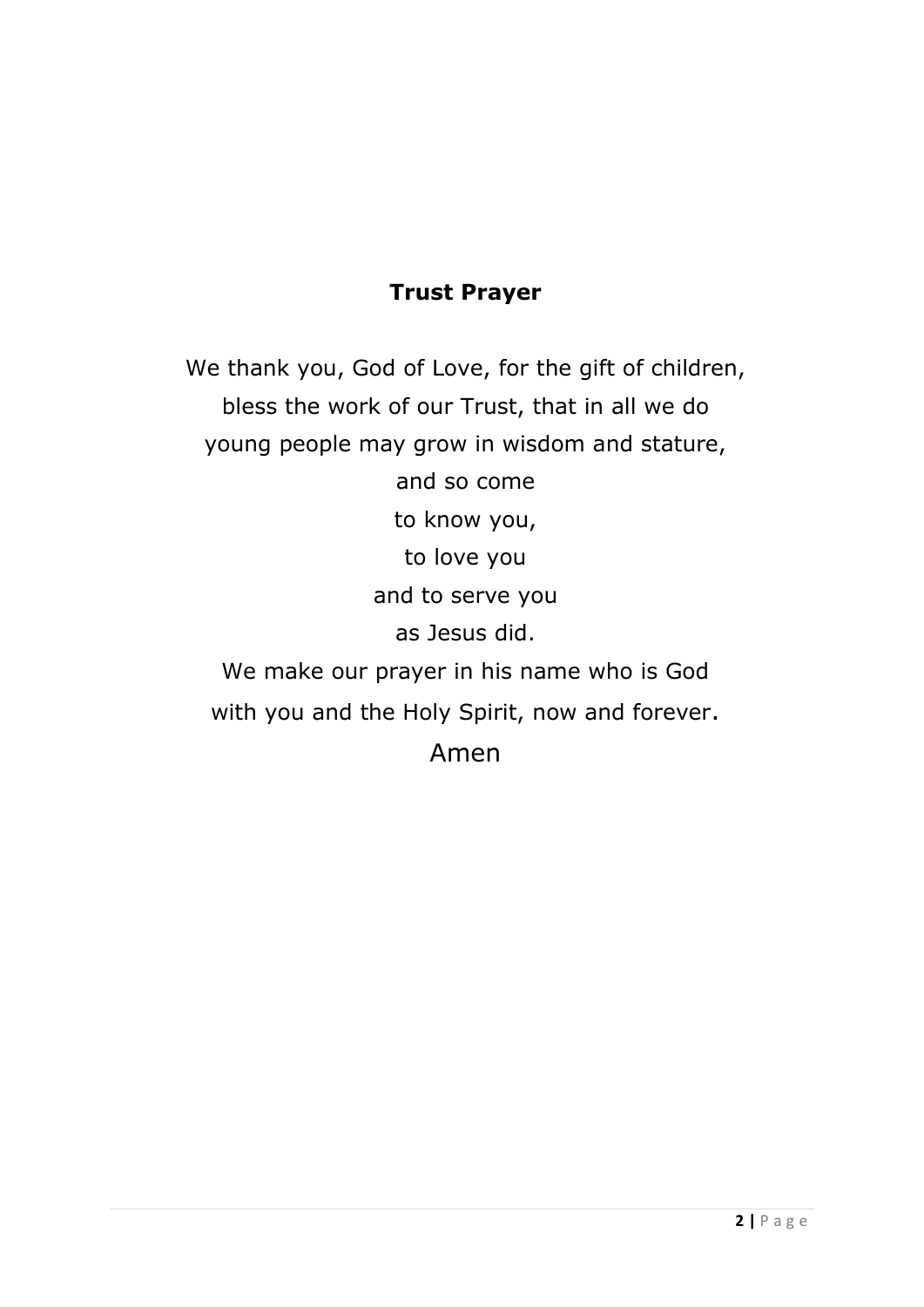### **Schools' model child protection policy**

#### **Huyton with Roby C.E. Primary School**

| Head teacher:                                            | Mrs Jillian Stratford |
|----------------------------------------------------------|-----------------------|
| Designated Safeguarding Lead:                            | Mrs Linda Wade        |
| Deputy Designated Safeguarding Lead(s): Mrs J. Stratford |                       |
| Link Governor for Safeguarding:                          | Ms. K. Wharton        |
| <b>Chair of Governors:</b>                               | Mr David Bradbury     |
| Policy Date:                                             | 07.12.2021            |
| Policy Status:                                           | Statutory             |
| Policy Review Cycle:                                     | Annual                |
| <b>Next Review Date:</b>                                 | September 2022        |
|                                                          |                       |

This policy provides guidance to all adults working within the school whether paid or voluntary or directly employed by the school or by a third party.

*This policy should be read alongside Part 1 and Annex B of Keeping Children Safe in Education 2021, and in conjunction with Section 1 of the School Improvement Liverpool Schools Safeguarding Handbook which is made available to all staff and volunteers.*

#### **1. Introduction**

Huyton with Roby C.E. Primary and its governing body recognises its duty towards safeguarding and promoting the welfare of children as set out in Section 175 / 157 of the Education Act 2002 / Education (Independent School Standards) Regulations 2014.

Our school will prevent and respond to abuse and neglect by ensuring that the ethos and atmosphere of the school is conducive to a safe environment. Pupils and parents/carers will feel supported and able to report safeguarding concerns to any member of staff. Staff will feel they are supported by colleagues and the senior management team, including the governing body, and are able to report and seek advice and guidance on any safeguarding concerns, including those regarding colleagues or themselves. We will protect children at risk of abuse of neglect by having procedures in place that reflect current legislation, guidance and best practice.

As part of our safeguarding ethos, we encourage children to respect the fundamental British values of democracy, the rule of law, individual liberty and mutual respect and tolerance of those with different faiths and beliefs. We will ensure that partisan political views are not promoted in the teaching of any subject in the school and where political issues are brought to the attention of the pupils, reasonably practicable steps will be taken to offer a balanced presentation of opposing views to pupils. We will ensure that reasonable steps are taken to ensure visitors to the school do not share messages with the school community which are contrary to our school ethos and beliefs.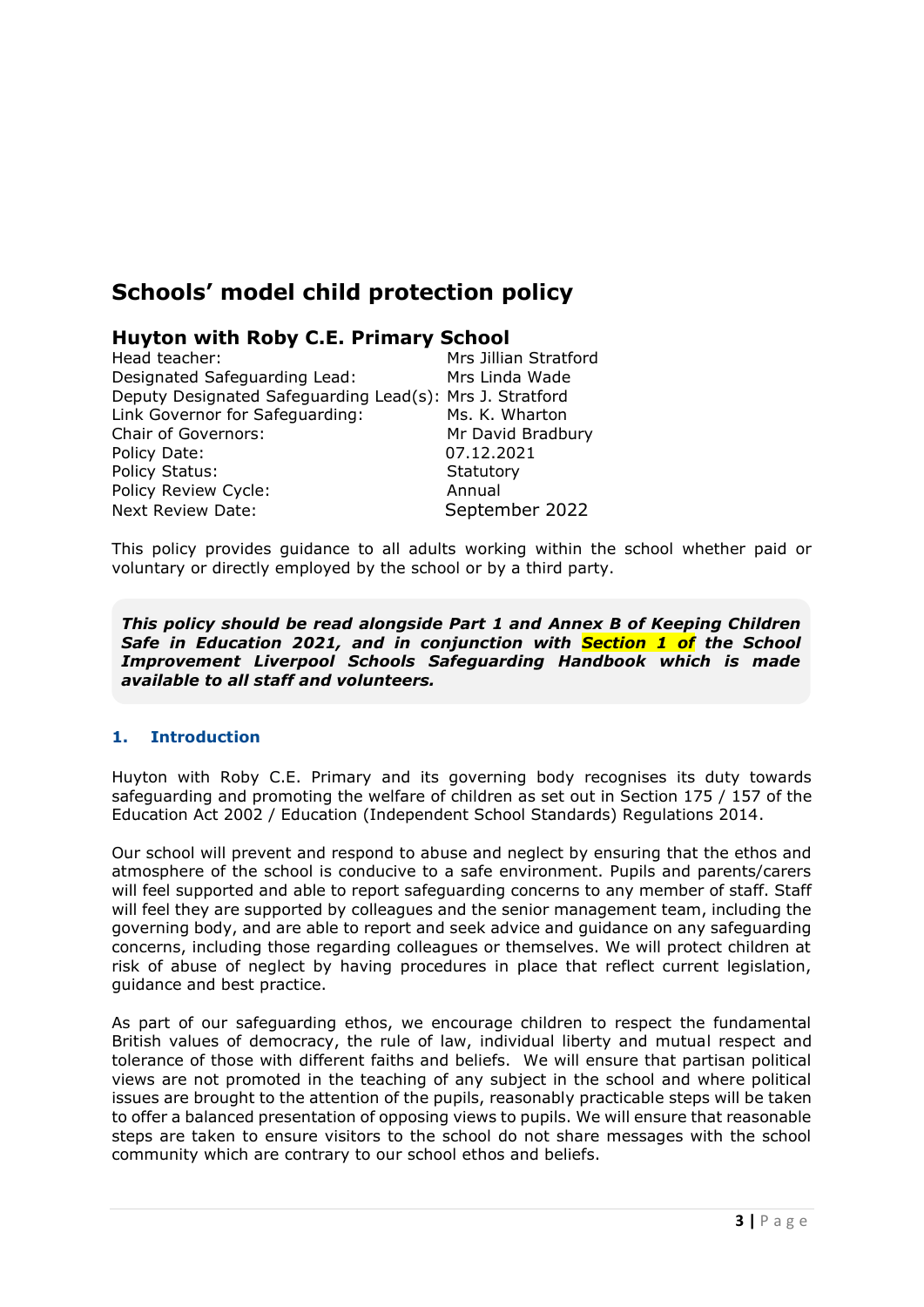Safeguarding is everybody's responsibility and, as such, this policy applies to all staff and volunteers working in the school. An allegation, disclosure or suspicion of abuse, or an expression of concern about abuse, could be made to any member of staff, not just those with a teaching or welfare-related role. Similarly, any member of staff may observe or suspect an incident of abuse.

#### **2. Child Protection Statement**

Our school is committed to safeguarding children and promoting children's welfare and expects all staff, governors, volunteers and visitors to share this commitment and maintain a vigilant and safe environment. Everyone has a responsibility to act, without delay, to protect children by reporting anything that might suggest a child is being abused or neglected. It is our willingness to work safely and challenge inappropriate behaviours that underpins this commitment. The school seeks to work in partnership with families and other agencies to improve the outcomes for children who are vulnerable or in need.

'*Safeguarding and promoting the welfare of children is everyone's responsibility. Everyone who comes into contact with children and their families and carers has a role to play. In order to fulfil this responsibility effectively, all professionals should make sure their approach is child-centred. This means that they should consider, at all times, what is in the best interests of the child*.' (DFE 2021)

#### **3. Definitions**

#### **Child:**

A child includes everyone under the age of 18. The fact that a child has reached 16 years of age, is living independently or is in further education, is a member of the armed forces, is in hospital or in custody in the secure estate, does not change their status or entitlements to services or protection.

#### **Child Protection:**

Part of safeguarding and promoting welfare. This refers to the activity that is undertaken to protect specific children who are suffering, or are likely to suffer, significant harm.

*Where a child is suffering significant harm, or is likely to do so, action should be taken to protect that child.*

#### **Safeguarding Children:**

Action should be taken to promote the welfare of a child in need of additional support, even if they are not suffering harm or are at immediate risk.

*'Safeguarding and promoting the welfare of children is defined as protecting children from maltreatment; preventing impairment of children's mental and physical health or development; ensuring that children grow up in circumstances consistent with the provision of safe and effective care; and taking action to enable all children to have the best outcomes.'* (DfE 2021)

#### **Abuse:**

Abuse is a form of maltreatment of a child. Somebody may abuse or neglect a child by inflicting harm, or by failing to act to prevent harm. Children may be abused in a family or in an institutional or community setting by those known to them or, more rarely, by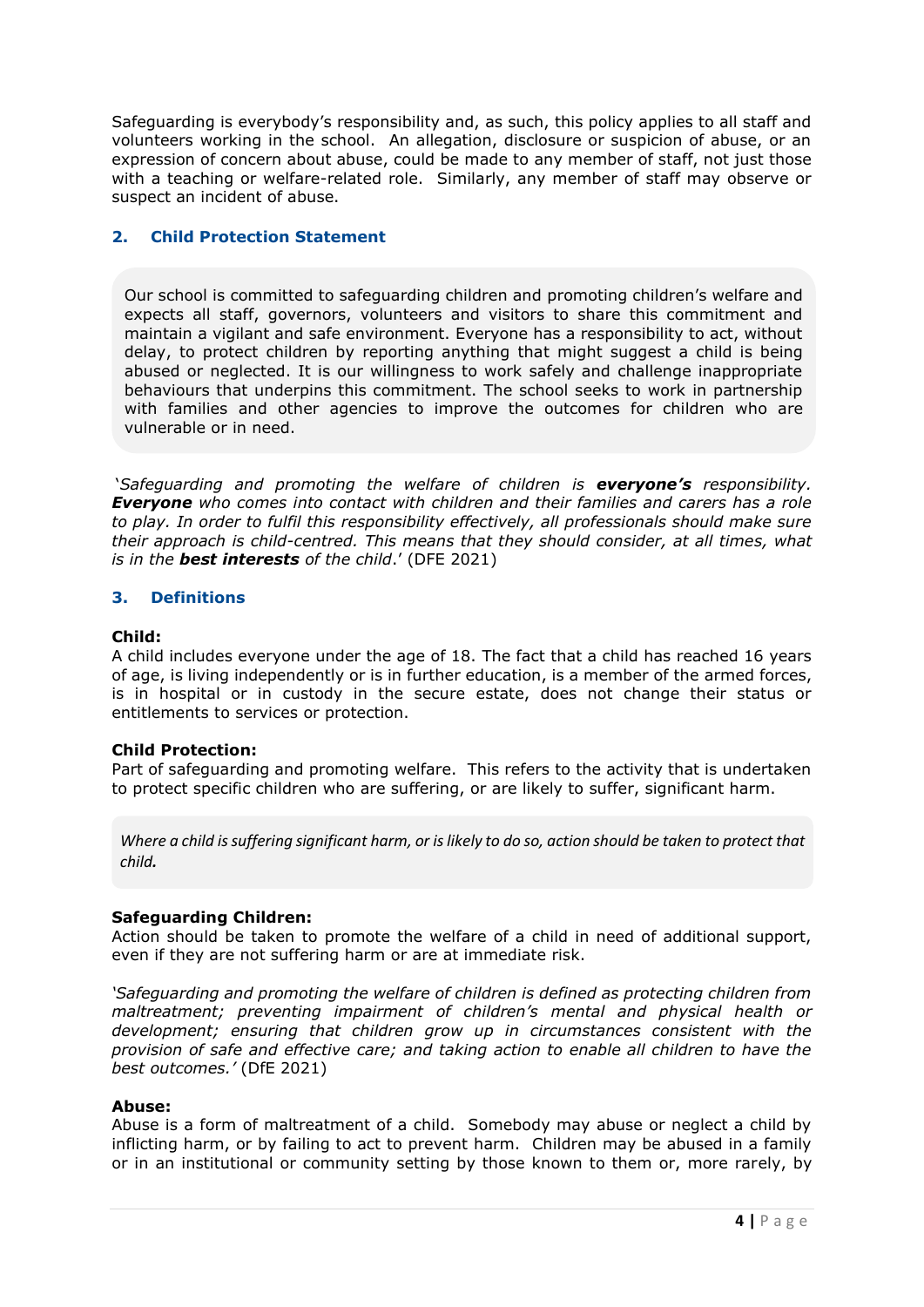others. Abuse can take place wholly online, or technology may be used to facilitate offline abuse. Children may be abused by an adult or adults, or another child or children.

#### **Physical Abuse:**

A form of abuse which may involve hitting, shaking, throwing, poisoning, burning or scalding, drowning, suffocating or otherwise causing physical harm to a child. Physical harm may also be caused when a parent or carer fabricates the symptoms of, or deliberately induces, illness in a child.

#### **Emotional Abuse:**

The *persistent* emotional maltreatment of a child such as to cause severe and persistent adverse effects on the child's emotional development. It may involve conveying to a child that they are worthless or unloved, inadequate, or valued only insofar as they meet the needs of another person. It may include not giving the child opportunities to express their views, deliberately silencing them or 'making fun' of what they say or how they communicate. It may feature age or developmentally inappropriate expectations being imposed on children. These may include interactions that are beyond a child's developmental capability, as well as overprotection and limitation of exploration and learning, or preventing the child participating in normal social interaction. It may involve seeing or hearing the ill-treatment of another. It may involve serious bullying (including cyber bullying), causing children frequently to feel frightened or in danger, or the exploitation or corruption of children. Some level of emotional abuse is involved in all types of maltreatment of a child, though it may occur alone

#### **Neglect:**

The persistent failure to meet a child's basic physical and/or psychological needs, likely to result in the serious impairment of the child's health or development. Neglect may occur during pregnancy as a result of maternal substance abuse. Once a child is born, neglect may involve a parent or carer failing to:

- provide adequate food, clothing and shelter (including exclusion from home or abandonment)
- protect a child from physical and emotional harm or danger
- ensure adequate supervision (including the use of inadequate caregivers)
- ensure access to appropriate medical care or treatment

It may also include neglect of, or unresponsiveness to, a child's basic emotional needs.

#### **Sexual Abuse:**

Involves forcing or enticing a child or young person to take part in sexual activities, not necessarily involving a high level of violence, whether or not the child is aware of what is happening. The activities may involve physical contact, including assault by penetration (for example, rape or oral sex) or non-penetrative acts such as masturbation, kissing, rubbing and touching outside of clothing. They may also include non-contact activities, such as involving children in looking at, or in the production of, sexual images, watching sexual activities, encouraging children to behave in sexually inappropriate ways, or grooming a child in preparation for abuse Sexual abuse can take place online, and technology can be used to facilitate offline abuse. Sexual abuse is not solely perpetrated by adult males. Women can also commit acts of sexual abuse, as can other children.

Further information regarding the signs and indicators of abuse are set out in the DFE guidance Keeping Children Safe in Education (DfE 2021) and can be found within the School Improvement Liverpool Schools Safeguarding Handbook. This includes amongst others, the definitions and indicators of Child Sexual Exploitation, Child Criminal Exploitation (including County Lines), Serious Violence, Female Genital Mutilation, Forced Marriage, Honour Based Abuse, Peer on Peer abuse, Sexual Violence and Sexual Harassment (including sexting and other related issues), Vulnerabilities to Extremism and Children Missing Education.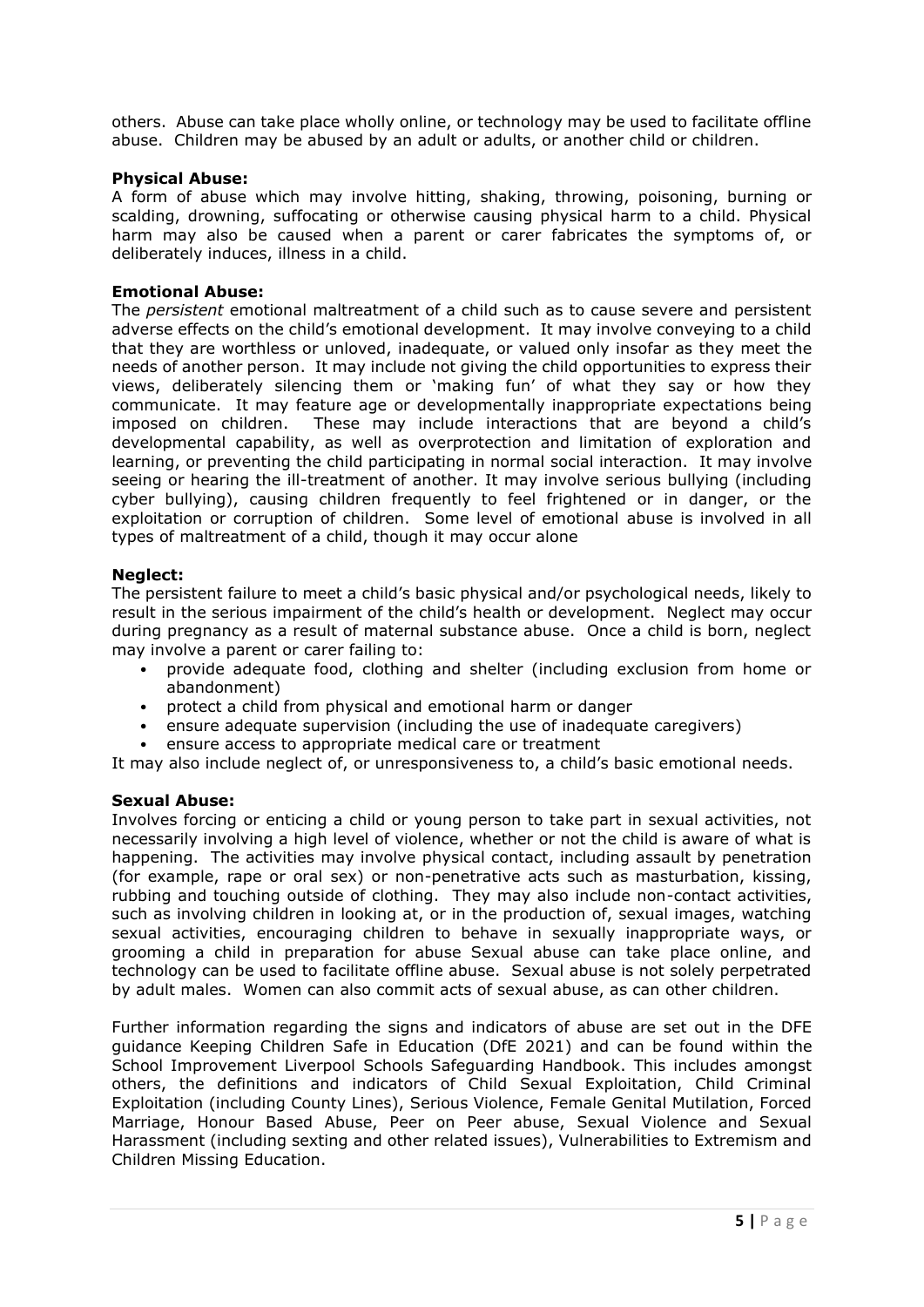#### **4. Policy Aims**

- To ensure school takes appropriate action, in a timely manner, to safeguard and promote the welfare of all children
- To ensure responsibilities and procedures are fully understood and that everyone can recognise signs and indicators of abuse or neglect and respond to them appropriately.
- To ensure that the school's practice meets local and national guidance, and all statutory requirements are in place.
- To keep detailed records, safely stored and adhere to confidentiality procedures.

#### **5. Key Principles**

- The child's needs and welfare are paramount. All children have a right to be protected from abuse and neglect and have their welfare safeguarded.
- Keeping Children Safe in Education (DfE 2021) reminds us that all staff should maintain an attitude of "*it could happen here*" where safeguarding is concerned.
- Children should be listened to and their views and wishes should inform any assessment and provision for them. Staff should always act in the interests of the child, in order to protect them.
- The school recognises that scrutiny, challenge and supervision are key to safeguarding children.
- The school is committed to working with other agencies to provide early help for children before they become at risk of harm or require a 'child in need' statutory assessment. '*Early Help means providing support as soon as a problem emerges, at any point in a child's life, from the foundation years through to the teenage years*.' (DfE 2021)
- All staff should be aware of the early help process and understand their role in it. This includes identifying emerging problems, liaising with the designated safeguarding lead, sharing information with other professionals to support early identification and assessment and, in some cases, acting as the lead professional in undertaking an early help assessment.
- '*All staff should be aware of the process for making referrals to children's social care and for statutory assessments under the Children Act 1989, especially section 17 (children in need) and section 47 (a child suffering, or likely to suffer, significant harm) that may follow a referral, along with the role they might be expected to play in such assessments*.' (DFE 2021)
- All staff have responsibility to report their concerns about a child **without delay** to the Designated Safeguarding Lead, or in their absence the deputy designated safeguarding lead(s) or other senior member of staff. This should be done both verbally and in writing, using the agreed format. Whilst the Designated Safeguarding Lead will normally make referrals to Children's Services, **anyone** can refer their concerns to children's social care directly in emergencies or if they feel they need to do so. [Safeguarding-Mate](https://www.schoolimprovementliverpool.co.uk/safeguarding-mate/) can support any member of staff through the process of making a referral.
- Everyone has responsibility to escalate their concerns and 'press for reconsideration' if they believe a child's needs remain unmet or if the child is failing to thrive and in need or if the child is at risk of harm. Concerns about a child should always lead to help for a child at some point and the child's situation should improve.
- The school will work in partnership with other agencies to promote the welfare of children and protect them from harm, including the need to share information about a child in order to safeguard them. *'Fears about sharing information cannot be allowed to stand in the way of the need to promote the welfare and protect the safety of children*.' Working Together to Safeguard Children (DfE 2018)
- The school will work with other agencies to ensure any actions that are part of a multiagency coordinated plan are completed in a timely way.
- The school will follow the Local Authority and the Local Safeguarding Children Partnership procedures and provide them with information as required.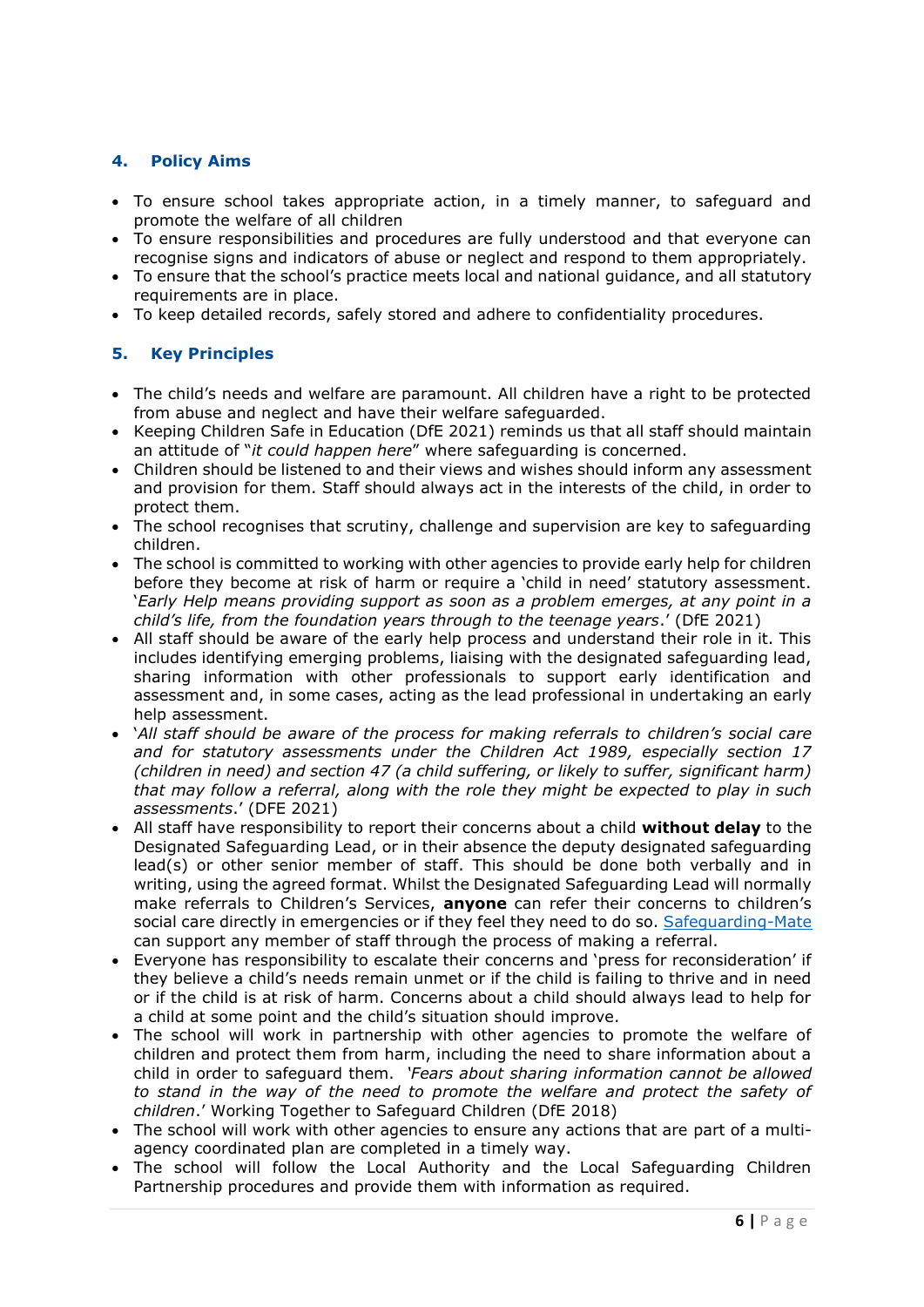- Staff, children and families will need support following child protection processes being followed.
- Children have a right to learn ways to keep themselves safe from harm and exploitation.

#### **6. Legislation and Guidance**

Schools and colleges must have regard for the DfE statutory guidance '[Keeping Children](https://www.gov.uk/government/publications/keeping-children-safe-in-education--2)  [Safe in Education](https://www.gov.uk/government/publications/keeping-children-safe-in-education--2) (DfE 2021). **This child protection policy should be read alongside this statutory guidance and all staff must read and understand at least part 1 and annex B of this guidance.**

Local authorities have a duty to make enquiries under [section 47](http://www.legislation.gov.uk/ukpga/1989/41/section/47) of the **Children Act 1989** if they have reasonable cause to suspect that a child is suffering, or is likely to suffer, significant harm, to enable them to decide whether they should take any action to safeguard and promote the child's welfare. There may be a need for immediate protection whilst the assessment is carried out.

A 'child in need' is defined under the Children Act 1989 as a child who is unlikely to achieve or maintain a satisfactory level of health or development, or their health and development will be significantly impaired, without the provision of services; or a child who is disabled. A social worker will lead and co-ordinate any assessment under [section 17](http://www.legislation.gov.uk/ukpga/1989/41/section/17) of the Children Act 1989.

[Section 175](https://www.legislation.gov.uk/ukpga/2002/32/section/175) of the **Education Act 2002** places a duty on local authorities (in relation to their education functions, and governing bodies of maintained schools and further education institutions, which include sixth-form colleges) to exercise their functions with a view to safeguarding and promoting the welfare of children who are pupils at a school, or who are students under 18 years of age attending further education institutions. The same duty applies to independent schools (which include Academies and free schools) by virtue of regulations made under [section 157](https://www.legislation.gov.uk/ukpga/2002/32/section/157) of the same Act.

[Working Together to Safeguard Children](https://www.gov.uk/government/publications/working-together-to-safeguard-children--2) (DfE 2018) provides additional guidance which makes it clear that protecting children from harm and promoting their welfare depends upon a shared responsibility and effective joint working between different agencies:

*Everyone who works with children has a responsibility for keeping them safe. No single practitioner can have a full picture of a child's needs and circumstances and, if children and families are to receive the right help at the right time, everyone who comes into contact with them has a role to play in identifying concerns, sharing information and taking prompt action.*

In addition, Working Together to Safeguard Children also reinforces the need to take action to provide early help before statutory services are required:

'*Providing early help is more effective in promoting the welfare of children than reacting later. Early Help means providing support as soon as a problem emerges, at any point in a child's life, from the foundation years through to the teenage years*.' DFE 2018

The school therefore understands its responsibility to engage with other professionals in Early Help Assessments when a child's needs according to the Local Safeguarding Children Partnership's Responding to Need and Level of Needs framework sit below the requirement for a statutory assessment.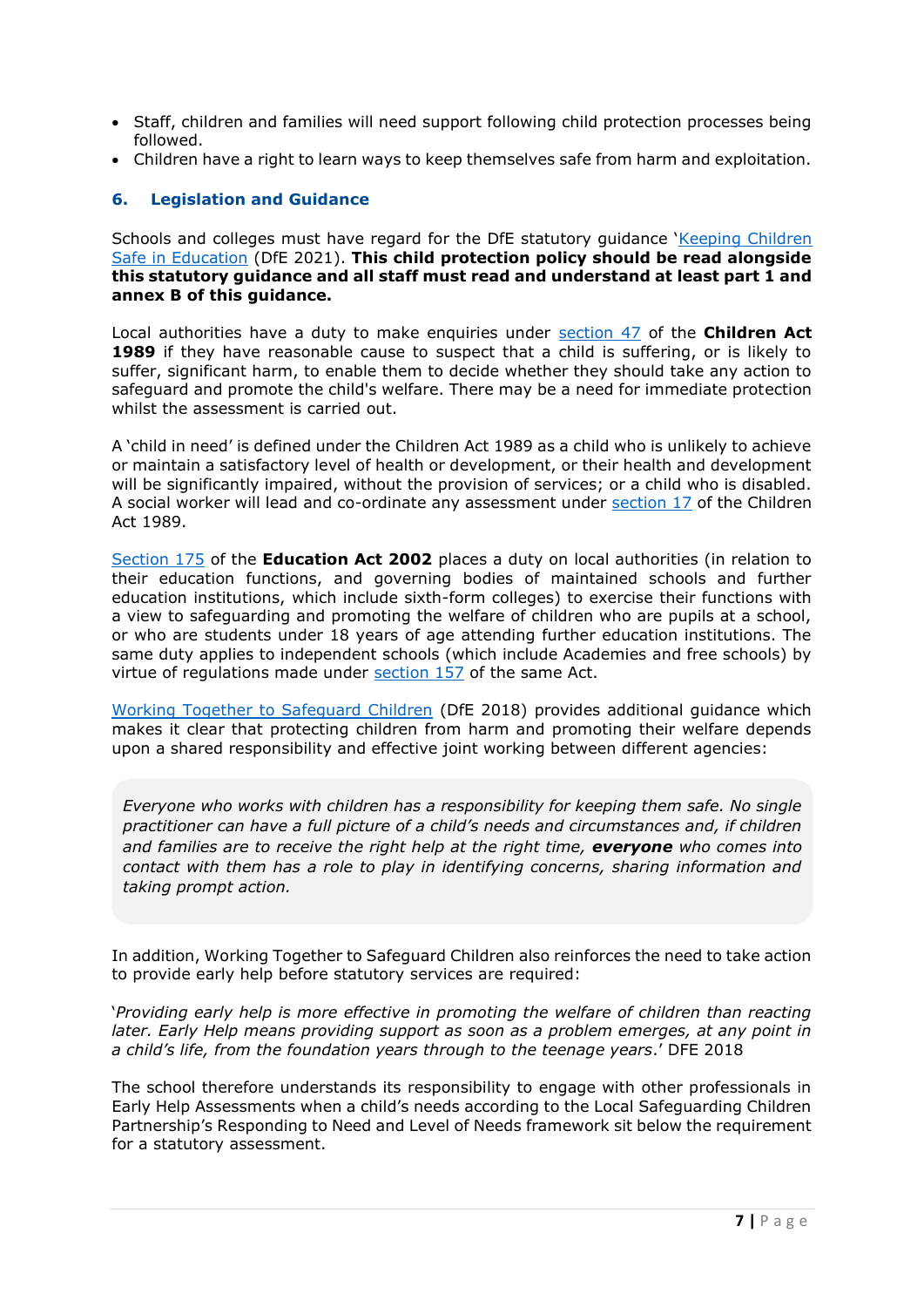**The Counterterrorism and Security Act** 2015 places a duty upon local authorities and educational providers to 'have due regard to the need to prevent people from being drawn into terrorism'. The DfE has provided statutory guidance for schools and child care providers: '[The Prevent Duty](https://www.gov.uk/government/publications/prevent-duty-guidance)' (June 2015). The guidance summarises the requirements of schools and childcare providers in terms of four general themes: risk assessment, working in partnership, staff training and IT policies. Our school will ensure that staff are aware of the indicators of extremism and radicalisation and know how to respond in keeping with local and national guidance. Staff will use their judgement in identifying children who might be at risk of radicalisation and act proportionately which may include making a referral via Children's Services to the Channel programme. Equally children will be made aware of the risks and support available to them. We will ensure that children are safe from terrorist and extremist material when accessing the internet in schools. The Government has developed an 'educate against hate' website providing information and resources for schools and parents to support them to recognise and address extremism and radicalisation in young people.

**'Section 5B of the Female Genital Mutilation Act 2003 (as inserted by section 74 of the Serious Crime Act 2015)** places a statutory duty upon **teachers** along with regulated health and social care professionals in England and Wales, to report to the police where they discover (either through disclosure by the victim or visual evidence) that FGM appears to have been carried out on a girl under 18. Those failing to report such cases will face disciplinary sanctions. It will be rare for teachers to see visual evidence, and they should not be examining pupils, but the same definition of what is meant by "to discover that an act of FGM appears to have been carried out" is used for all professionals to whom this mandatory reporting duty applies. Information on when and how to make a report can be found at:

[www.gov.uk/government/publications/mandatory-reporting-of-female-genital](http://www.gov.uk/government/publications/mandatory-reporting-of-female-genital-mutilation-procedural-information)[mutilation-procedural-information](http://www.gov.uk/government/publications/mandatory-reporting-of-female-genital-mutilation-procedural-information)

*Teachers must personally report to the police cases where they discover that an act of FGM appears to have been carried out. Unless the teacher has a good reason not to, they should also still consider and discuss any such case with the school or college's designated safeguarding lead and involve children's social care as appropriate. The duty does not apply in relation to at risk or suspected cases (i.e. where the teacher does not discover that an act of FGM appears to have been carried out, either through disclosure by the victim or visual evidence) or in cases where the woman is 18 or over. In these cases, teachers should follow local safeguarding procedures*. DFE 2021

The school will also consult the government guidance [Multi-agency statutory guidance on](https://www.gov.uk/government/publications/multi-agency-statutory-guidance-on-female-genital-mutilation)  [female genital mutilation](https://www.gov.uk/government/publications/multi-agency-statutory-guidance-on-female-genital-mutilation) (revised 2016) and will have reference to guidance provided by the National FGM Centre [FGM Schools Guidance -](http://nationalfgmcentre.org.uk/wp-content/uploads/2019/06/FGM-Schools-Guidance-National-FGM-Centre.pdf) National FGM Centre.

In addition, the school recognises the important role schools have in safeguarding children from Forced Marriage. (The Forced Marriage Unit has published Multi-agency quidelines, with pages 32-36 focusing on the role of schools and colleges. School and college staff can contact the Forced Marriage Unit if they need advice or information. Contact: 020 7008 0151 or email: [fmu@fco.gov.uk.](mailto:fmu@fco.gov.uk))

Early years providers have a duty under section 40 of the **Childcare Act 2006** to comply with the welfare requirements of the [Statutory Framework for the Early Years Foundation](https://www.gov.uk/government/publications/early-years-foundation-stage-framework--2)  [Stage.](https://www.gov.uk/government/publications/early-years-foundation-stage-framework--2)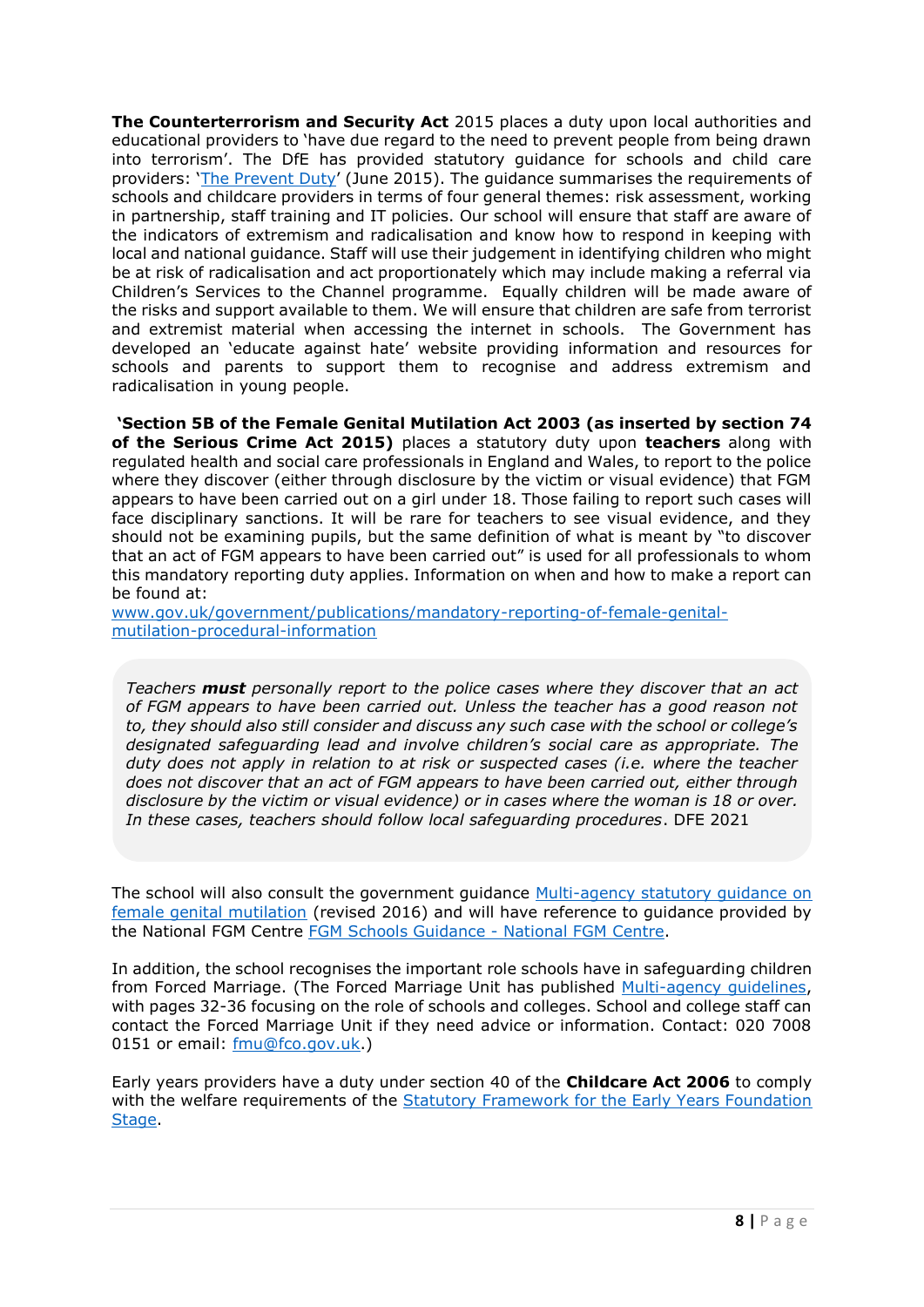The Teachers' [Standards](https://www.gov.uk/government/publications/teachers-standards) (DfE 2013) also requires all teachers to 'uphold public trust in the profession and maintain high standards of ethics and behaviour, within and outside school, including:

- treating pupils with dignity, building relationships rooted in mutual respect, and at all times observing proper boundaries appropriate to a teacher's professional position
- having regard for the need to safeguard pupils' well-being, in accordance with statutory provisions
- showing tolerance of and respect for the rights of others'

In addition, the **Sexual Offences Act 2003** makes it clear that all members of staff are in a position of trust and would therefore be committing a criminal offence to have a sexual relationship with a young person below the age of 18, even if that pupil is over the age of consent. In addition, it would be a breach of trust to have a relationship with any school student over the age of 18.

#### **The school and this policy also takes account of additional DFE guidance including:**

- [CSE Definition and guidance](https://www.gov.uk/government/publications/child-sexual-exploitation-definition-and-guide-for-practitioners) for practitioners DFE 2017
- [Criminal Exploitation of children and vulnerable adults: County Lines Guidance](https://www.gov.uk/government/publications/criminal-exploitation-of-children-and-vulnerable-adults-county-lines) DFE 2017
- [Disqualification under the Childcare Act](https://www.gov.uk/government/publications/disqualification-under-the-childcare-act-2006/disqualification-under-the-childcare-act-2006) DFE 2006
- [Information sharing: Advice for practitioners providing safeguarding services](https://www.gov.uk/government/publications/safeguarding-practitioners-information-sharing-advice) HMG 2018
- [Sexual violence and sexual harassment between children in schools and colleges](https://www.gov.uk/government/publications/sexual-violence-and-sexual-harassment-between-children-in-schools-and-colleges) DFE 2021
- The Prevent Duty [Departmental advice for schools and childcare providers](https://www.gov.uk/government/publications/protecting-children-from-radicalisation-the-prevent-duty) DFE 2015
- [How social media is used to encourage travel to Syria and Iraq](https://www.gov.uk/government/publications/the-use-of-social-media-for-online-radicalisation) DFE 2015 (Briefing note for schools)
- The [Ofsted School Inspection Handbook](https://www.gov.uk/government/publications/school-inspection-handbook-eif) and Ofsted guidance: Inspecting safequarding [in early years, education and skills](https://www.gov.uk/government/publications/inspecting-safeguarding-in-early-years-education-and-skills)
- [What to do if you are worried a child is being abused: Advice for practitioners](https://www.gov.uk/government/publications/what-to-do-if-youre-worried-a-child-is-being-abused--2) DFE 2015
- [Sharing nudes and semi-nudes: advice for education settings working with children and](https://www.gov.uk/government/publications/sharing-nudes-and-semi-nudes-advice-for-education-settings-working-with-children-and-young-people)  [young people](https://www.gov.uk/government/publications/sharing-nudes-and-semi-nudes-advice-for-education-settings-working-with-children-and-young-people) DDCMS / UKCIS 2020
- Other DFE statutory guidance including: online safety and children who go missing from home or care which is found here: [https://www.gov.uk/topic/schools-colleges](https://www.gov.uk/topic/schools-colleges-childrens-services/safeguarding-children)[childrens-services/safeguarding-children](https://www.gov.uk/topic/schools-colleges-childrens-services/safeguarding-children)

Additional DFE/Gov guidance can be found here:

<https://www.gov.uk/topic/schools-colleges-childrens-services/safeguarding-children>

#### **7. Communicating with parents and visitors**

The school is committed to the principles of Working Together to Safeguard Children which states that a '*child centred approach is fundamental to safeguarding and promoting the welfare of every child. A child centred approach means keeping the child in focus when making decisions about their lives and working in partnership with them and their families*.'

The following statement is provided to parents/carers, so they are aware of the school's responsibilities:

*'The school ensures children learn in a safe, caring and enriching environment. Children are taught how to keep themselves safe identify risky, unsafe or problematic situations, how and when to seek help, how to develop positive and healthy relationships and how to avoid situations where they might be at risk including by being exploited.*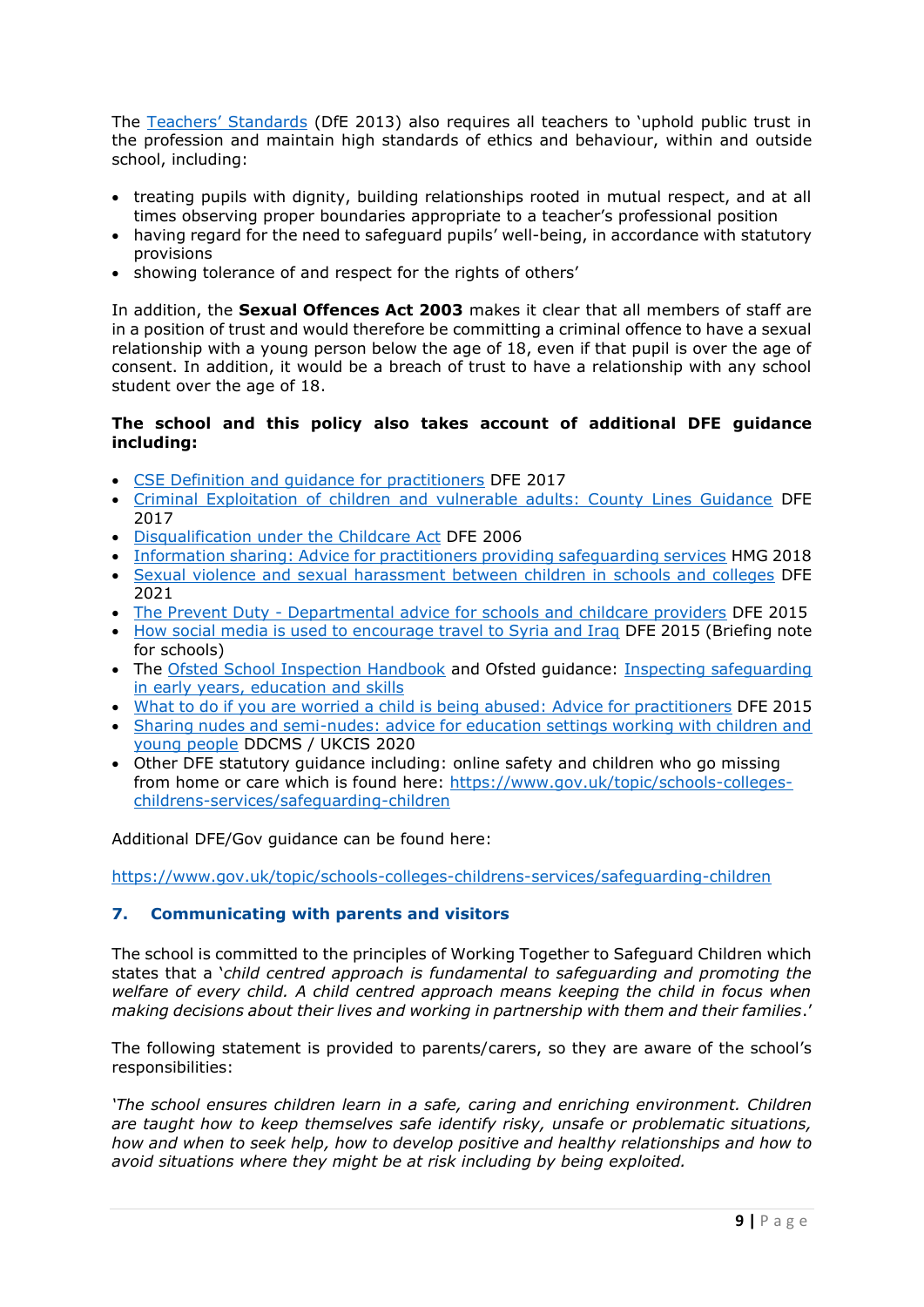*The school also has a statutory responsibility to share any concerns it might have about a child in need of protection with other agencies and in particular police, health and children's services. Schools are not able to investigate child protection concerns but have a legal duty to refer them. In most instances the school will be able to inform the parents/carers of its need to make a referral. However, sometimes the school can in certain circumstances share information without the consent of the family and may be advised by children's services or police that the parent/carer cannot be informed whilst they investigate the matter or make enquires. We understand the anxiety parents/carers understandably feel when they are not told about any concerns from the outset. The school follows legislation that aims to act in the interests of the child.* 

*The school will always seek to work in partnership with parents and other agencies to ensure the best possible outcomes for the child and family'*

The following notice is made available to all visitors in reception. In addition, all visitors are provided with additional safeguarding guidance.

*Our school is committed to safeguarding children and promoting children's welfare and expects all staff, governors, volunteers and visitors to share this commitment and maintain a vigilant and safe environment. Everyone has a responsibility to act without delay to protect children by reporting anything that might suggest a child is being abused or neglected. We would expect you to also report to the headteacher or Designated Safeguarding Lead any behaviours of any adults working in the school that may concern you. By signing our visitors book you are agreeing to follow the school's safeguarding advice to visitors and where appropriate the code of conduct for staff and volunteers*

The names and photographs of the Designated Safeguarding Lead and those who deputise for them are displayed in reception.

#### **8. Roles and responsibilities**

**The Head Teacher is** Mrs Jillian Stratford

**The Chair of Governors is** Mr David Bradbury

**The Designated Safeguarding Lead for Child Protection is** Mrs Linda Wade

**Those trained to provide cover for the role of Designated Safeguarding Lead are** Mrs J. Stratford. Mrs K. Whitehouse and Mrs S. Wills

**The nominated Link Safeguarding / Child Protection Governor is** Ms K Wharton **The nominated governor for dealing with allegations against the Head Teacher is** Mr D. Bradbury

#### **All staff (and volunteers) should:**

- Contribute to ensuring students learn in a safe environment.
- Maintain the belief that '*it could happen here'*.
- Read and understand as a minimum Part 1 and Annex B of the DFE (2021) guidance Keeping Children Safe in Education and engage in training which enables them to identify children who may need additional help or who are suffering or likely to suffer significant harm and take appropriate action. Staff should have an understanding of the specific safeguarding issues outlined in part 1 and Annex B of the DFE (2021) guidance Keeping Children Safe e.g., fabricated or induced illnesses, faith abuse. Staff should be aware that behaviours linked to drug taking, alcohol abuse, truanting and sexting can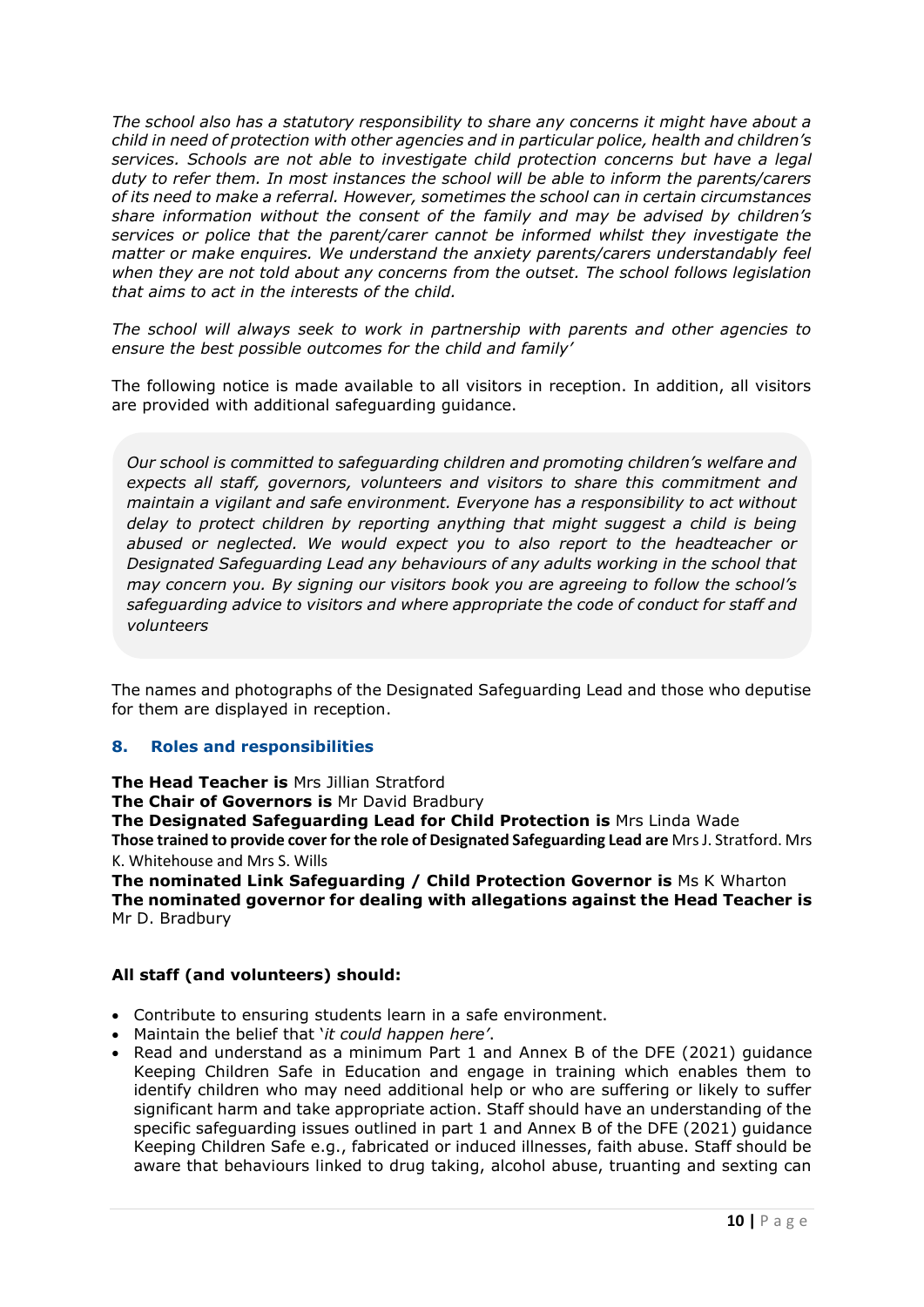put children in danger. Staff should be alert to the signs of peer on peer abuse and take appropriate action.

- Have access to Section 1 of the Schools Safeguarding Handbook which will further support knowledge and understanding of key issues to enable them to identify and respond to children who need additional help. Staff will ensure that they have read and understood this document.
- Recognise that any child may benefit from early help, but all school and college staff should be particularly alert to the potential need for early help for a child who:
	- is disabled and has specific additional needs
	- has special educational needs (whether or not they have a statutory education, health and care plan)
	- is a young carer
	- is showing signs of being drawn in to anti-social or criminal behaviour, including gang involvement and association with organised crime groups
	- is frequently missing/goes missing from care or from home
	- is misusing drugs or alcohol themselves
	- is at risk of modern slavery, trafficking or exploitation
	- is in a family circumstance presenting challenges for the child, such as drug and alcohol misuse, adult mental health problems and domestic abuse
	- has returned home to their family from care
	- is showing early signs of abuse and/or neglect
	- is at risk of being radicalised or exploited
	- is a privately fostered child
- Be aware that safeguarding incidents and/or behaviours can be associated with factors outside of the school of college and/or can occur between children outside of these environments. All staff should consider whether children are at risk of abuse of exploitation in situations outside of their family home. Extra-familial harms take a variety of different forms and children can be vulnerable to multiple harms including (but not limited to) sexual exploitation, criminal exploitation and serious youth violence.
- Be aware that mental health problems can, in some cases, be an indicator that a child has suffered or is at risk of suffering abuse, neglect or exploitation. Staff are well placed to observe children day to day and identify those whose behaviour suggests that they may be experiencing a mental health problem or be at risk of developing one.
- Understand that where children have suffered abuse or neglect, or other potentially traumatic adverse childhood experiences, this can have a lasting impact throughout childhood, adolescence and into adulthood. All staff should be aware of how these experiences can impact on a child's mental health, behaviour and education.
- Understand that all staff play an important part in working to prevent sexual harassment, online sexual abuse and sexual violence between children. Staff will assume that these behaviours are happening in our school and will work as part of a whole school approach to address such issues, including via the curriculum. Staff will understand how to handle reports of sexual violence or harassment.
- Staff must ensure that they appropriately challenge any form of derogatory and sexualised language or behaviour to ensure that everyone is respectful at all times.

*All staff should be able to reassure victims that they are being taken seriously and that they will be supported and kept safe. A victim should never be given the impression that they are creating a problem by reporting abuse, sexual violence or sexual harassment. Nor should a victim ever be made to feel ashamed for making a report.*

• Report any concerns about a child's welfare without delay to the Designated Safeguarding Lead or Deputy Designated Safeguarding Lead or in their absence a senior member of staff.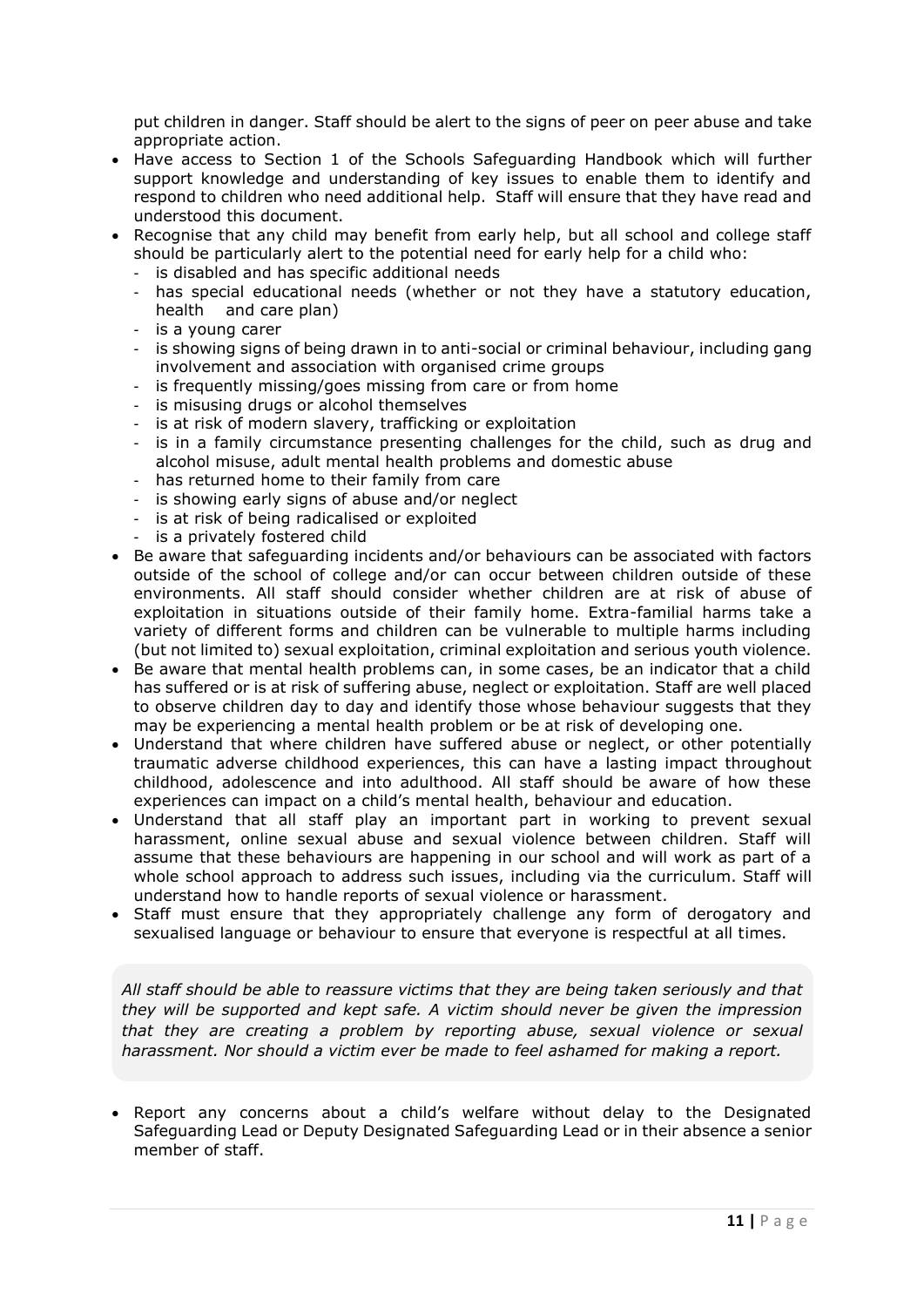- Ensure that they record their concerns using the school's agreed reporting procedure, CPOMs and/or Child Protection Concern/Incident recording form in a contemporaneous fashion. Records will note the difference between fact and opinion. The child's voice will be made clearly evident.
- Ensure that concerns relating to children remain confidential and are only shared with the appropriate safeguarding staff.
- Understand that any member of staff can make a referral to children's services should that be required, informing the Designated Safeguarding Lead of any action taken.
- Understand their responsibility to escalate their concerns and 'press for reconsideration' if a child remains at risk or their needs are not met or if it appears that the school is not taking effective action in line with expected procedures. This includes the understanding that any member of staff can make a referral to Children's Services if required to do.
- Teachers and those providing teaching **must** personally report to the police cases where they discover that an act of FGM appears to have been carried out.
- Be aware safeguarding issues can manifest themselves via peer on peer abuse.
- Understand that it may be appropriate to discuss with the Head teacher matters outside of work, which may have implications for the safeguarding of children in the workplace. This includes information about themselves. Staff will ensure that they are aware of the circumstances where this would be applicable.
- Report any concerns (including those which might be considered to be low level concerns) without delay about the behaviour of an adult towards a child to the Head Teacher, Designated Safeguarding Lead, Chair of Governors or if required the Local Authority Designated Officer for Allegations against Staff.
- Follow the school's policies including this child protection policy and the school's code of conduct for adults and the [Guidance for Safer Working Practices for Adults Working](https://www.saferrecruitmentconsortium.org/GSWP%20May%202019%20final.pdf)  [with Children](https://www.saferrecruitmentconsortium.org/GSWP%20May%202019%20final.pdf) (2019)
- Understand the circumstances where it may be necessary to 'self-report' incidents where they could have found themselves in a situation which could be misinterpreted, or may appear compromising to others, or if they have behaved in a manner which, on reflection, they consider to fall below the standards set out within the code of conduct for staff.
- Be aware that behaviour by themselves, those with whom they have a relationship or association, or others in their personal lives (in or out of school or online), may impact on their work with children.
- Be aware that if their role is within the scope of the Childcare Act 2006 and they commit a relevant offence that would appear on their DBS certificate or they become disqualified under the Childcare Act 2006, then they must inform their head teacher.
- Be aware that they should inform their head teacher of any cautions, convictions or relevant order accrued during their employment, and/or if they are charged with a criminal offence.
- Understand that some children, including those with Special Educational Needs or Looked After, may be more vulnerable to abuse. *'Children with special educational needs and disabilities (SEND) or certain health*

*conditions can face additional safeguarding challenges. This can include:* 

- *assumptions that indicators of possible abuse such as behaviour, mood and injury relate to the child's disability without further exploration;*
- *these children being more prone to peer group isolation or bullying (including prejudice-based bullying) than other children;*
- *children with SEN and disabilities can be disproportionally impacted by things like bullying without outwardly showing any signs; and*
- *the potential for children with SEND or certain medical conditions being disproportionally impacted by behaviours such as bullying, without outwardly showing any signs; and*

- *communication barriers and difficulties in overcoming these barriers*.' (DFE 2021)

The DFE has provided additional practice guidance '[Safeguarding Disabled Children](https://www.gov.uk/government/publications/safeguarding-disabled-children-practice-guidance)' DFE 2009.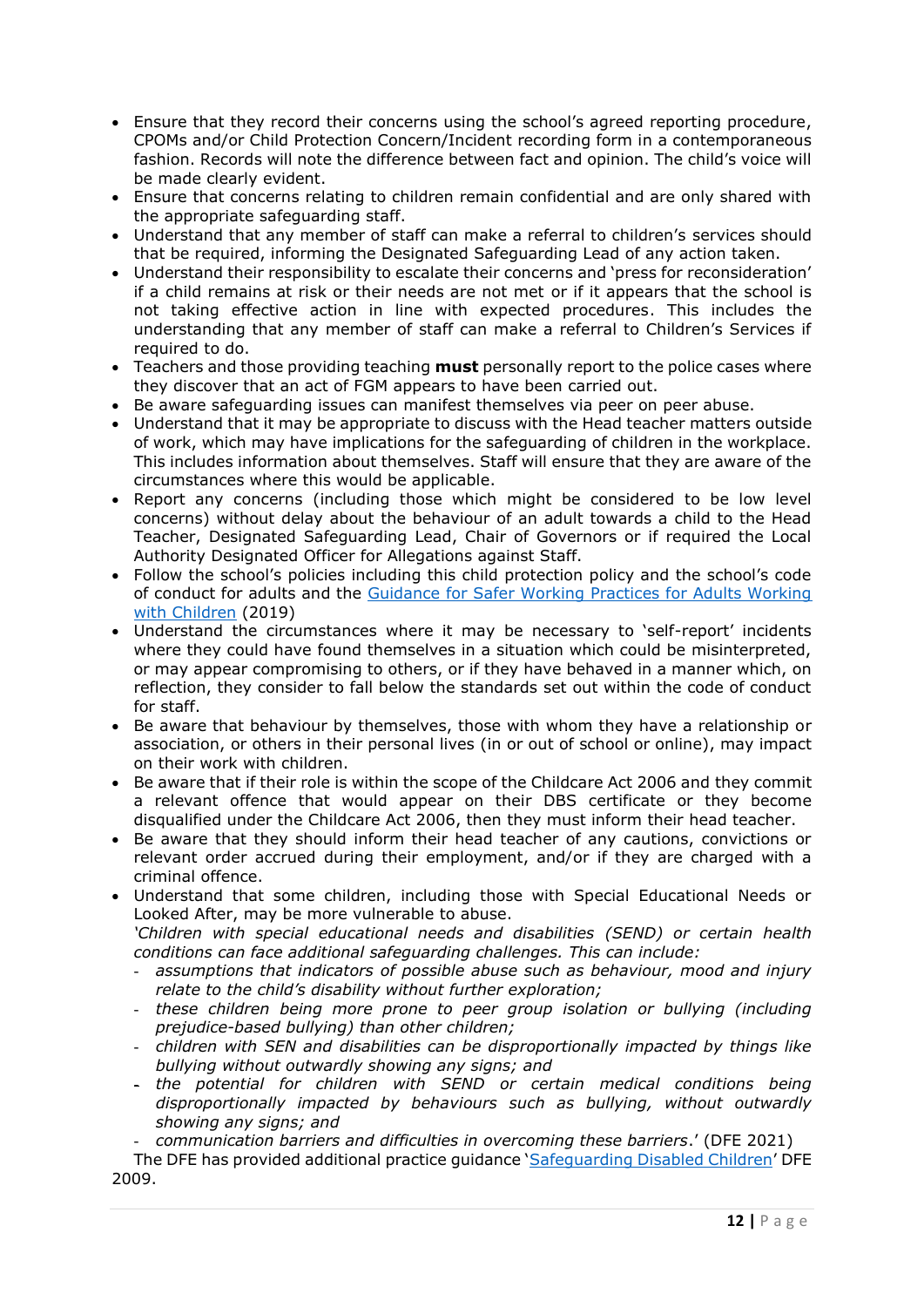- Have access to the school's managing allegations against adults procedures and whistle blowing policy. In addition, the NSPCC whistleblowing helpline is available for staff who do not feel able to raise concerns regarding child protection failures internally. Staff can call: 0800 028 0285 – line is available from 8:00 AM to 8:00 PM, Monday to Friday and Email: [help@nspcc.org.uk.](mailto:help@nspcc.org.uk)
- Have access to What to do if you are worried a child is being abused 2015: Advice for [practitioners](https://www.gov.uk/government/publications/what-to-do-if-youre-worried-a-child-is-being-abused--2) DFE 2015
- Understand that any indication of failure to follow any of the procedures set out within this policy will lead to a formal investigation by the school.

#### **The Governing Body should ensure that:**

- The school meets the statutory responsibilities set out in Keeping Children Safe in Education (DFE 2021) and Working Together to Safeguard Children (DFE 2018).
- The school has a strategy for providing early help together with other agencies and supporting children and families by carrying out early help assessments, drawing upon the Local Safeguarding Children Partnership (LSCP) 'Responding to Needs Framework.'
- The child protection policy is reviewed at least annually by the full governing body and available to parents, normally via the school's website.
- All adults working within the school are aware of the school's code of conduct and this guidance is in keeping with the Guidance for Safer Working Practices for Adults Working with Children (Safer Recruitment Consortium 2019)
- The school's practice is reviewed in line with Local Authority guidance, Local Safeguarding Children Partnership (LSCP) priorities and procedures and any actions identified in the Local Authority 175 Audit are completed.
- There is a named Designated Safeguarding Lead who is a member of the school leadership team. Governors will ensure that this person has the appropriate status and authority within the school to carry out the duties of the post. They will be given the time, funding, training, resources and support to provide advice and support to other staff on child welfare and child protection matters, to take part in strategy discussions and inter-agency meetings, and/or to support other staff to do so, and to contribute to the assessment of children. There are colleagues trained to provide cover for the role.
- The school has procedures in keeping with the LSCP for dealing with any allegations made against any adult working within the school.
- There is a nominated governor, usually the chair, who is the case manager for managing any allegations against the Head Teacher.
- There is an additional nominated safeguarding governor to liaise with the Designated Safeguarding Lead and champion child protection/safeguarding on behalf of the safeguarding body.
- The school follows safer recruitment procedures, including the statutory preemployment checks on all staff working with young people. The Chair of Governors and safeguarding governor together with the headteacher review the school's single central record.
- The school itself is a safe environment where the views of children and families are listened to and where children are taught about safeguarding and how to keep themselves safe, including on the internet or when using new technology. Any complaints about services lead to improvements in practice.
- Ensure the school audits the health and safety of the school environment and any actions arising from the audit are addressed.
- The school will ensure there are appropriate filters and monitoring systems in place in respect of internet use and encourage safe and responsible use of new technologies.
- It scrutinises the impact of the school's training strategy so that all staff, including temporary staff and volunteers, are aware of the school's child protection procedures. All staff must have child protection training which is regularly updated and forms part of an integrated, aligned training programme which is considered as part of the whole school safeguarding approach and wider staff training and curriculum planning. The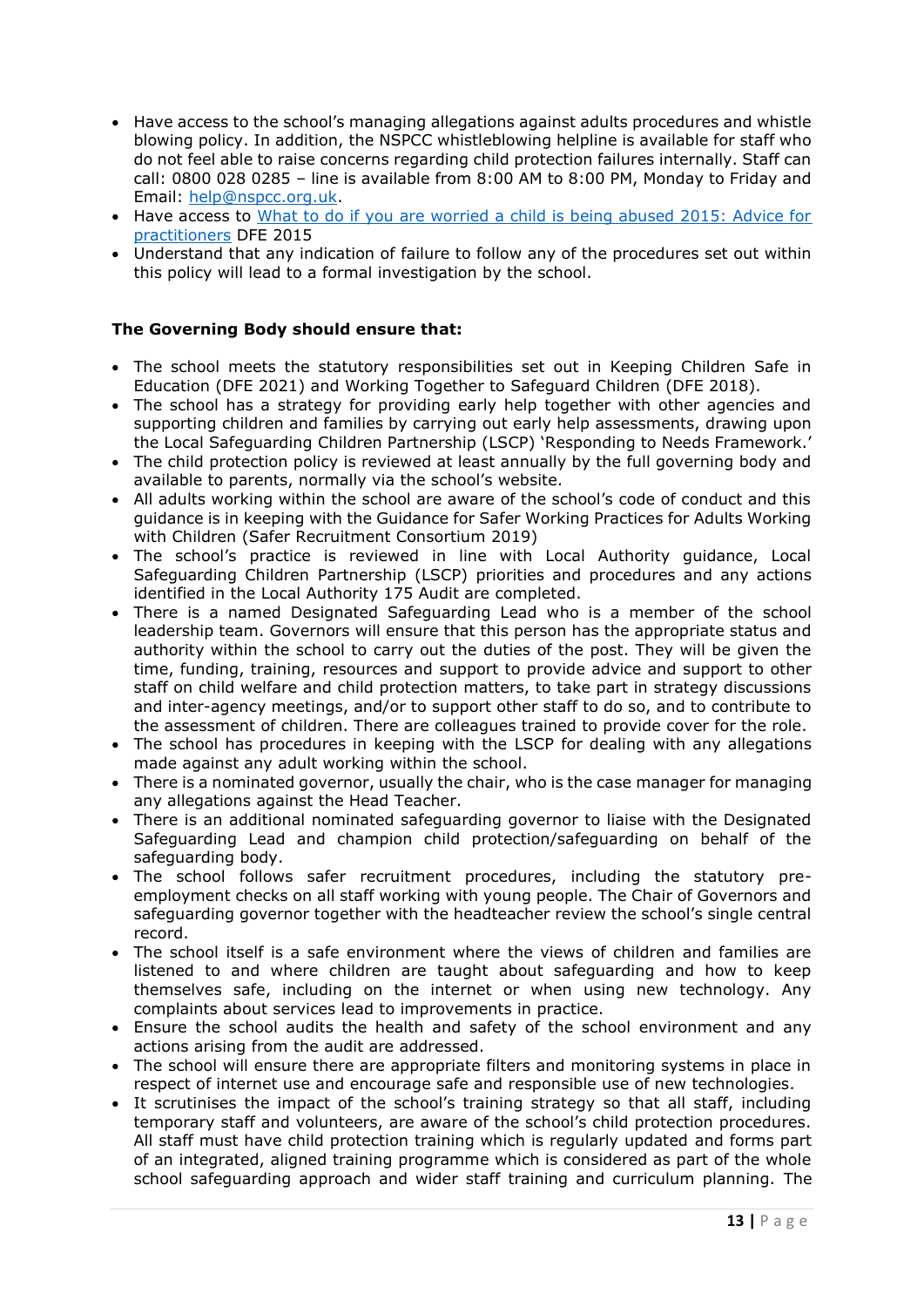Designated Safeguarding Lead and Deputy Designated Safeguarding Leads undertake training in keeping with statutory training.

- The governors are given guidance to support them to ensure the school meets its statutory safeguarding requirements.
- There is effective analysis of safeguarding data including bullying, attendance, exclusions, behaviour logs, incidents of sexual violence or harassment, pupils taken off roll, the views and progress and participation of vulnerable students.
- All safeguarding practices are quality assured by the leadership team, including the auditing of safeguarding records and the supervision of the Designated Safeguarding Lead and other members of the safeguarding team.
- The governing body will appoint an appropriately trained designated teacher to promote the educational achievement of children who are looked after or have been previously looked after.
- There are clear systems and processes in place for identifying possible mental health problems, including routes to escalate and clear referral and accountability systems.
- There are clear systems and processes in place to identify and respond to issues of sexual violence or harassment between children, including a sequenced curriculum designed to specifically address sexual harassment, online abuse, sexual violence and issues of consent in an age and stage appropriate way.

Governing bodies are accountable for ensuring the school has effective policies and procedures in place in line with local and national guidance, and for monitoring the school's compliance with them. Neither the Governing Body nor individual governors have a role in dealing with individual child protection cases or the right to know the detail of cases (except when exercising their disciplinary functions in respect of allegations against a member of staff or investigating a complaint brought to their attention).

#### **The Head Teacher will ensure that:**

- The Single Central Record is up to date and the safer recruitment practices set out in Keeping Children Safe in Education (DFE 2021) are followed in line with the school's Safer Recruitment Policy and Procedures. At least one member of every recruitment panel has attended safer recruitment training.
- Job descriptions and person specifications for all roles make specific reference to child protection and safeguarding.
- There is a listening culture within the school where both staff and children are able to raise concerns about poor or unsafe practices.
- Referrals are made to the Disclosure and Barring Service and/or the Teaching Regulation Agency as appropriate.
- They liaise with the Local Authority Designated Officer where an allegation is made against a member of staff.
- They liaise with the designated safeguarding lead in respect of any concerns raised about staff or volunteers which do not meet the harm threshold and are dealt with by means of the low-level concerns policy or procedure.
- The Designated Safeguarding Lead has a job description in keeping with the requirements of Keeping Children Safe in Education (DFE 2021) and that sufficient time, training and support are allocated to this role, including the appointment of colleagues able to deputise for the Designated Safeguarding Lead who have undertaken the same training and who also have the role explicitly referenced within their job description.
- The curriculum provides opportunities to help students stay safe especially when online. Children should be aware of the support available to them.
- The RSHE / PSHE / safeguarding curriculum is appropriately sequenced to ensure children are taught about key issues in a planned and age/stage appropriate way, building on previously knowledge as they move through the school.
- They quality assure the school's child protection practices including the auditing of safeguarding records and the supervision of the Designated Safeguarding Lead and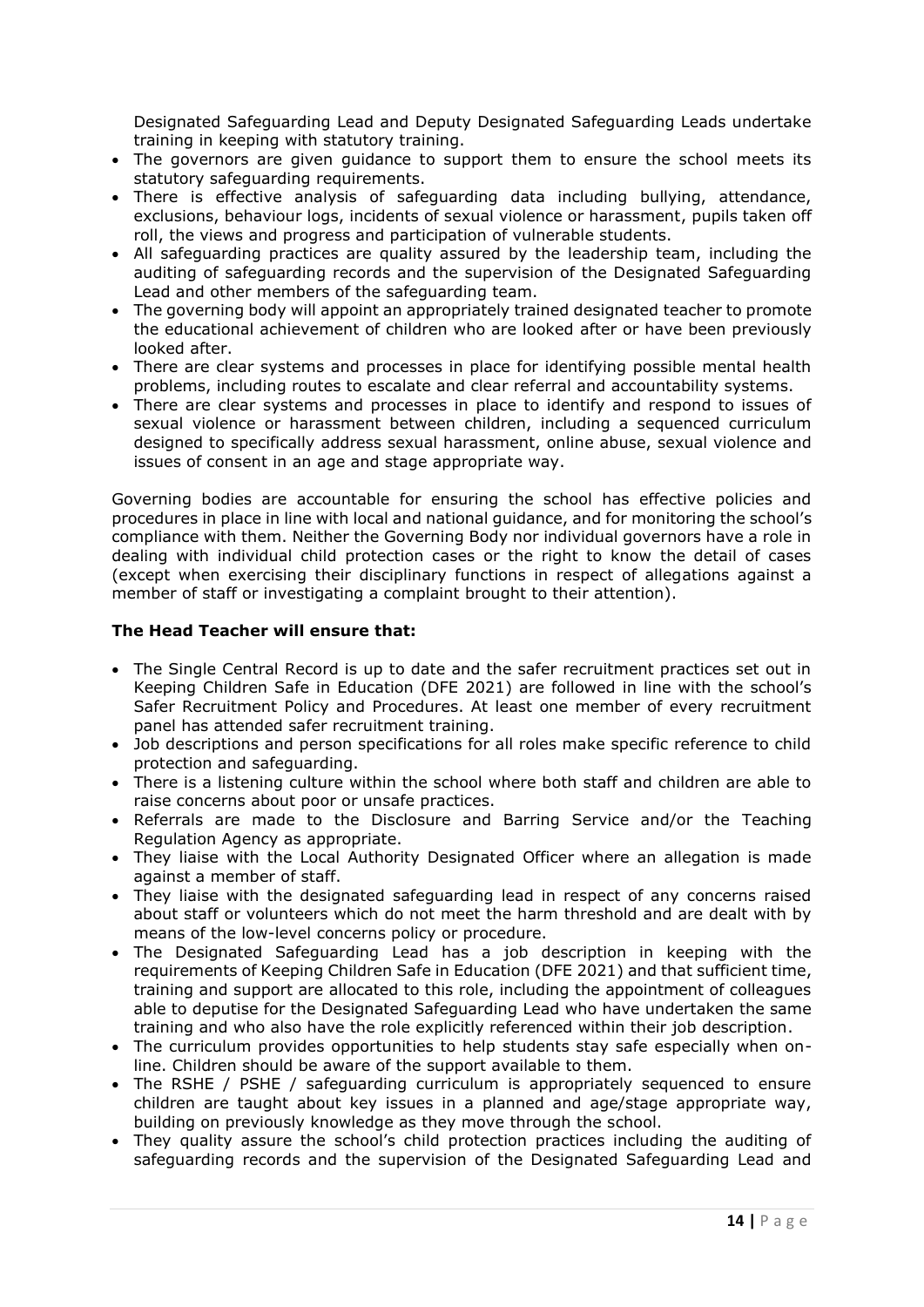other members of the safeguarding team to ensure that actions and decisions are reviewed appropriately, and that staff's emotional needs are met.

• The school meets its responsibilities under the Prevent Duty including ensuring there are reasonable checks are made on visiting speakers and monitoring and filtering is in place across the school's IT systems. All staff have had opportunity for Prevent training either through face to face training or access to online resources: <https://www.elearning.prevent.homeoffice.gov.uk/edu/screen1.html>

#### **The Designated Safeguarding Lead:**

The Designated Safeguarding Lead will be a senior member of staff from the school's leadership team and the role will be explicit within their job description. The school will also appoint a deputy designated lead(s) who will be trained to the same level as the designated safeguarding lead and the role will also be explicit within their job description, however the lead responsibility remains with the designated safeguarding lead.

Keeping Children Safe in Education 2021 sets out the broad areas of responsibility for the Designated Safeguarding Lead. These are detailed below.

#### **Manage referrals**

The designated safeguarding lead is expected to:

- refer cases of suspected abuse to the local authority children's social care as required;
- support staff who make referrals to local authority children's social care;
- refer cases to the Channel programme where there is a radicalisation concern as required;
- support staff who make referrals to the Channel programme;
- refer cases where a person is dismissed or left due to risk/harm to a child to the Disclosure and Barring Service as required; and
- refer cases where a crime may have been committed to the Police as required. The NPCC document [When to call the police](https://www.npcc.police.uk/documents/Children%20and%20Young%20people/When%20to%20call%20the%20police%20guidance%20for%20schools%20and%20colleges.pdf) can support with this.

#### **Work with others**

The designated safeguarding lead is expected to:

- act as a point of contact with the three safeguarding partners;
- liaise with the headteacher or principal to inform him or her of issues-especially ongoing enquiries under section 47 of the Children Act 1989 and police investigations;
- as required, liaise with the "case manager" (as per Part four) and the designated officer(s) at the local authority for child protection concerns in cases which concern a staff member;
- liaise with staff (especially pastoral support staff, school nurses, IT Technicians, and SENCOs or the named person with oversight for SEN in a college and Senior Mental Health Leads) on matters of safety and safeguarding (including online and digital safety) and when deciding whether to make a referral by liaising with relevant agencies so that children's needs are considered holistically;
- liaise with the school's senior mental health lead and where available, the Mental Health Support Team, where safeguarding concerns are linked to mental health;
- promote supportive engagement with parents and/or carers in safeguarding and promoting the welfare of children, including where families may be facing challenging circumstances;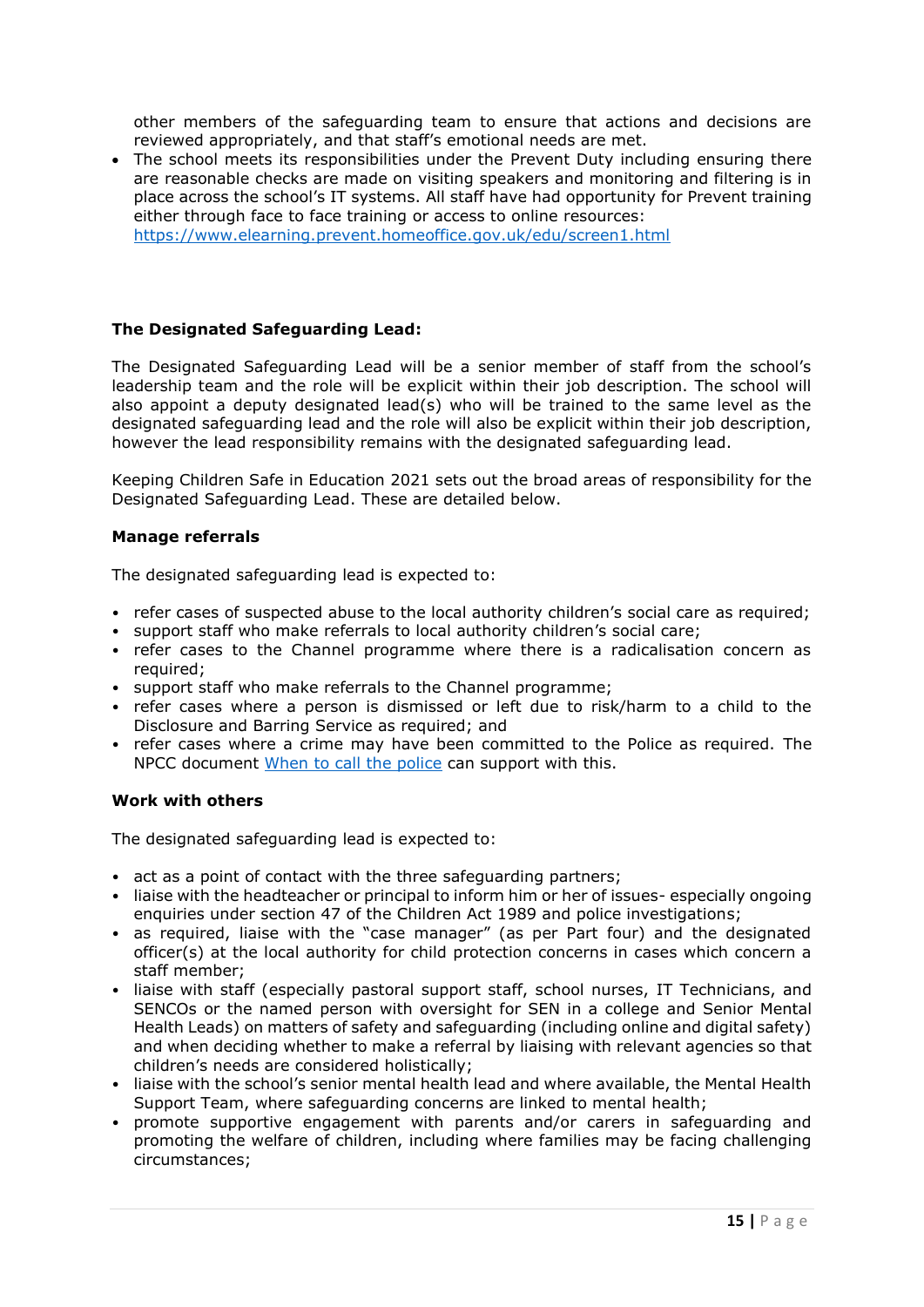- work with the headteacher and relevant strategic leads, taking lead responsibility for promoting educational outcomes by knowing the welfare, safeguarding and child protection issues that children in need are experiencing, or have experienced, and identifying the impact that these issues might be having on children's attendance, engagement and achievement at school or college. This includes:
	- $\circ$  ensure that the school or college knows who its cohort of children who have or have had a social worker are, understanding their academic progress and attainment, and maintaining a culture of high aspirations for this cohort; and,
	- o support teaching staff to provide additional academic support or reasonable adjustments to help children who have or have had a social worker reach their potential, recognising that even when statutory social care intervention has ended, there is still a lasting impact on children's educational outcomes; and
- act as a source of support, advice and expertise for all staff.

#### **Undertake training**

The designated safeguarding lead (and any deputies) should undergo training to provide them with the knowledge and skills required to carry out the role. This training should be updated at least every two years. The designated safeguarding lead should undertake Prevent awareness training. Training should provide designated safeguarding leads with a good understanding of their own role, how to identify, understand and respond to specific needs that can increase the vulnerability of children, as well as specific harms that can put children at risk, and the processes, procedures and responsibilities of other agencies, particularly children's social care, so they:

- understand the assessment process for providing early help and statutory intervention, including local criteria for action and local authority children's social care referral arrangements.
- have a working knowledge of how local authorities conduct a child protection case conference and a child protection review conference and be able to attend and contribute to these effectively when required to do so;
- understand the importance of the role the designated safeguarding lead has in providing information and support to children social care in order to safeguard and promote the welfare of children;
- understand the lasting impact that adversity and trauma can have, including on children's behaviour, mental health and wellbeing, and what is needed in responding to this in promoting educational outcomes;
- ensure each member of staff has access to, and understands, the school's or college's child protection policy and procedures, especially new and part time staff; Moved to separate section
- are alert to the specific needs of children in need, those with special educational needs and disabilities (SEND) and young carers;
- understand relevant data protection legislation and regulations, especially the Data Protection Act 2018 and the General Data Protection Regulation. Moved to separate section
- understand the importance of information sharing, both within the school and college, and with the three safeguarding partners, other agencies, organisations and practitioners.
- are able to keep detailed, accurate, secure written records of concerns and referrals;
- understand and support the school or college with regards to the requirements of the Prevent duty and are able to provide advice and support to staff on protecting children from the risk of radicalisation;
- are able to understand the unique risks associated with online safety and be confident that they have the relevant knowledge and up to date capability required to keep children safe whilst they are online at school or college;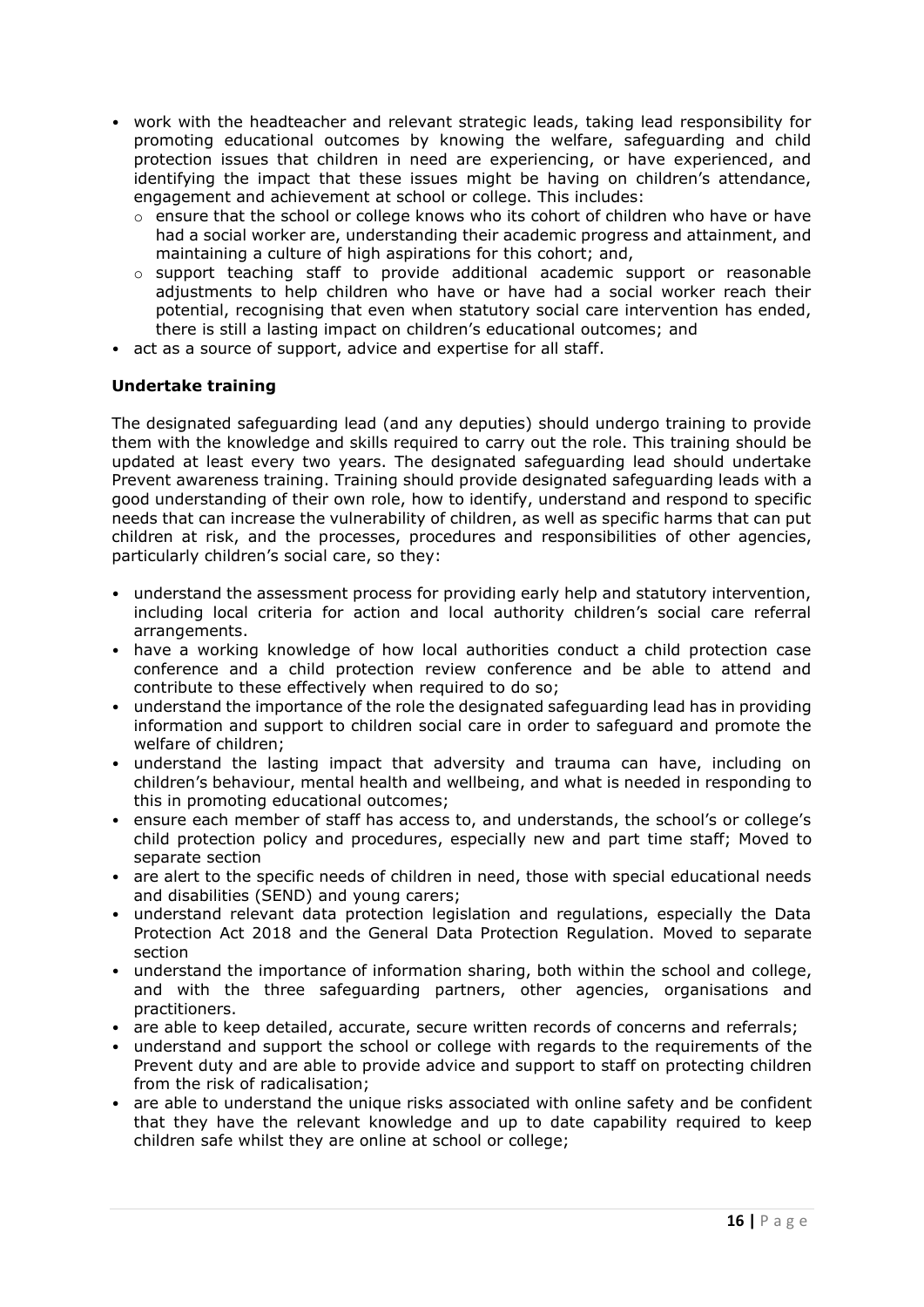- can recognise the additional risks that children with SEN and disabilities (SEND) face online, for example, from online bullying, grooming and radicalisation and are confident they have the capability to support SEND children to stay safe online;
- obtain access to resources and attend any relevant or refresher training courses; and
- encourage a culture of listening to children and taking account of their wishes and feelings, among all staff, in any measures the school or college may put in place to protect them.

In addition to the formal training set out above, their knowledge and skills should be refreshed (this might be via e-bulletins, meeting other designated safeguarding leads, or simply taking time to read and digest safeguarding developments) at regular intervals, as required, and at least annually, to allow them to understand and keep up with any developments relevant to their role.

#### **Raise Awareness**

The designated safeguarding lead should:

- ensure each member of staff has access to, and understands, the school's or college's child protection policy and procedures, especially new and part-time staff; ensure the school's or college's child protection policies are known, understood and used appropriately
- ensure the school's or college's child protection policy is reviewed annually (as a minimum) and the procedures and implementation are updated and reviewed regularly, and work with governing bodies or proprietors regarding this;
- ensure the child protection policy is available publicly and parents are aware of the fact that referrals about suspected abuse or neglect may be made and the role of the school or college in this; and
- link with the safeguarding partner arrangements to make sure staff are aware of any training opportunities and the latest local policies on local safeguarding arrangements.
- help promote educational outcomes by sharing the information about the welfare, safeguarding and child protection issues that children, including children with a social worker, are experiencing, or have experienced, with teachers and school and college leadership staff. Their role could include ensuring that the school or college, and their staff, know who these children are, understand their academic progress and attainment and maintain a culture of high aspirations for this cohort; supporting teaching staff to identify the challenges that children in this group might face and the additional academic support and adjustments that they could make to best support these children.

#### **Providing support to staff**

Training will support the designated safeguarding lead in developing expertise so that they can support and advise staff and help them feel confident on welfare, safeguarding and child protection matters. This includes specifically to:

- ensure staff are supported during the referrals processes; and
- support staff to consider how safeguarding, welfare and educational outcomes are linked, including to inform the provision of academic and pastoral support.

#### **Understanding the views of children**

Understand the views of children is essential to respond appropriately to their needs. It is important that children feel heard and understood. The designated safeguarding lead will be supported in developing knowledge and skills to:

• encourage a culture of listening and taking account of children's wishes and feelings, among all staff, and in any measures the school may put in place to protect them; and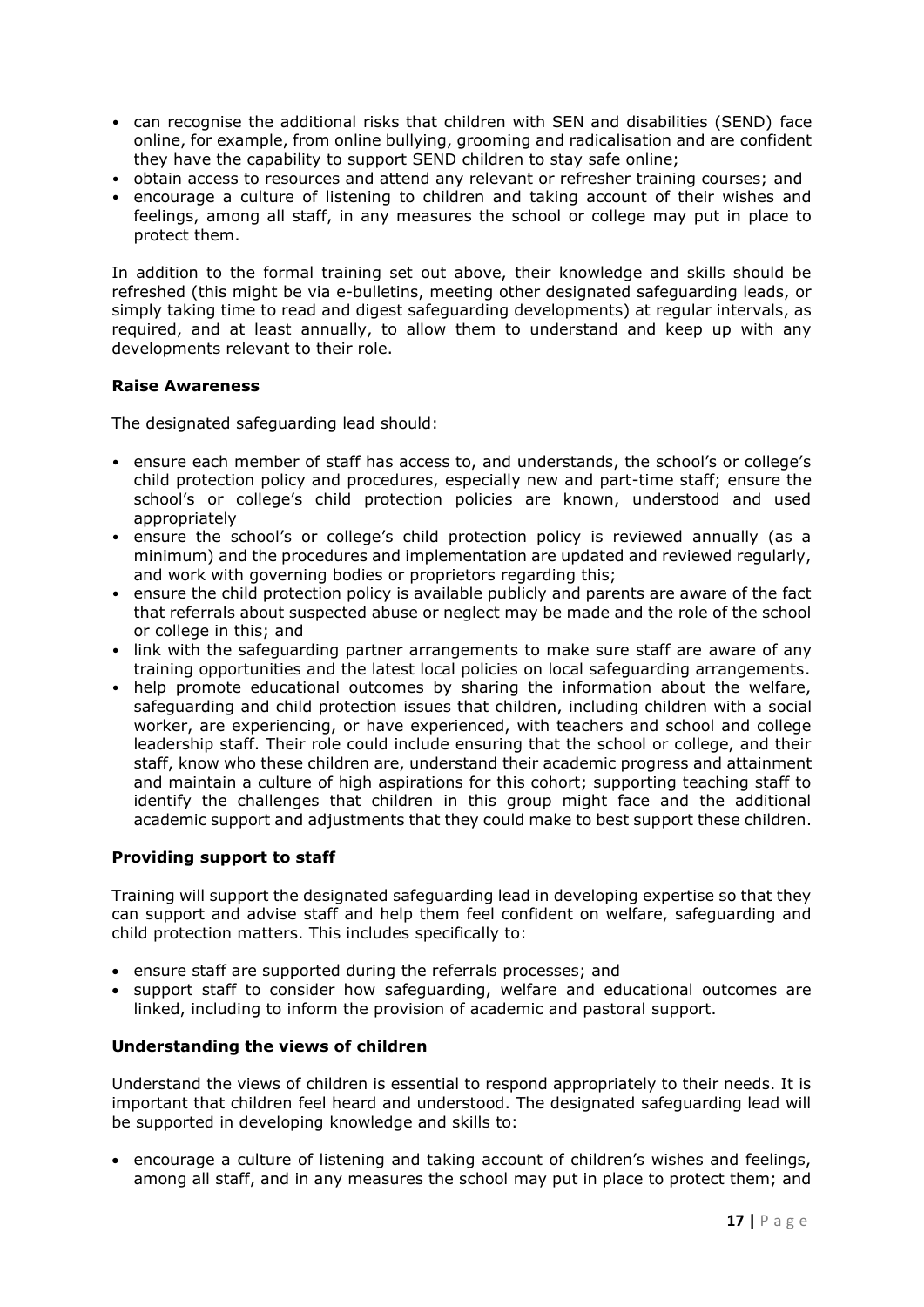• understand the difficulties that children may have in approaching staff about their circumstances and consider how to build trusting relationships which facilitate communication.

#### **Holding and sharing information**

The designated safeguarding lead should be equipped to:

- understand the importance of information sharing, both within the school and college, and with other schools and colleges on transfer including in-year and between primary and secondary education, and with the safeguarding partners, other agencies, organisations and practitioners;
- understand relevant data protection legislation and regulations, especially the Data Protection Act 2018 and the UK General Data Protection Regulation (UK GDPR); and
- be able to keep detailed, accurate, secure written records of concerns and referrals and understand the purpose of this record-keeping.

#### **Child protection file**

The designated safeguarding lead is responsible for ensuring that child protection files are kept up to date. Information is kept confidential and stored securely. Records include a clear and comprehensive summary of the concern; details of how the concern was followed up and resolved; and a note of any action taken, decisions reached and the outcome. Files are only accessed by those who need to see it and any sharing of information happens in line with information sharing advice set out in Keeping Children Safe in Education.

Where children leave the school or college (including for in year transfers) the designated safeguarding lead should ensure their child protection file is transferred to the new school or college as soon as possible, and within 5 days for an in-year transfer or within the first 5 days of the start of a new term. This should be transferred separately from the main pupil file, ensuring secure transit, and confirmation of receipt should be obtained. Receiving schools and colleges should ensure key staff such as designated safeguarding leads and SENCOs or the named person with oversight for SEN in colleges, are aware as required.

In addition to the child protection file, the designated safeguarding lead should also consider if it would be appropriate to share any information with the new school or college in advance of a child leaving to help them put in place the right support to safeguard the child and help the child thrive in the new setting. A lack of information about a child's circumstances can impact on the child's safety, welfare and educational outcomes. For example, information that would allow the new school or college to continue supporting victims of abuse and have that support in place for when the child arrives.

#### **Availability**

During term time the designated safeguarding lead (or a deputy) should always be available (during school or college hours) for staff in the school or college to discuss any safeguarding concerns. Whilst generally speaking the designated safeguarding lead (or deputy) would be expected to be available in person, it is a matter for individual schools and colleges, working with the designated safeguarding lead, to define what "available" means and whether in exceptional circumstances availability via phone and or Skype or other such media is acceptable.

It is a matter for individual schools and colleges and the designated safeguarding lead to arrange adequate and appropriate cover arrangements for any out of hours/out of term activities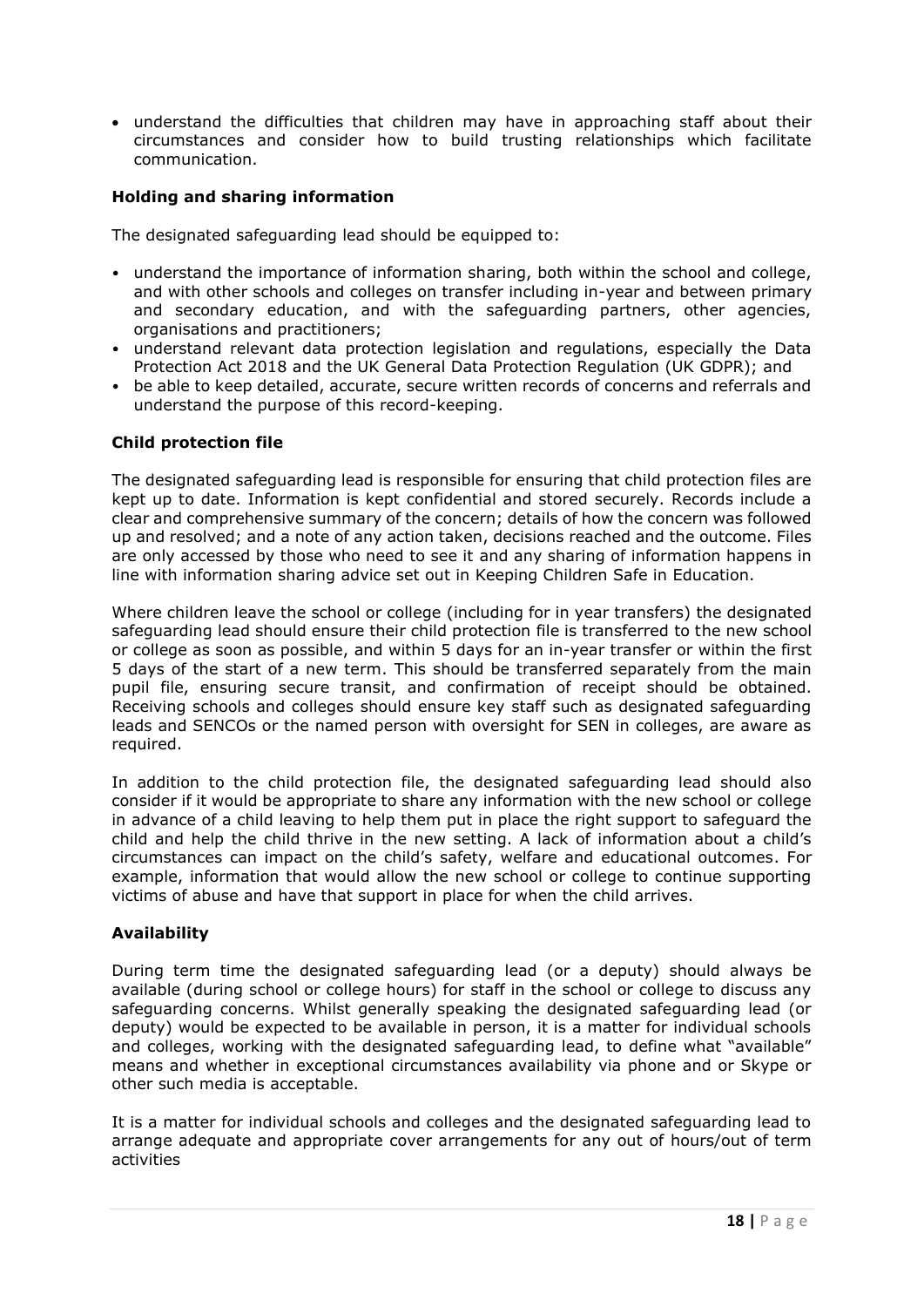According to Local Guidance it is expected that the Head Teacher will be the case manager for any allegations against staff and make referrals to the Disclosure and Barring Service or Teaching Regulation Agency.

#### **In addition to the role outlined in Keeping Children Safe the Designated Safeguarding Lead is also expected to ensure that:**

- The social worker is notified if a child subject to a child protection plan is absent without explanation.
- The social worker is informed when a child subject to a child protection plan or a child in need plan moves to a new setting.
- A training log is kept of all child protection training include the names of those attending. All staff must have regular training and updates.
- Child protection records are kept securely and separately from the child's normal file. Records will be transferred and/or retained in keeping with the Local Authority's and NSPCC guidance.
- The school attends and contributes to child protection case conferences and child in need meetings, ensuring actions are completed in a timely manner. The school will complete the LSCP agency report ahead of each child protection conference.
- The school escalates its concerns with other agencies when a child's needs are not being met following the Local Safeguarding Children Partnership Escalation and Resolution Policy.
- All members of the safeguarding team have received appropriate training; that all referrals made are quality assured and that regular safeguarding supervision is provided to the safeguarding team to monitor all decisions and actions taken and alongside the well-being of each team member.
- All staff read and understand part 1 and Annex B of the DfE (2021) guidance Keeping Children Safe in Education and make available to them other key documents and guidance.
- School has an appropriately trained member of staff to in order to fulfil its obligations under Operation Encompass, and that the school's commitment to Operation Encompass is known throughout the school community via the means of staff training, parental letters, posters and the school website.

#### **9. Safeguarding Framework**

In addition to this child protection policy the school has procedures or policies in relation to other areas for safeguarding children including as examples:

- attendance
- administering medicines
- anti-bulling including cyber bullying
- alternative and off-site provision
- behaviour for learning
- code of conduct for staff, governors and volunteers (guidance on safer working practices)
- children in care (Looked After Children)
- clubs, trips, educational visits and extended school activities
- data protection
- drug and substance misuse
- disability objectives and accessibility plan
- equal opportunities
- emergency planning
- evacuation and lock-down procedures
- first aid
- intimate care
- managing allegations against staff and volunteers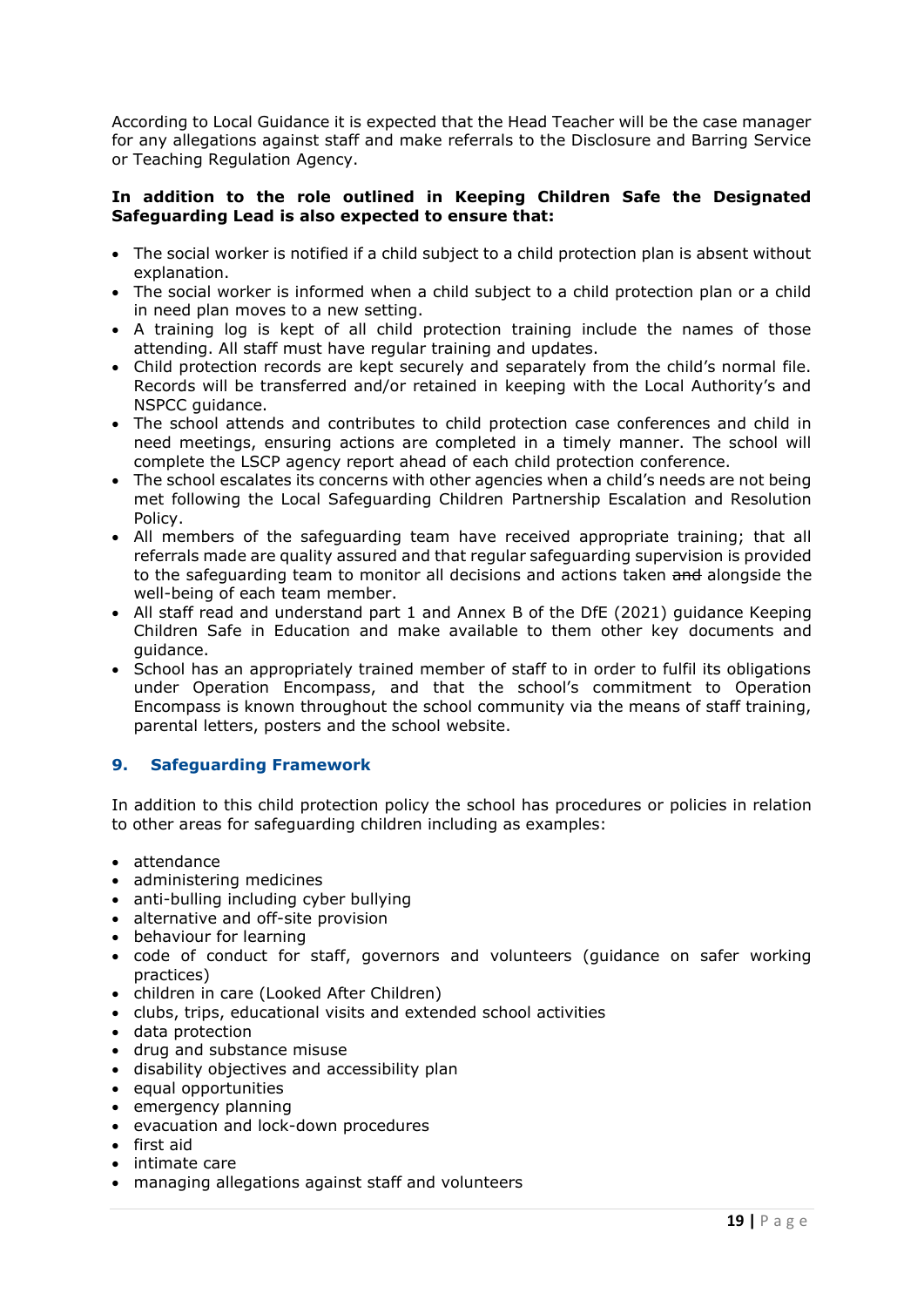- mental health and wellbeing
- on-line safety
- risk assessments
- safeguarding advice for visitors
- safer recruitment practices
- school and site security
- sex and relationships education
- special educational needs and disabilities
- taking and using photographs
- whistleblowing

#### **10. Training and Induction**

All staff and volunteers working in the school must be given a copy of the Child Protection policy immediately upon starting work at the school as part of their induction. All staff and volunteers working in the school must complete safeguarding training appropriate to their role as part of their induction and at a minimum of annually thereafter. As part of the requirement for all staff to undergo regular updated safeguarding training (including online safety), safeguarding training will be integrated, aligned and considered as part of the whole school safeguarding approach and wider staff training and curriculum planning. The school draws upon School Improvement Liverpool's induction template and Safeguarding Induction Booklet (Schools' Safeguarding Handbook) to ensure all appropriate policies and guidance are shared. Huyton with Roby Safeguarding team attend all training provided by School Improvement Liverpool.

The Designated Safeguarding Lead and deputies must complete safeguarding training relevant to their role. This level of training must be refreshed at least every two years, with further safeguarding training to be accessed on a minimum of an annual basis as best practice. This is to ensure designated staff have appropriate, up to date knowledge and skills which will enable them to identify concerns and make decisions that support the safety of the school community.

The Governing Body should undergo Safeguarding training specific to their role and responsibilities. The Link Governor for Safeguarding should attend appropriate training to enable them to fulfil the expectations of the role.

All staff have had opportunity for Prevent training either through face to face training or access to online resources: <https://www.elearning.prevent.homeoffice.gov.uk/edu/screen1.html>

The school will keep a safeguarding training log evidencing the training attended by the different groups of staff/governors and will seek to evidence the ongoing impact of this training.

#### **11. Procedures for reporting child protection or child welfare concerns:**

- All members of the school community have a statutory duty to safeguard and promote the welfare of children and young people. Staff and governors should not investigate possible abuse or neglect themselves.
- School Improvement Liverpool provide an online resource 'Safeguarding-Mate' to support colleagues colleagues decision making: <https://www.schoolimprovementliverpool.co.uk/safeguarding-mate/>
- All concerns should be reported without delay directly to the Designated Safeguarding Lead, Designated Safeguarding Deputies, Head Teacher or any member of the School Leadership Team. This should be followed by a written account of the concerns completed on the school's agreed Child Protection/Child Welfare Incident Form or CPOMs.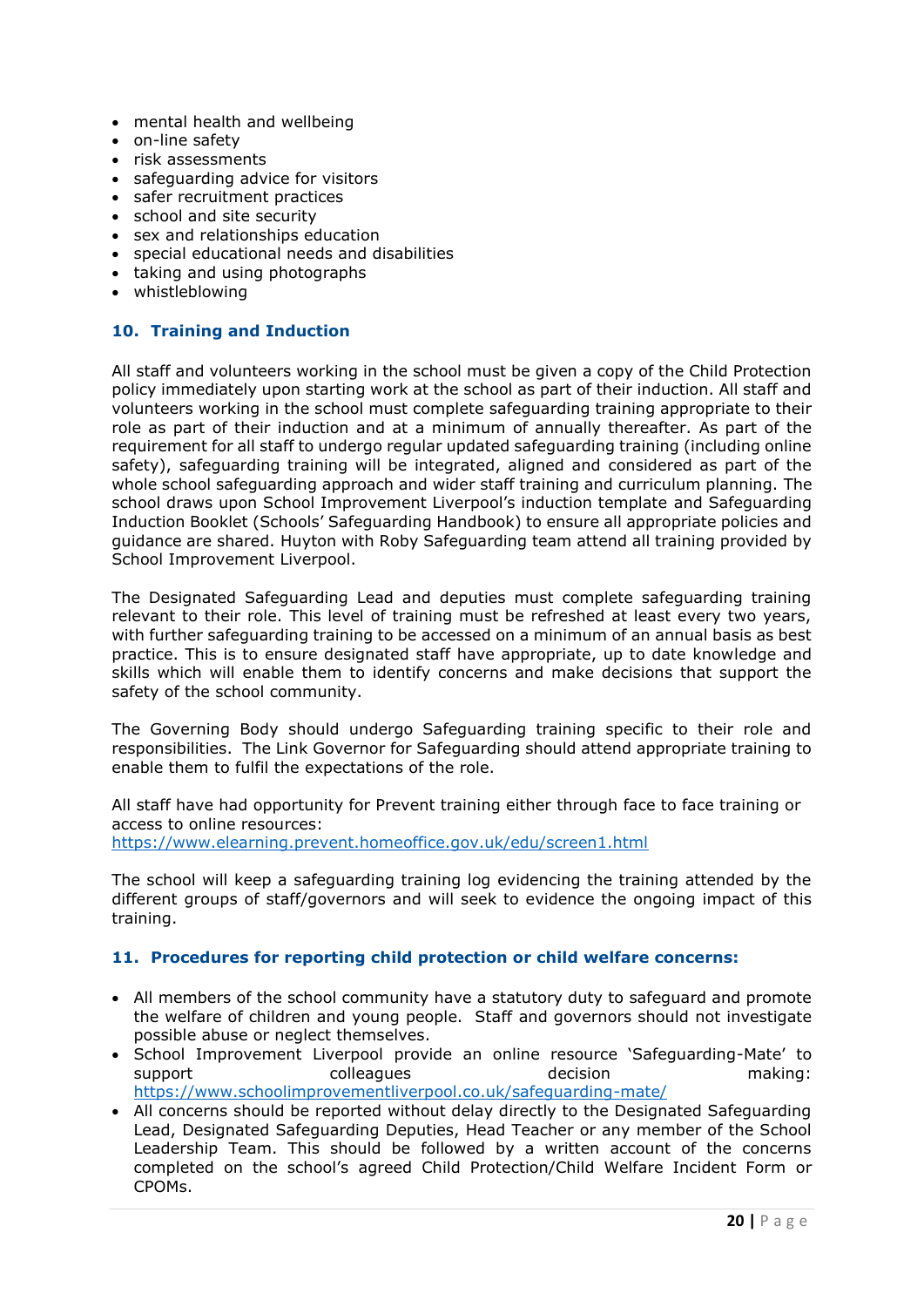- Consideration will need to be given to immediately protecting the child and contacting the police and/or ringing for an ambulance if the child is injured.
- The Designated Safeguarding Lead or Deputy Designated Safeguarding Lead will take immediate action delay and will make a referral to children's services by telephone if a child is believed to be suffering or likely to suffer significant harm. This referral will always be followed up in writing.
- Children's Services contact details are as follows:

**Liverpool** Careline Hub 0151 233 3700 **Halton** Social Care Contact Centre 0151 907 8305 (Out of hours 0345 050 0148) **Knowsley** MASH 0151 443 2600 **Sefton** 0345 140 0845 (Out of hours 0151 934 3555) **St Helens** Contact Centre 01744 676 600 **Warrington** 01925 443322 (Out of hours 01925 444400) **Wigan** Duty Team 01942 828300 (Emergency out of hours duty 0161 834 2436) **Wirral** Integrated Front Door 0151 606 2008 (Out of hours 0151 677 6557)

• The Designated Safeguarding Lead or Deputy Designated Safeguarding Lead will follow the LSCP and Local Authority multi-agency procedures and consider the child's needs alongside the LSCP's Levels of Needs/Responding to Needs Framework (Threshold document) and consider whether an early help assessment or referral to children's services is needed.

**Liverpool:** [www.liverpoolscb.proceduresonline.com/](http://www.liverpoolscb.proceduresonline.com/) **Halton:** [www.proceduresonline.com/pancheshire/halton/index.html](http://www.proceduresonline.com/pancheshire/halton/index.html) **Knowsley:** [www.knowsleyscb.org.uk/professionals/multi-agency-procedures/](http://www.knowsleyscb.org.uk/professionals/multi-agency-procedures/) **Sefton:** [www.seftonlscb.safeguardingpolicies.org.uk/may-2017/procedures](http://www.seftonlscb.safeguardingpolicies.org.uk/may-2017/procedures-manual/1-introductionlevel-of-need)[manual/1-introductionlevel-of-need](http://www.seftonlscb.safeguardingpolicies.org.uk/may-2017/procedures-manual/1-introductionlevel-of-need) **St Helens:** [www.sthelensscb.proceduresonline.com/index.htm](http://www.sthelensscb.proceduresonline.com/index.htm) **Warrington**: [www.proceduresonline.com/pancheshire/warrington/index.html](http://www.proceduresonline.com/pancheshire/warrington/index.html)

**Wigan** [www.wigan.gov.uk/WSCB/index.aspx](http://www.wigan.gov.uk/WSCB/index.aspx)

**Wirral** [www.wirralsafeguarding.co.uk/procedures/](http://www.wirralsafeguarding.co.uk/procedures/)

- Concerns about a child should always lead to help for a child. The school may need to escalate its concerns with Children's Services to ensure a referral is accepted or work with other agencies to ensure an Early Help Assessment is completed.
- The school will always seek to follow the Local Safeguarding Children Partnership procedures which can be found on their website.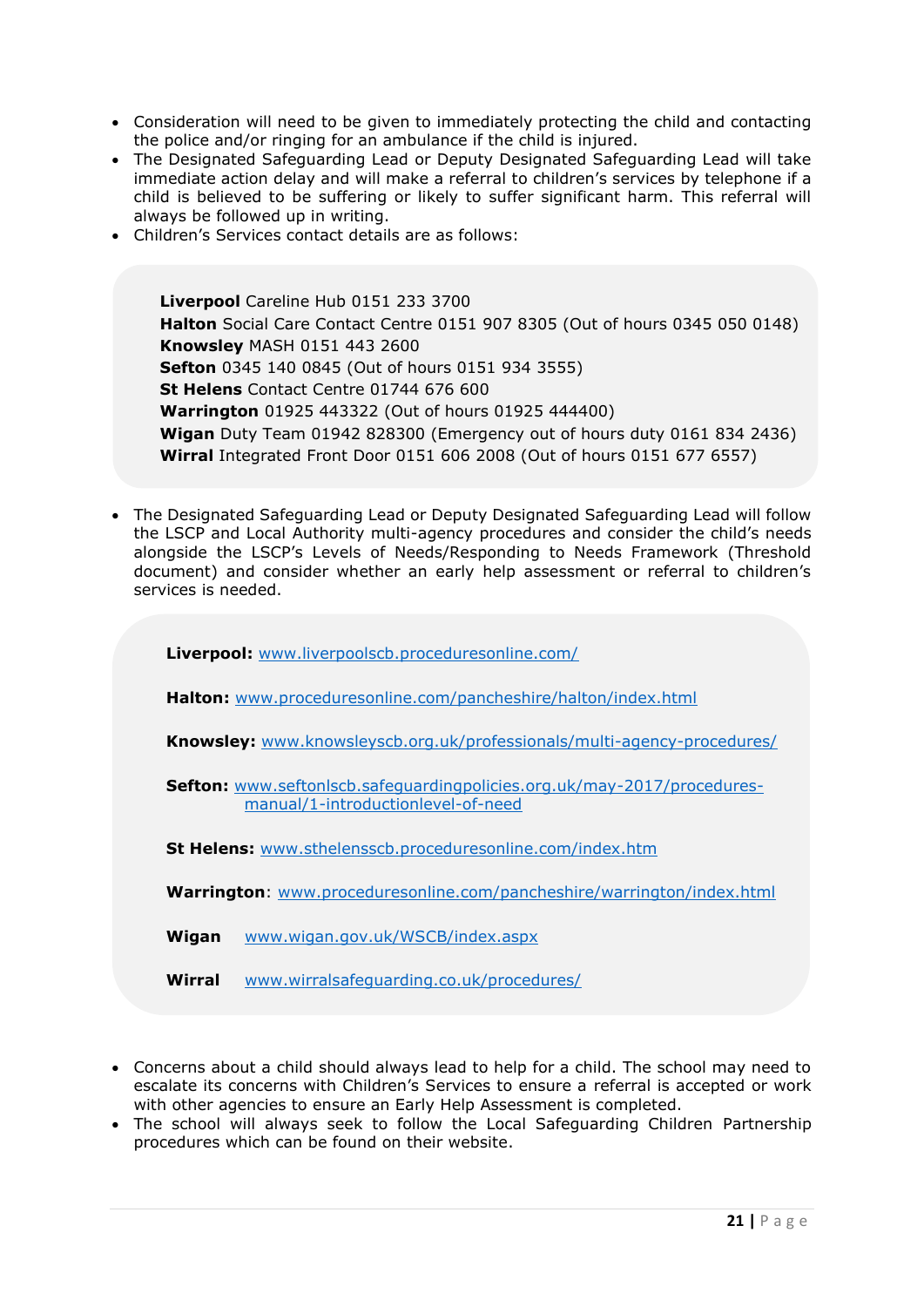• If school does not receive feedback within one working day regarding the outcome of a referral made to Children's Services, the Designated Safeguarding Lead will contact Children's Services immediately to determine the outcome of the referral.

'School Improvement Liverpool Schools' Safeguarding Handbook' and Part 1 of Keeping Children Safe in Education (DFE 2021) provides key flowcharts and guidance to support staff and volunteers' understanding and decision making. This will support staff to make a referral themselves should that become necessary. The Designated Safeguarding Lead should be informed, as soon as possible, following the need for another member of staff to make a referral.

'School Improvement Liverpool Schools' Safeguarding Handbook' will provide additional guidance about indicators of abuse and harm and how to respond to a disclosure. Guidance is also available on the NSPCC website:<https://www.nspcc.org.uk/preventing-abuse/>

If a teacher in the course of their work in the profession, discovers that an act of Female Genital Mutilation appears to have been carried out on a girl under the age of 18 the teacher must report this to the police. Keeping Children Safe in Education provides additional guidance.

Concerns that a child is being radicalised should follow the normal safeguarding referral mechanism with an additional Channel or Prevent referral being made to the Local Authority's Prevent and Channel team. Contact details can be found in the School's Safeguarding Handbook.

#### **12. Process to follow if a child makes a disclosure**

If a child makes a disclosure of abuse, staff should:

- Listen and keep calm. Do not interrupt
- Not promise the child that they will keep the matter confidential. Explain to the child who they will need to tell and why
- Observe visible bruises and marks, but should not ask a child to remove or adjust their clothing to view them
- Keep questions to a minimum as their role is not to investigate. If staff need to ask questions in order to ascertain whether this is a safeguarding concern, they should ensure they are open questions
- Use the "TED" model for asking open ended questions: "Tell me about that", "Explain that to me", "Describe that"
- Make a record of what has been said immediately afterwards in words used by the child and the member of staff to the best of their memory. Use capital letters for the child's words to help distinguish between the two.
- Note anything about the child which is connected i.e. any visible injuries including the position and description, the demeanour of the child i.e. crying, withdrawn etc.
- Clearly indicate whether fact, opinion or third-party information
- Report the matter immediately to the Designated Safeguarding Lead
- Seek advice from the Designated Safeguarding Lead if in doubt

Staff should not:

- Ask leading questions, put words into the child's mouth or press for details
- Rush the child
- Examine the child
- Investigate
- Promise confidentiality
- Summarise or use your own words to describe events
- Delay sharing the information with the Designated Safeguarding Lead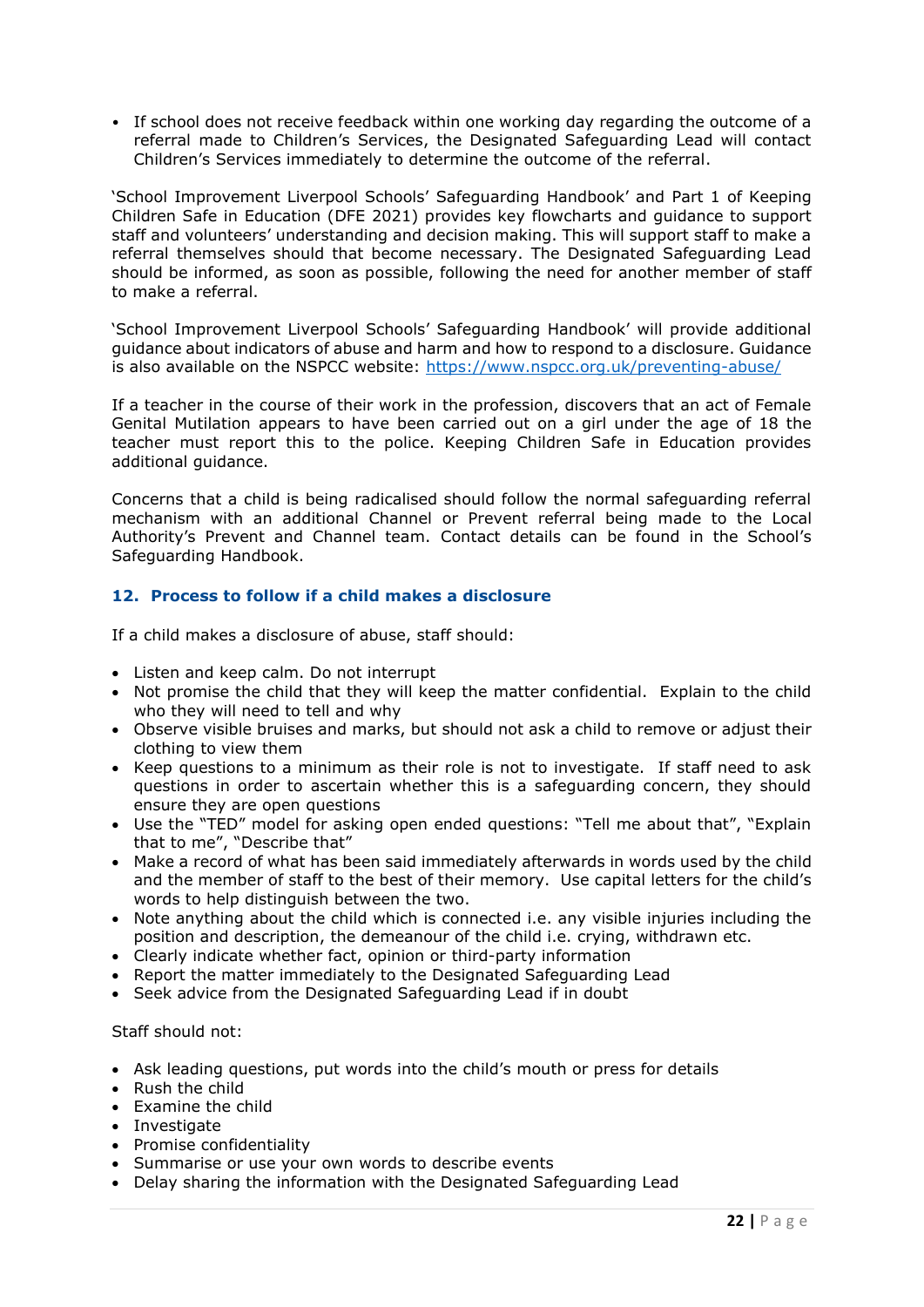Further information can be found in part 1 of the School Improvement Liverpool Schools Safeguarding Handbook.

#### **13. Confidentiality, information sharing, record transfer and record keeping and retention**

Information sharing is vital in identifying and tacking all forms of abuse and neglect, and in promoting children's welfare, including their education outcomes. Schools have clear powers to share, hold and use information for these purposes.

The school recognises that all matters relating to child protection are confidential. The Head teacher, Designated Safeguarding Lead and/or Deputy will disclose any information about a child to other members of staff on a 'need to know basis' only. Guidance about sharing information can be found in the 2018 document *[Information Sharing: Advice for](https://www.gov.uk/government/publications/safeguarding-practitioners-information-sharing-advice)  [Practitioners providing safeguarding services to children, young people, parents and carers](https://www.gov.uk/government/publications/safeguarding-practitioners-information-sharing-advice)  [2018](https://www.gov.uk/government/publications/safeguarding-practitioners-information-sharing-advice)* and the *[Data protection: toolkit for schools](file://///latco/sil/data/school%20effectiveness/Safeguarding%20and%20Inclusion/Safeguarding%20only/Schools)*. The school understands the need to keep child protection and safeguarding records securely. Records are kept in a locked cabinet or (from 8.3.21) on CPOMs.

Staff cannot promise children confidentiality but must always act in the best interests of the child and share disclosures made by the child or others with the Designated Safeguarding Lead. All staff are aware that they have a professional responsibility to share information with other agencies in order to safeguard children.

The school will aim to seek consent of parents before sharing information with other agencies, however legislation states that schools and other agencies can share information without the consent of a parent/carer in particular circumstances.

The school pays due regard to the relevant data protection principles which allow us to share personal information, as provided for in the [Data Protection Act 2018](http://www.legislation.gov.uk/ukpga/2018/12/contents/enacted) and the [General Data Protection Regulation](https://www.gov.uk/government/publications/guide-to-the-general-data-protection-regulation) (GDPR). The school is aware of the processing conditions under the Data Protection Act 2018 and the GDPR which allow school to store and share information for safeguarding purposes, including information which is sensitive and personal, and this is treated as '*special category personal data*'. Where school would need to share special category personal data, we are aware that the Data Protection Act 2018 contains '*safeguarding of children and individuals at risk*' as a processing condition that allows us to share information. This includes allowing school to share information without consent, if it is not possible to gain consent, it cannot be reasonably expected that we can gain consent, or if to gain consent would place a child at risk.

*'The Data Protection Act 2018 and UK GDPR do not prevent the sharing of information for the purposes of keeping children safe. Fears about sharing information must not be allowed to stand in the way of the need to safeguard and promote the welfare and protect the safety of children' (DfE 2021)*

The school will transfer records securely to the next setting and discuss the child's needs before the child starts at the next setting. The Designated Safeguarding Lead will speak to their counterpart in the school to which the child is transferring in order to ensure that they are aware that the file is to be transferred. Upon confirmation of the child starting on roll the file should be transferred as soon as possible (within 15 schools), but separately to the main school file. The file should be signed upon receipt and delivered by hand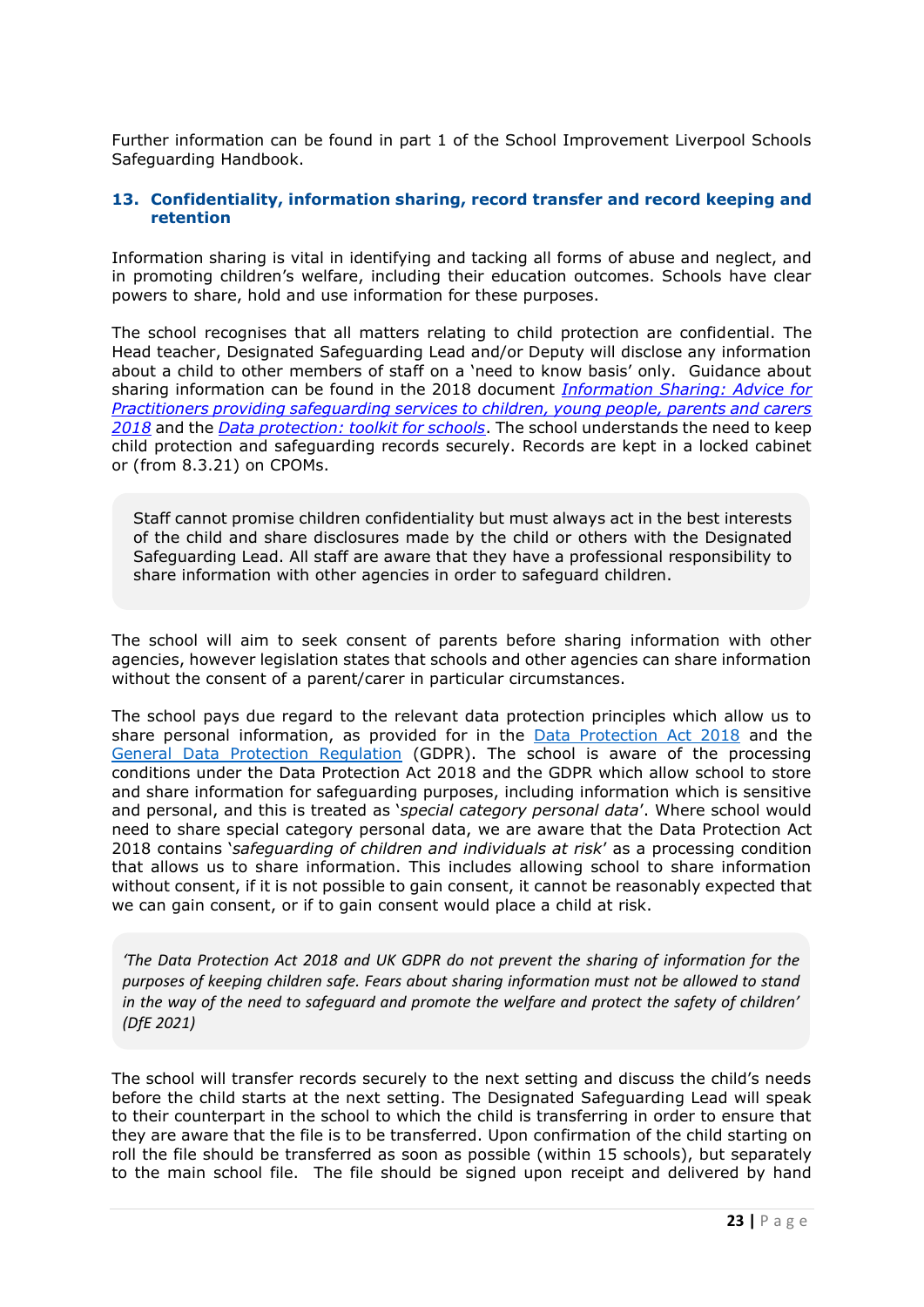wherever possible. School will follow the transfer of records protocol detailed within the Schools' Safeguarding handbook.

The school will retain records in keeping with Local Authority guidance and NSPCC guidelines: [https://www.nspcc.org.uk/globalassets/documents/information-service/child](https://www.nspcc.org.uk/globalassets/documents/information-service/child-protection-records-retention-and-storage.pdf)[protection-records-retention-and-storage.pdf](https://www.nspcc.org.uk/globalassets/documents/information-service/child-protection-records-retention-and-storage.pdf) . This in turn references the Information and Records Management Society (IRMS) [Information management toolkit for schools 2019.](https://irms.org.uk/page/SchoolsToolkit)

School Improvement Liverpool's Safeguarding Handbook provides further key guidance for transferring records including a 'Transfer of CP records Template'.

#### **14. Additional child protection guidance will be provided to all adults working with young people which will include:**

- The school's child protection policy which includes the role of the Designated Safeguarding Lead
- Part 1 and Annex B of Keeping Children Safe in Education (DfE 2021)
- The School's Code of Conduct for staff and volunteers
- The school's behaviour policy for children
- Guidance for Safer Working Practices for Adults Working with Children (Safer Recruitment Consortium 2019)
- A flowchart summarising the child protection procedures
- Definitions of abuse or neglect and possible indicators
- Identified groups of children more vulnerable to abuse
- Specific guidance related to including Female Genital Mutilation, Forced Marriage, Child Exploitation including sexual and criminal, Extremism and Radicalisation, Neglect, Sexual violence and harassment and online-safety
- Dealing with allegations against staff and volunteers procedures
- Whistleblowing procedures
- 'What to do if you are worried a child is being abused: Advice for practitioners' DFE 2015
- SEND/Disability and Attendance policies

#### **15. Managing allegations against adults (including all staff, supply teachers and volunteers) working at the school**

All school staff and other adults working at the school will be aware of and work within the school's Code of Conduct and other relevant policies and procedures. The Staff Code of Conduct includes guidance for staff regarding the school expectations of the use of mobile phones, electronic equipment and social media.

All staff and volunteers must report any concerns about a member of staff's behaviour towards children (including supply staff and volunteers) to the Headteacher who will act as the case manager. Concerns can also be discussed with the Designated Safeguarding Lead. Concerns about the headteacher should be raised with Chair of Governors or nominated governor.

Local Safeguarding Children Partnership multi-agency procedures will be followed in all cases where it is alleged that a member of staff has:

- behaved in a way that has harmed a child, or may have harmed a child;
- possibly committed a criminal offence against or related to a child;
- behaved towards a child or children in a way that indicates they may pose a risk of harm to children; or
- behaved or may have behaved in a way that indicates they may not be suitable to work with children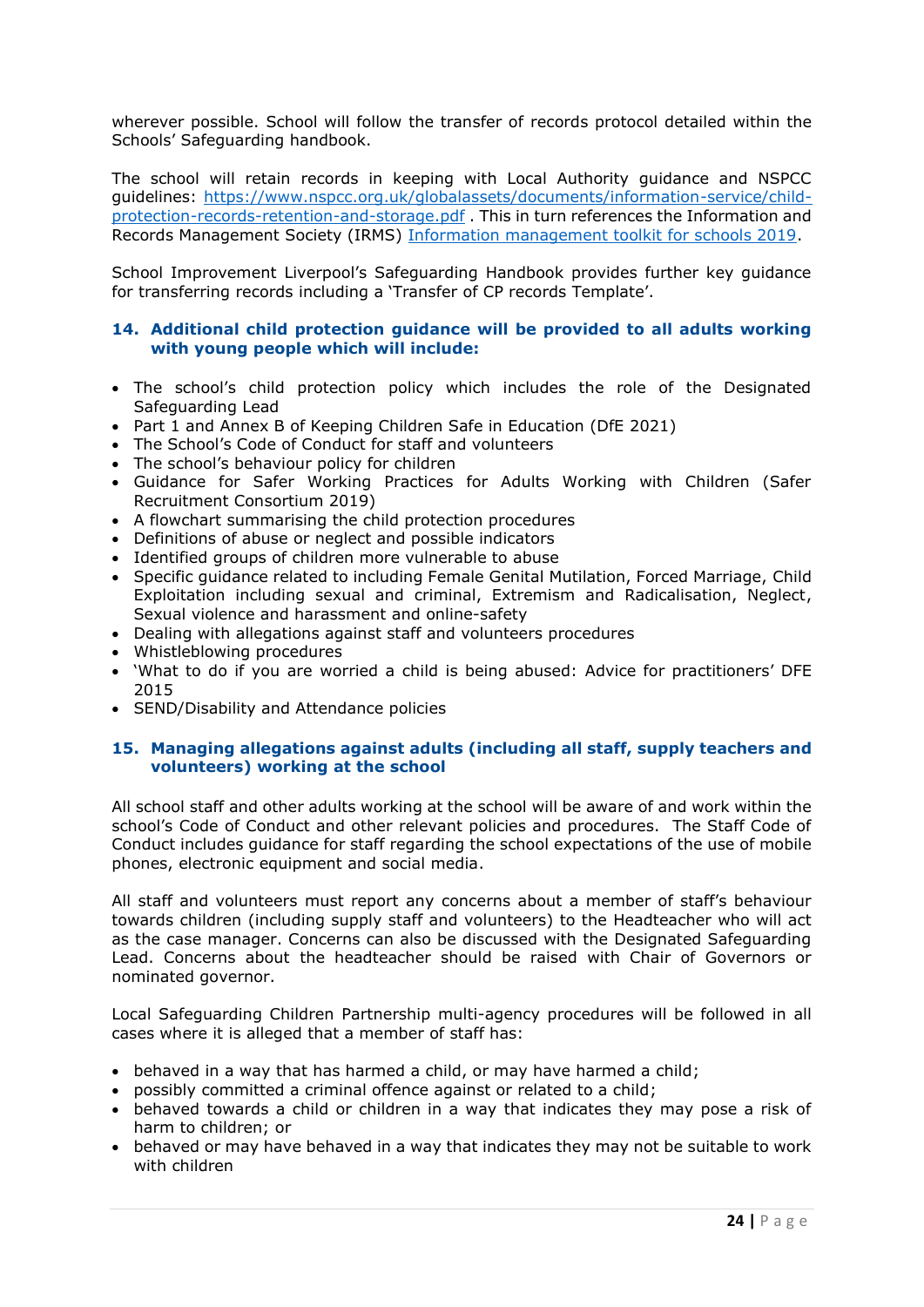The school's managing allegations against staff and volunteers policy and procedures will support everyone to take appropriate action. This includes a flowchart to guide colleagues thinking.

In some circumstances, the school will have to consider an allegation against an individual who is not directly employed by the organisation and where our disciplinary procedures do not fully apply (for example supply teachers). Whilst the school is not the employer of the individual, we still have responsibility to ensure allegations are dealt with properly and will liaise where appropriate with relevant parties. The school will not cease to use the services of a supply teacher as a result of safeguarding concerns, without finding out the facts and liaising with the LADO to determine a suitable outcome.

In addition, School Improvement Liverpool provide an online resource 'Safeguarding-Mate' to support colleagues decision making: <https://www.schoolimprovementliverpool.co.uk/safeguarding-mate/>

Concerns can also be taken directly to the Local Authority Designated Officer (L.A.D.O.), if needed, via Children's Services.

Section 4 of the DFE guidance Keeping Children Safe in Education provides further guidance. In addition to the school's own procedures, multi-agency procedures can be found on the school's website.

There are occasions when a person who works with children behaves in a way that is concerning and raises questions about their ability to recognise and take steps to safeguard children in their care that may not always meet the threshold of LADO. As an employer the school has a duty to consider whether the issue indicates that they are unsuitable to continue in their role for the immediate future or indefinitely. These are known as issues of suitability and if not being dealt with under the managing allegations procedures, would be dealt with via the school's disciplinary procedures. Issues of suitability can include:

- Where an employee is being investigated for an offence against an adult, or
- Their behaviour in their personal lives brings into question their suitability to work with children

However if an adult who works with children has involvement from Children's Services in respect of their own child, or a child that they live with or have contact with, it is the responsibility of Children's Services to assess the immediate concern and inform the LADO of whether the adult poses a risk to children. Examples of this may include:

- Allegations of assault, physical or emotional, on their own child or on a child they live with or have contact with
- Domestic abuse
- Substance misuse
- Lives with or is in a relationship with a person who is identified as a risk to children

The situation would meet the threshold of LADO should the child in question be made subject to a Child Protection plan. This is because Children's Services has determined that the adult presents a risk to the associated child either directly or due to a failure to protect.

If school are made aware of any of the circumstances detailed above, they will have a consultation with the LADO in order to determine whether the threshold is met for a referral under the managing allegations process.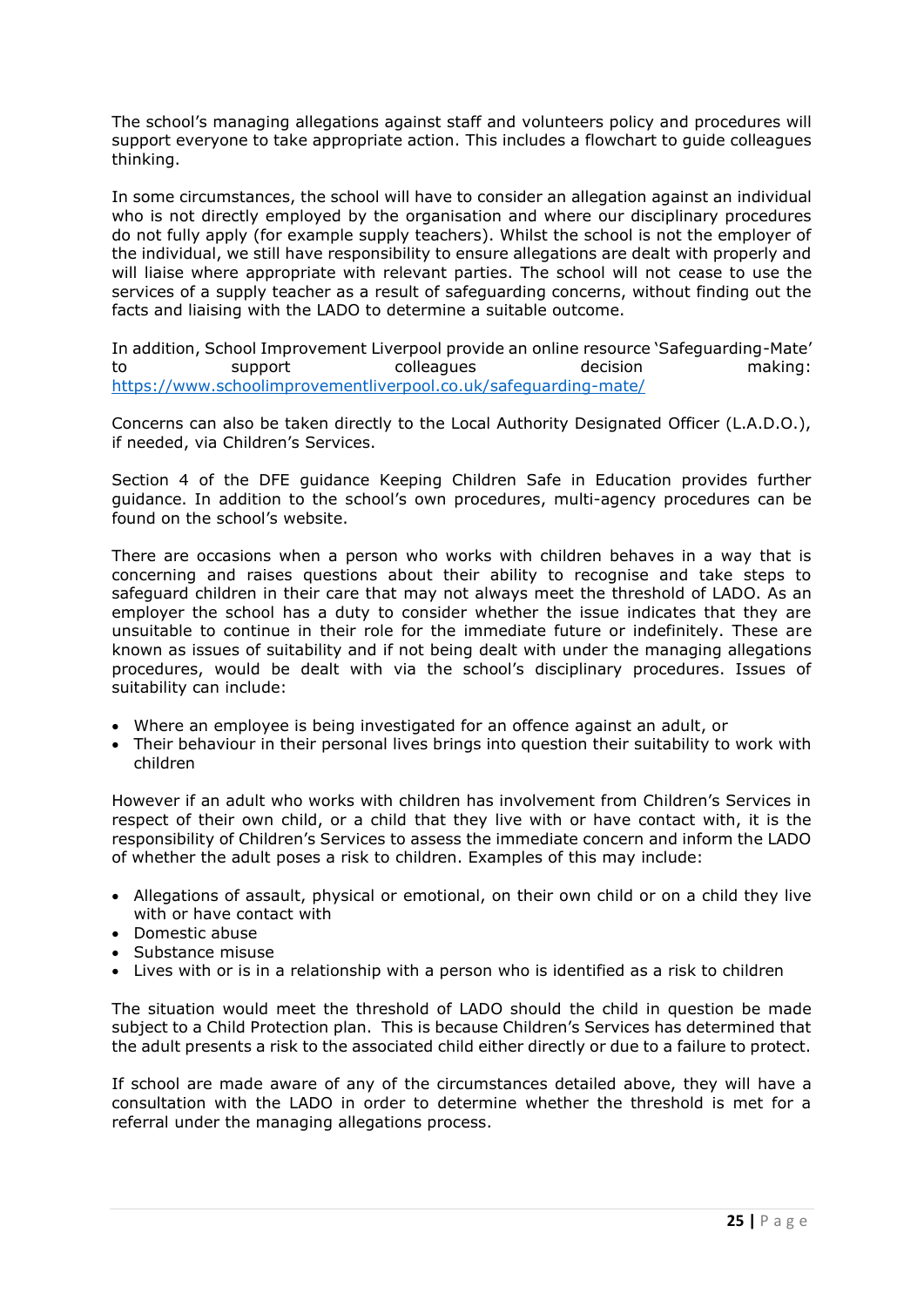All staff should ensure that they disclose information about themselves relating to the above to the Head teacher as soon as possible. School will create an environment and culture where staff are supported and empowered to be able to do this.

#### **16. Low Level Concerns**

Low level concerns will be recorded, monitored, and reviewed regularly with all key staff informed of the concerns. The Designated safeguarding lead will also be informed and incidents recorded on CPOMs.

Our school recognises that there may be times when there are concerns about a professional's behaviour which do not meet the harm threshold as set out in section 15 of this policy. This includes third party staff and volunteers. Concerns such as this may arise in several ways and from a number of sources. Examples of this may be:

- suspicion, complaint or disclosure made by a child, parent or other adult within or outside of our school; or
- as a result of vetting checks undertaken during recruitment

Our school promotes an open and transparent culture in which all concerns about adults working in or on behalf of the school are dealt with promptly and appropriately. Creating this culture in which all concerns are shared responsibly, in a timely way with the right person, and are recorded and dealt with appropriately is critical to effective safeguarding practice. This culture enables the school to identify concerning, problematic or inappropriate behaviour at the earliest possible stage, minimises the risk of abuse and ensures that all adults working in or on behalf of the school are clear about professional boundaries and act within these, in accordance with our ethos and values. This culture also empowers individuals to share concerns with key staff about their own behaviour at the earliest possible opportunity.

The term 'low level concern' does not mean that the behaviour is insignificant. It means a behaviour towards a child which does not meet the threshold set out in section 15 of this policy and part 4 of Keeping Children Safe in Education 2021. A low-level concern is any concern (no matter how small, and even if no more than causing a sense of unease) that an adult working in or on behalf of the school may have acted in a way that:

- is not consistent with the staff code of conduct, including conduct outside of the workplace, and/or
- does not meet the allegations threshold or is otherwise not considered serious enough for a referral to the LADO.

Examples of such behaviour could include, but are not limited to:

- being over friendly with children;
- having favourites;
- taking photographs of children on their mobile phone;
- engaging with a child on a one-to-one basis in a secluded area or behind a closed door; or,
- using inappropriate sexualised, intimidating or offensive language.

Behaviours which are not consistent with the standards and values of our school, and which do not meet the expectations set out in our code of conduct for staff, must be addressed. Behaviours such as this, can exist on a spectrum from inadvertent or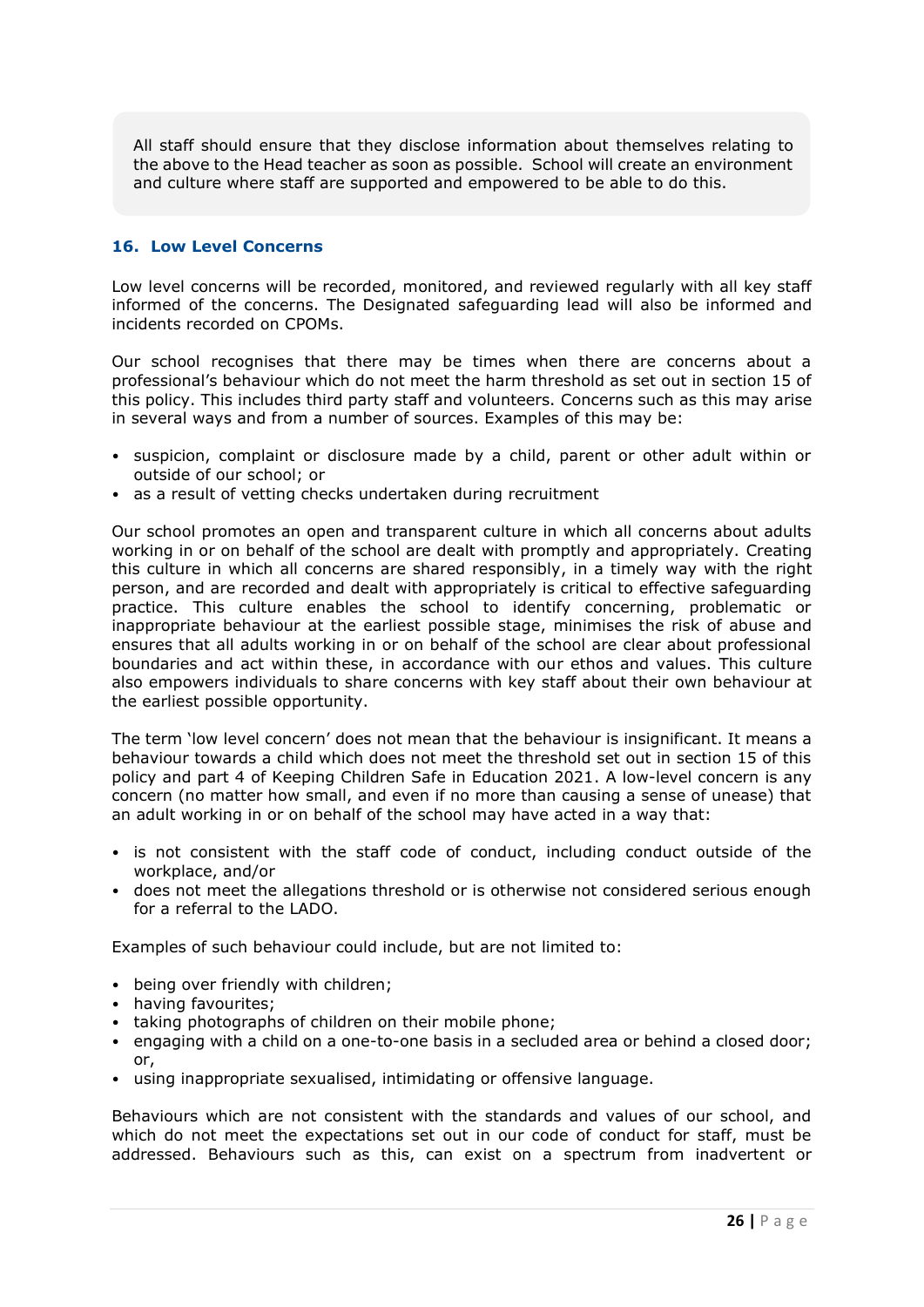thoughtless, or behaviour that may look to be inappropriate, but might not be in specific circumstances, through to that which is ultimately intended to enable abuse.

It is essential that concerns such as this are shared responsibly and with the right person, and that they are recorded and dealt with appropriately. Effective reporting and management of such concerns also protects staff from potential false allegations of misunderstandings. Concerns should be shared as soon as is reasonably possible, and ideally within 24 hours of becoming aware of a problem, however it is never too late to share a concern.

Occasionally a member of staff may find themselves in a situation which could be misinterpreted, or may appear compromising to others. Equally, a member of staff may have behaved in a manner which, on reflection, they consider to fall below the standards set out within our code of conduct for staff. Self-reporting such circumstances is actively encouraged as it allows issues to be dealt with at the earliest opportunity and it is an important means of maintaining our culture of everyone aspiring to have the highest standards of conduct and behaviour.

Staff do not need to be able to determine whether their concern is a low-level concern, or if it would be dealt with under our managing allegations policy. Staff must simply by empowered to share their concern. The determination regarding process will be made by the designated safeguarding lead and headteacher.

Low level concerns should be reported in writing to the designated safeguarding lead. Where a low-level concern is in relation to the designated safeguarding lead, it should be shared with the headteacher.

If a report of a low-level concern is received, it will be dealt with responsively, sensitively, and proportionately. Where a concern is reported, the designated safeguarding lead should collect as much evidence as possible by speaking directly with the person who raised the concern (unless it has been raised anonymously), and by speaking to the individual involved along with any witnesses. The information collected will help to categorise the behaviour and determine what further action may need to be taken. Support and advice will be provided to ensure any identified behaviours can be corrected at an early stage.

All low-level concerns will be recorded in writing by the designated safeguarding lead and this record should include the details of the concern, the context and the action taken, including the rationale for any decisions. Records must be kept confidential and held securely in line with the Data Protection Act 2018 and the UK General Data Protection Regulation. Records will be kept in individual personnel files and will be retained for the duration of the individual's employment.

Records should be reviewed so that potential patterns of concerning, problematic or inappropriate behaviour can be identified. Where a pattern of such behaviour is identified, school will decide on a course of action either through our disciplinary procedures or where a pattern of behaviour moves from a concern to meeting the harms threshold, referral to LADO.

The designated safeguarding lead will regularly and effectively communicate with the Headteacher, all low-level concerns reported to them, along with the outcome of the concern. This is to ensure there is appropriate scrutiny and analysis of information in order to agree at what point a series of low level concerns or a pattern of behaviour would escalate and meet the threshold set out in section 15 of this policy and part 4 of Keeping Children Safe in Education 2021. Concerns will be discussed at the weekly Safeguarding meeting or sooner if required.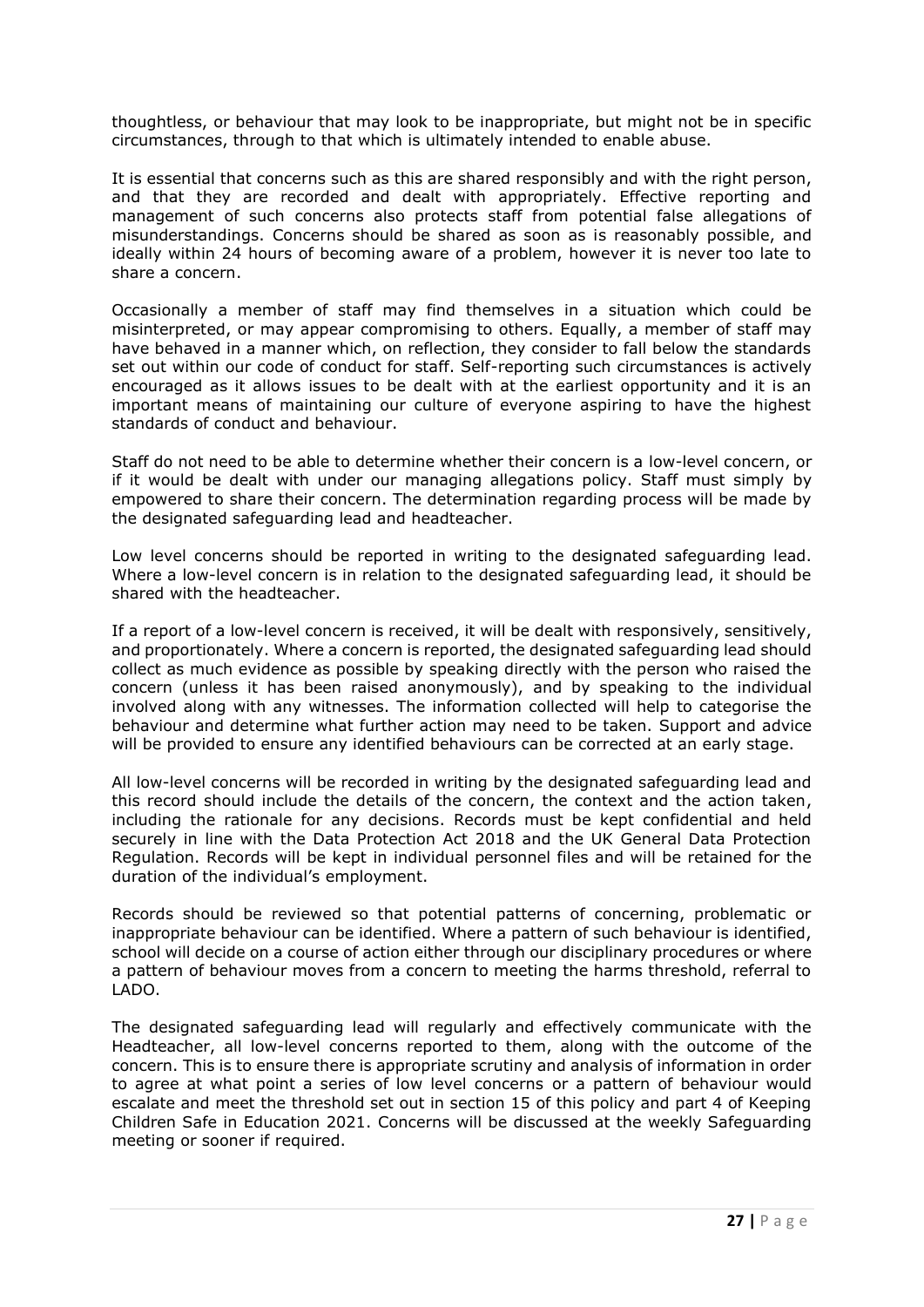Low level concerns will not be included in references unless they relate to an issue which would normally be included in a reference. Paragraph 423 of Keeping Children Safe in Education specifies: "*However, where a low-level concern (or group of concerns) has met the threshold for referral to the LADO and found to be substantiated, it should be referred to in a reference*."

#### **17. Allegations of abuse against another student (peer on peer / child on child abuse), including issues of sexual violence and harassment**

• All concerns must be reported and discussed with the Designated Safeguarding Lead, Deputy Designated Safeguarding Lead or senior member. This is most likely to include, but not limited to: abuse within intimate partner relationships; bullying (including cyber bullying); serious violence and sexual harassment; physical abuse such as hitting, kicking, shaking, biting, hair pulling, or otherwise causing physical harm; sexting and initiation/hazing type violence and rituals. Staff should recognise that children are capable of abusing their peers. Staff must challenge any form of derogatory and sexualised language or behaviour. Staff should be vigilant to sexualised/aggressive touching/grabbing particularly towards girls. Behaviours by children should never be passed off as 'banter' or 'part of growing up'.

Any incidents of a criminal nature will be reported to the Police and normal Child Protection procedures followed. Each incident will be treated on a case-by-case basis, including any use of sanctions. School will complete risk assessments when appropriate to keep children and staff safe. Interventions and support from school and external agencies will be put in place for potential victims and/or offenders. Training and information is provided for staff to enable them to respond appropriately.

The DFE states *'peer on peer abuse should be taken as seriously as abuse by adults and should be subject to the same child protection procedures. Professionals should not dismiss abusive behaviour as normal between young people and should not develop high thresholds before taking action.'*

Staff should recognise that children are capable of abusing their peers, and that not all children will find it easy to tell staff about their abuse verbally. Children can show signs or act in ways that they hope adults will notice and react to. It is essential that all victims are reassured that they are being taken seriously, regardless of how long it has taken them to come forward, and that they will be supported and kept safe. Victims will never be given the impression that they are creating a problem by reporting an incident and they will never be made to feel ashamed or their experience minimised.

The DFE states *'The school's or college's initial response to a report from a child is incredibly important. How the school or college responds to a report can encourage or undermine the confidence of future victims of sexual violence and sexual harassment to report or come forward.'*

Staff must act on the assumption that children may be experiencing sexual violence or harassment, even if there are no specific reports of such behaviour. Staff must ensure that they challenge any form of derogatory and sexualised language or behaviour. Staff should be vigilant to sexualised/aggressive touching/grabbing, particularly towards girls or other vulnerable groups of children. Behaviours by children should never be passed off as 'banter', 'having a laugh' or 'part of growing up' as this can lead to an unsafe culture which normalises abuse and inappropriate behaviours and can lead to children accepting it as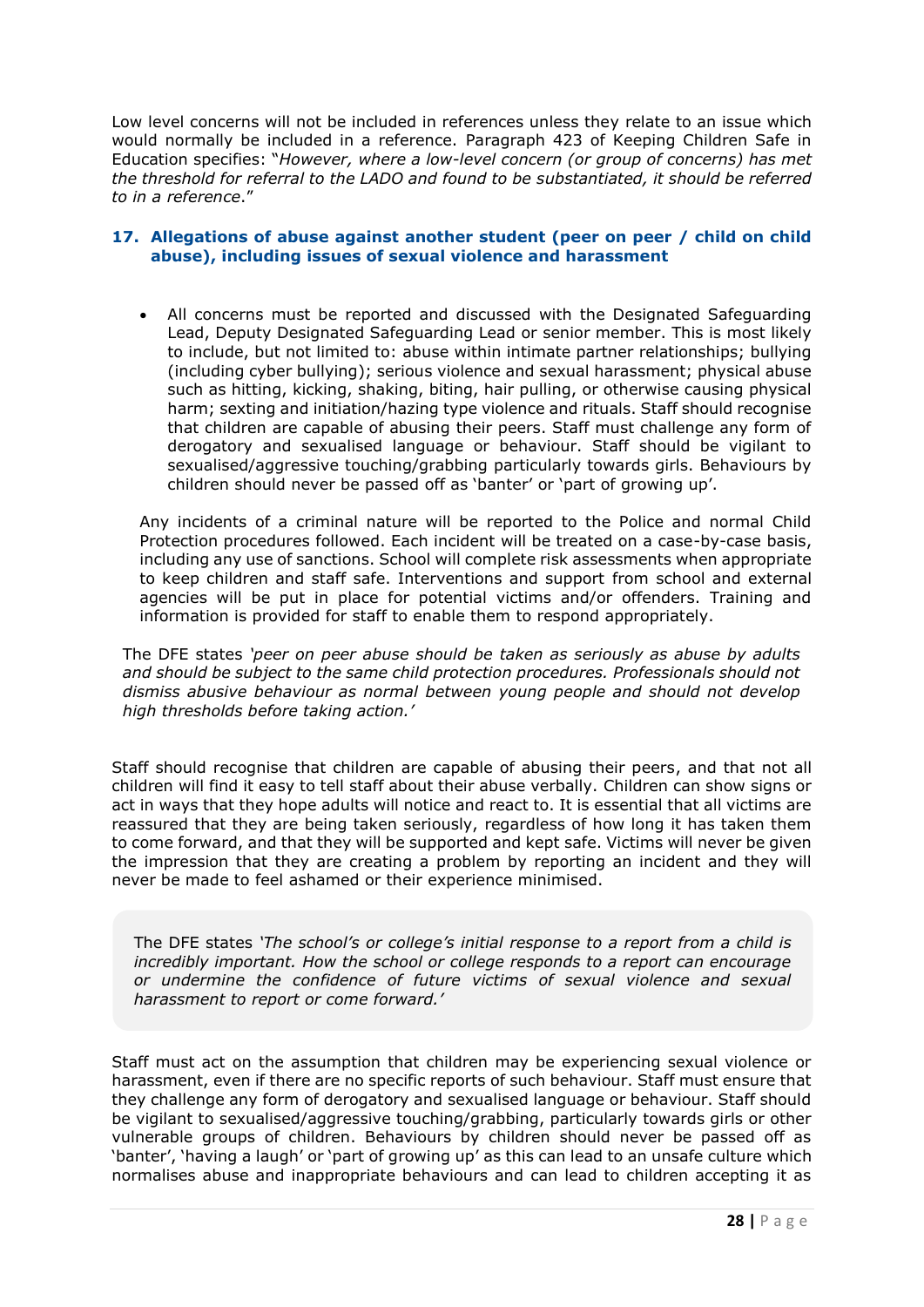normal and therefore not reporting such issues. Our school will prevent sexual harassment, online sexual abuse and sexual violence through a carefully planned and sequenced relationships, sex and health education curriculum alongside effective challenge and response to specific issues when they arise. All staff will reassure victims that they are being taken seriously and that they will be supported and kept safe.

All concerns must be reported and discussed with the Designated Safeguarding Lead, Deputy Designated Safeguarding Lead or senior member of staff. Behaviours can happen in school, online or in the community and are most likely to include, but not limited to:

- abuse within intimate personal relationships between peers;
- bullying (including cyber bullying, prejudice-based and discriminatory bullying);
- serious violence;
- sexual violence such as rape, assault by penetration and sexual assault (this may include an online element which facilitates, threatens and/or encourages sexual violence);
- sexual harassment such as sexual comments, remarks, jokes and online sexual harassment which may be standalone or part of a broader pattern of abuse;
- causing someone to engage in sexual activity without consent;
- consensual and non-consensual sharing or nudes and semi-nude images or videos;
- up skirting, which typically involves taking a picture under a person's clothing without their permission;
- physical abuse such as hitting, kicking, shaking, biting, hair pulling, or otherwise causing physical harm; and
- sexting and initiation/hazing type violence and rituals (this could include activities involving harassment, abuse or humiliation used as a way of initiating a person into a group and many also include an online element).

Children with special educational needs and disabilities are more vulnerable to sexual violence and harassment and staff should be aware that additional barriers can exist when recognising abuse in these children. Children who are LGBT+ or perceived to be, may also be targeted by their peers and harassed or assaulted.

Victims of peer on peer harm will be supported by the school's pastoral system and referred to specialist agencies including, as examples, 'CAMHS', 'Brook' and 'Barnardo's'. A risk assessment may need to be in place. The school curriculum will support young people to become more resilient to inappropriate behaviours towards them, risk taking behaviours and behaviours that children may be coerced into including 'sexting' or 'initiation/hazing' behaviours.

Additional guidance is available on the NSPCC website:

https://learning.nspcc.org.uk/child-abuse-and-neglect/online-abuse

#### **18. Children at risk of Serious Violence and/or Child Criminal or Sexual Exploitation**

All staff should be aware of the indicators which may suggest a child is at risk from, or is involved with serious violent crime. These may include:

- Increased absence from school:
- A change in friendships or relationships with older individuals or groups;
- A significant decline in performance;
- Signs of self-harm or a significant change in wellbeing; or
- Signs of assault or unexplained injuries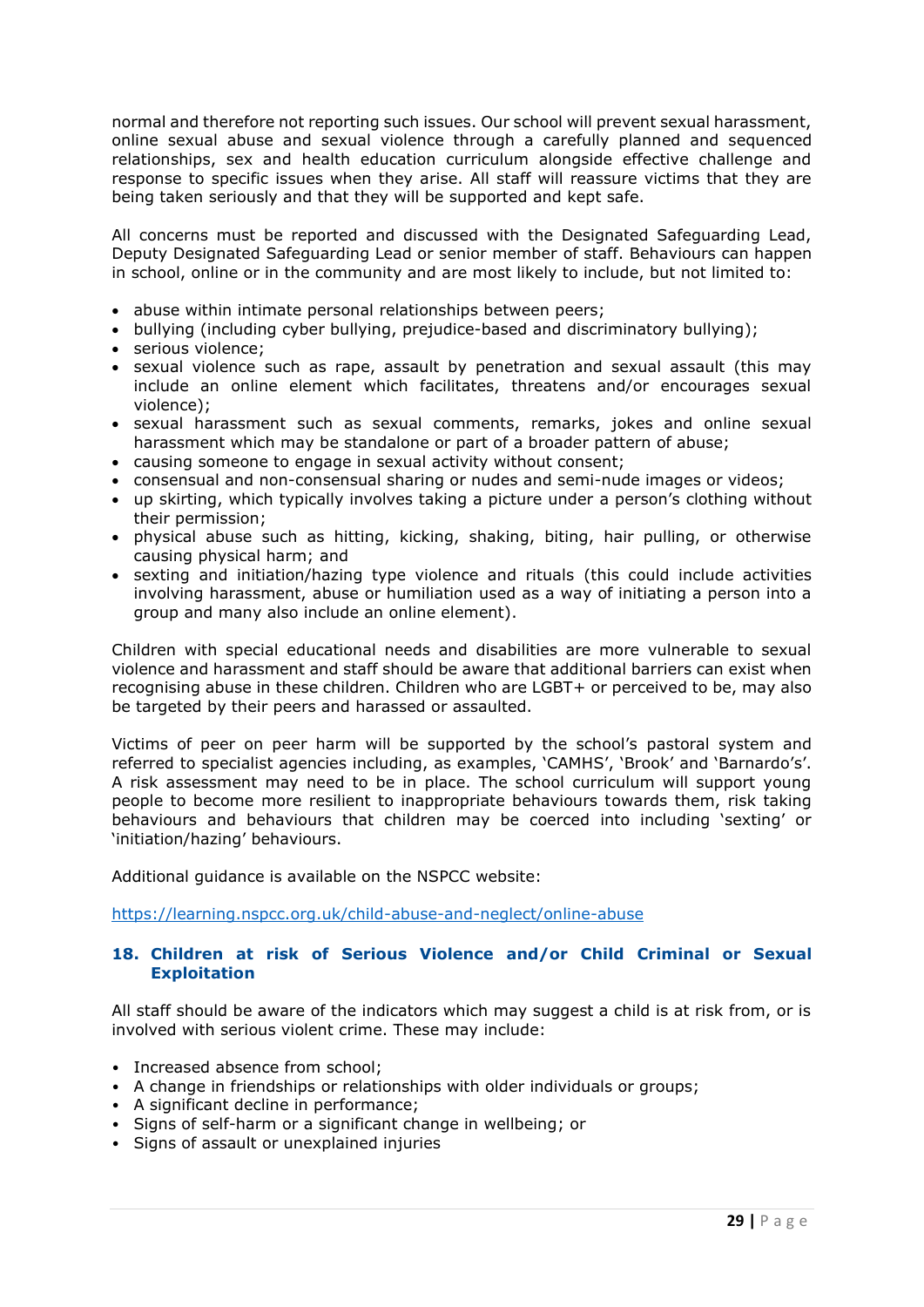Unexplained gifts of new possessions could also indicate that children have been approached by, or are involved with, individuals associated with criminal networks or gangs and may be at risk of criminal exploitation.

All staff should be aware of the range of risk factors which increase the likelihood of involvement in serious violence, such as being male, having been frequently absent or permanently excluded from school, having experienced abuse or neglect and having been involved in offending such as theft or robbery. Additional advice can be found in the Home Office's [Preventing youth violence and gang involvement](https://www.gov.uk/government/publications/advice-to-schools-and-colleges-on-gangs-and-youth-violence) and [Criminal exploitation of](https://www.gov.uk/government/publications/criminal-exploitation-of-children-and-vulnerable-adults-county-lines)  [children and vulnerable adults: county lines](https://www.gov.uk/government/publications/criminal-exploitation-of-children-and-vulnerable-adults-county-lines) guidance.

Both child sexual exploitation and child criminal exploitation are forms of abuse that occur where an individual or group takes advantage of an imbalance in power to coerce, manipulate or deceive a child into taking part in sexual or criminal activity, in exchange for something the victims needs or wants, and/or for the financial advantage or increased status of the perpetrator or facilitator and/or through violence or the threat of violence. Child sexual exploitation and child criminal exploitation can affect children, both male and female, and can include children who have been moved (commonly referred to as trafficking) for the purpose of exploitation.

Staff will understand that whilst the age of the child may be a contributing factor for an imbalance of power, there are a range of other factors that could make a child more vulnerable to exploitation, including gender, sexual identity, cognitive ability, learning difficulties, communication ability, physical strength, status, and access to economic or other resources.

All staff should be aware of the indicators which may suggest a child is at risk from or experiencing child criminal or sexual exploitation. These may include:

- appear with unexplained gifts, money or new possessions;
- associate with other children involved in exploitation;
- have been the victim or perpetrator of serious violence (e.g. knife crime);
- suffer from changes in emotional well-being;
- misuse drugs and alcohol;
- go missing for periods of time or regularly come home late and are found in areas away from their home;
- are found in accommodation that they have no connection with; and
- regularly miss school or education or do not take part in education.

All staff will be aware that children who are involved in criminal exploitation often commit crimes themselves, therefore their vulnerability as victims is not always recognised by adults and professionals. They may still have been exploited even if the activity appears to be something they have agreed or consented to. Staff will also have an understanding of the fact that the experience of girls who are criminally exploited can be very different to that of boys. The indicators may not be the same, however professionals should be aware that girls are at risk of criminal exploitation too. It is also important to note that both boys and girls being criminally exploited may be at higher risk of sexual exploitation.

All staff will be aware that child sexual exploitation is child sexual abuse. Exploitation of this nature can be a one off occurrence and may happen without the child's immediate knowledge e.g. through the sharing of videos or images. It can also affect any child who has been coerced into engaging in sexual activities. This includes 16 and 17 year olds who can legally consent to have sex. Some children may not realise they are being exploited e.g. because they believe they are in a genuine relationship.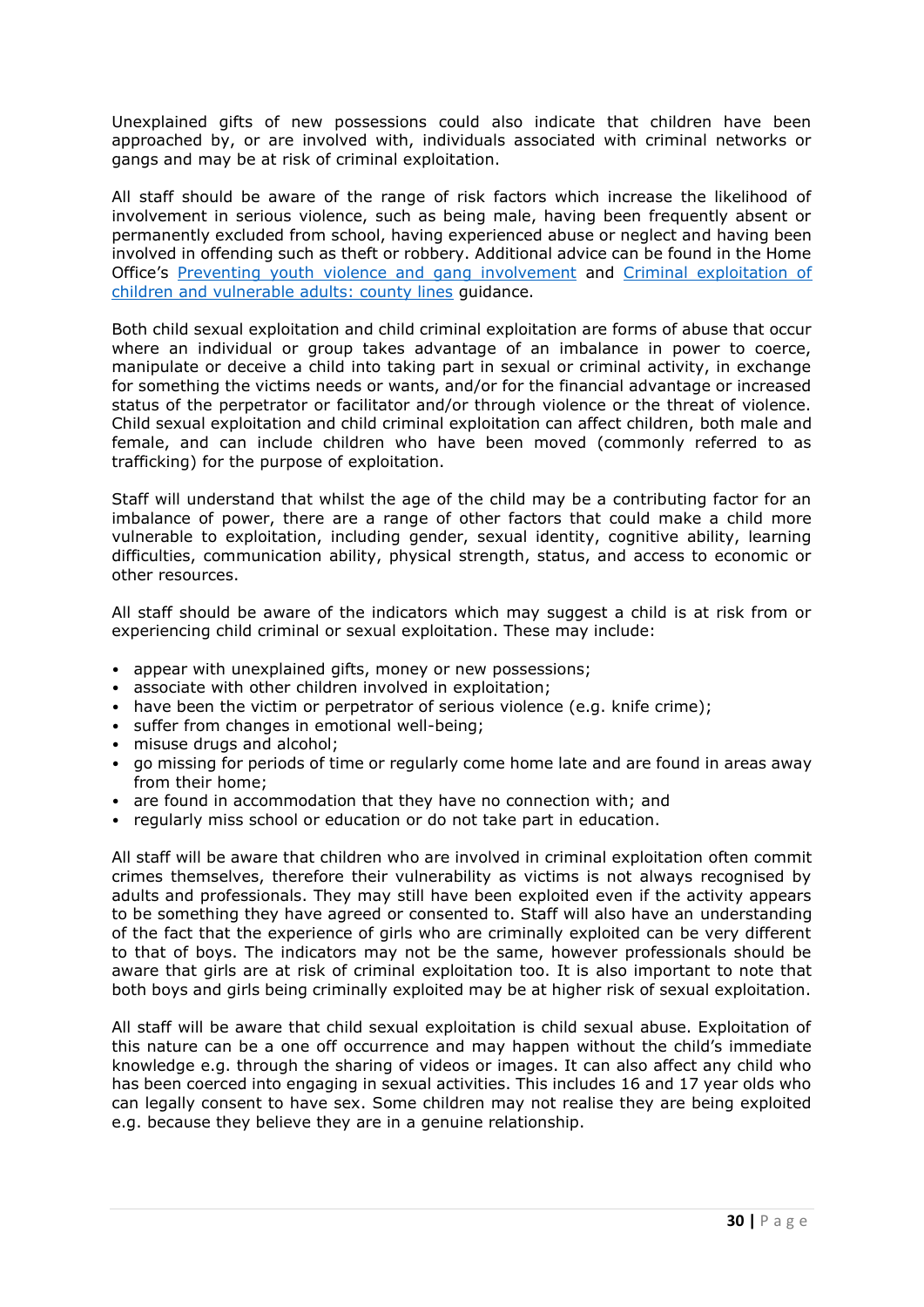Our school understands that children who have been exploited or are at risk of serious violence, will need additional support to help maintain them in education. Further guidance is provided to staff in Section 1 of the Schools' Safeguarding Handbook.

#### **19. Online safety, data protection and the use of mobile phones and digital photographic equipment**

It is essential that children are safeguarded from potentially harmful and inappropriate online material. Our school implements a whole school approach to online safety sets out to protect and educate both children and staff in their use of technology alongside establishing mechanisms to identify, intervene in and escalate any concerns, recognising that many children have unlimited and unrestricted access to the internet via mobile phone networks.

Staff should also report any concerns about sexting (youth produced sexual imagery or 'nudes') to the Designated Safeguarding Lead, Deputy Designated Safeguarding Lead or senior member of staff who will follow the guidance in [Sharing nudes and semi-nudes: advice for education](https://www.gov.uk/government/publications/sharing-nudes-and-semi-nudes-advice-for-education-settings-working-with-children-and-young-people)  [settings working with children and young people](https://www.gov.uk/government/publications/sharing-nudes-and-semi-nudes-advice-for-education-settings-working-with-children-and-young-people) (UK Council for Child Internet Safety, December 2020). This document provides clarity as to how staff should respond to these incidents.

The school's Online/E-safety/Acceptable Use policy clearly outlines the way in which the school uses technology and the measures in place to ensure safe, and responsible and respectful use by all. There is a clear code of conduct for staff and volunteers which sets out the use of new technologies, mobile phones and personal photographic equipment around children. The school will consider, in particular, looked after Children (Children in Care) who might be put at risk by being included in publicity materials or school photographs.

Mobile phones are not allowed in school unless parent/carer has met with the Head teacher. Then, mobiles are given to the class teacher to be collected by the pupil at the end of the day.

The DfE highlights the risks of new technologies:

'*The use of technology has become a significant component of many safeguarding issues. Child sexual exploitation; radicalisation; sexual predation: technology often provides the platform that facilitates harm. An effective approach to online safety empowers a school or college to protect and educate the whole school or college community in their use of technology and establishes mechanisms to identify,*

*intervene in, and escalate any incident where appropriate. The breadth of issues classified within online safety is considerable, but can be categorised into four areas of risk:*

- *content: being exposed to illegal, inappropriate or harmful material content*
- *contact: being subjected to harmful online interaction with other users*
- *conduct: personal online behaviour that increases the likelihood of, or causes, harm*
- *commerce: risks such as online gambling, inappropriate advertising, phishing and or financial scams'*

The use of technology has become a significant component of many safeguarding issues such as child sexual exploitation, criminal exploitation, radicalisation and sexual abuse. Technology often provides the platform that facilitates harm.

Schools and colleges should ensure online safety is a running and interrelated theme whilst devising and implementing policies and procedures. This will include considering how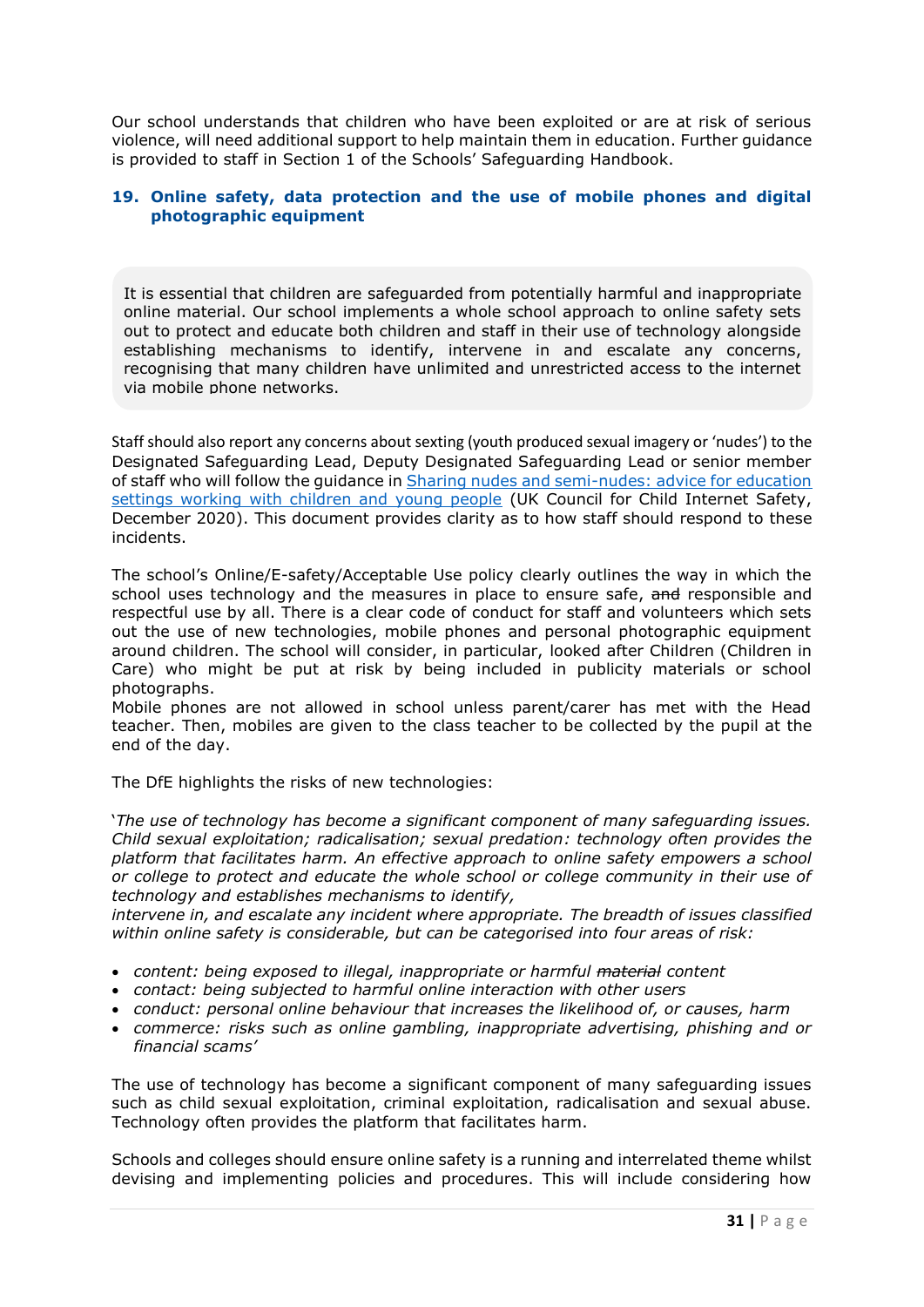online safety is reflected as required in all relevant policies and considering online safety whilst planning the curriculum, any teacher training, the role and responsibilities of the designated safeguarding lead and any parental engagement.

Staff should bring immediately to the attention of the Headteacher, Designated Safeguarding Lead or senior leadership team any behaviours by adults or children themselves that may be risky or harmful.

Annex D of Keeping Children Safe in Education provides schools with further key information and guidance.

The DfE guidance "Teaching Online Safety in Schools" (2019) also outlines how schools can ensure their pupils understand how to stay safe and behave online as part of forthcoming and existing curriculum requirements [www.gov.uk/government/publications/teaching-online-safety-in-schools.](http://www.gov.uk/government/publications/teaching-online-safety-in-schools)

Where children are asked to learn online at home (e.g. under the Provision of Remote Education Continuity Direction (October 2020)), our school ensures this is done safely by referencing key guidance such as [safeguarding in schools colleges and other providers,](https://www.gov.uk/government/publications/actions-for-schools-during-the-coronavirus-outbreak/guidance-for-full-opening-schools#res) [safeguarding and remote education](https://www.gov.uk/guidance/safeguarding-and-remote-education-during-coronavirus-covid-19) and advice from the [London Grid for Learning.](https://coronavirus.lgfl.net/safeguarding)

#### **20. Children requiring mental health support**

Our school recognises that it has an important role to play in supporting the mental health and wellbeing of our students. We also recognise that in some cases, mental health problems can be an indicator that a child has suffered, or is at risk of suffering abuse, neglect of exploitation. The designated safeguarding lead will regularly liaise with the senior mental health lead/school Nurse where safeguarding concerns are linked to mental health to ensure there is an effective and appropriate response by school. Within our school we adopt a whole school approach to mental health and wellbeing, which includes promoting positive mental health, wellbeing and resilience across the whole school community.

The Pastoral Care manager – Mrs Wade, supports children and their families and can signpost/refer to external support from CAMHs, Listening Ear, Alder Hey CAMHs, School Nurse when appropriate.

#### **21. Monitoring attendance**

A child missing from an education setting is a potential indicator of abuse or neglect, including exploitation. Local Authority guidance and procedures will be followed for dealing with a child who is missing from education, particularly on repeated occasions or if a child suddenly stops attending. The school will follow the pan Merseyside missing children protocol. For those children and families who have chronic poor attendance or persistent absenteeism, school will consider whether educational neglect is present and whether a referral to children's services is required, or whether the school should seek consent to begin an Early Help Assessment in order to coordinate a multi-agency plan of support for the child and family.

Attendance will be closely monitored. In line with the school's attendance policy, the attendance of children with known welfare and attendance concerns will be monitored closely, particularly those with chronic poor attendance or persistent absentees, or if a child suddenly stops attending. Schools should also scrutinise the attendance of off-site provision to ensure children are attending and are safe. Similarly, the attendance of children who are vulnerable or with known welfare and safeguarding concerns such as children who have a child protection plan, a child in need, are Children Looked After and/or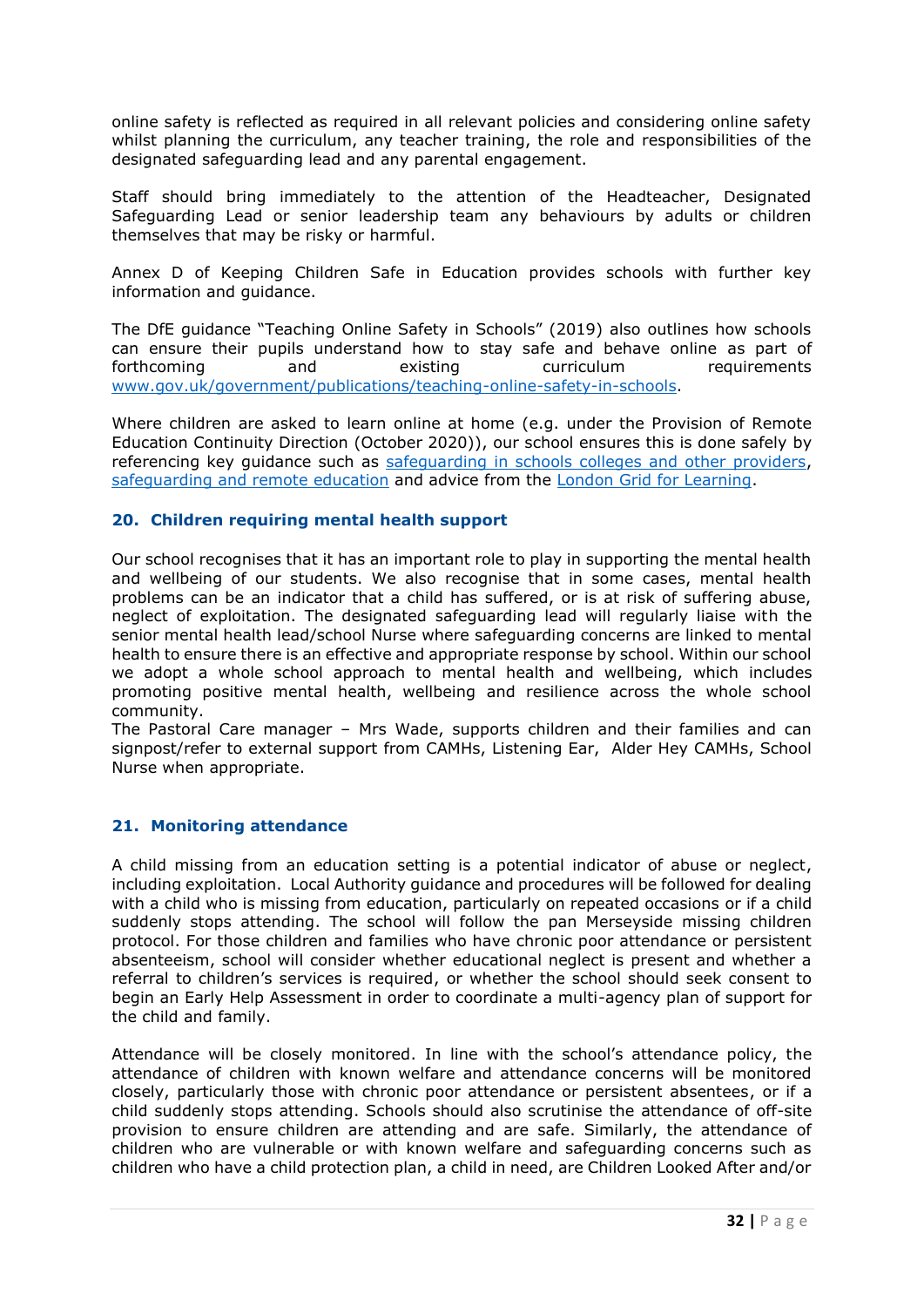SEN will be rigorously monitored on a daily and weekly basis. The child's social worker will be informed immediately when there are unexplained absences or attendance concerns.

It is important that the school's attendance team, including the EWO, school nurse and Safer Schools Officer, are aware of any safeguarding concerns. It is critical that when a child is not attending school their welfare is confirmed and expected practice would be for an appropriate professional to visit the home and speak to the child alone, particularly if there are any safeguarding concerns. The timing for this home visit will be determined on a case by case basis. The school will seek to ensure it has at least three emergency contacts for each family and consider what urgent action it may need to take when a vulnerable child and family are not contactable, and the child has not attended school. Where necessary, this may include reporting the child missing to the police. The school will ensure it is aware, in advance, of any difficulties in accessing the premises of a child's family home.

It is essential that all staff are alert to signs to look out for and the individual triggers to be aware of when considering the risks of potential safeguarding concerns such as travelling to conflict zones, Female Genital Mutilation and forced marriage.

Children Missing Education (C.M.E.) are children of compulsory school age who are not registered pupils at a school and are not receiving suitable education otherwise than at a school. All staff should be aware that children missing education are at significant risk of underachieving, being victims of harm, exploitation or radicalisation, and becoming NEET (not in education, employment or training) later in life. Children going missing can also be an indicator of mental health problems, risk of substance abuse, risk of travelling to conflict zones, risk of female genital mutilation or risk of forced marriage. Effective information sharing between parents, schools and local authorities is critical to ensuring that all children of compulsory school age are safe and receiving suitable education. Maintained schools have a safeguarding duty in respect of their pupils, and as part of this should investigate any unexplained absences. Academies and independent schools have a similar safeguarding duty for their pupils. When a child is deemed to be missing from education, school will make reasonable enquiries to establish the whereabouts of the child jointly with the local authority, before deleting the pupil's name from the register. Once these enquiries have been undertaken, our school will follow the local protocol for Children Missing Education and make a C.M.E referral to the Local Authority Officer for C.M.E.

Some parents will decide to remove their child from the school role in order to educate them at home. For the majority of children, this choice will be with the child's best education at the heart of their decision and it will be a positive learning experience. However, this is not the case for all, and home education can mean that some children become less visible to services who are them to keep them safe and supported in line with their individual needs. Where a parent or carer has expressed their intention to remove their child from the school roll with a view to educating at home, the school will work together with other key professionals and will, where possible, attempt to facilitate a meeting with the family to ensure that all parties have considered what is in the best interests of the child. This is particularly important for those children who have SEND, are vulnerable, and/or who have a social worker. The school will also link with the named officer for Elective Home Education within the Local Authority.

#### **22. Private fostering**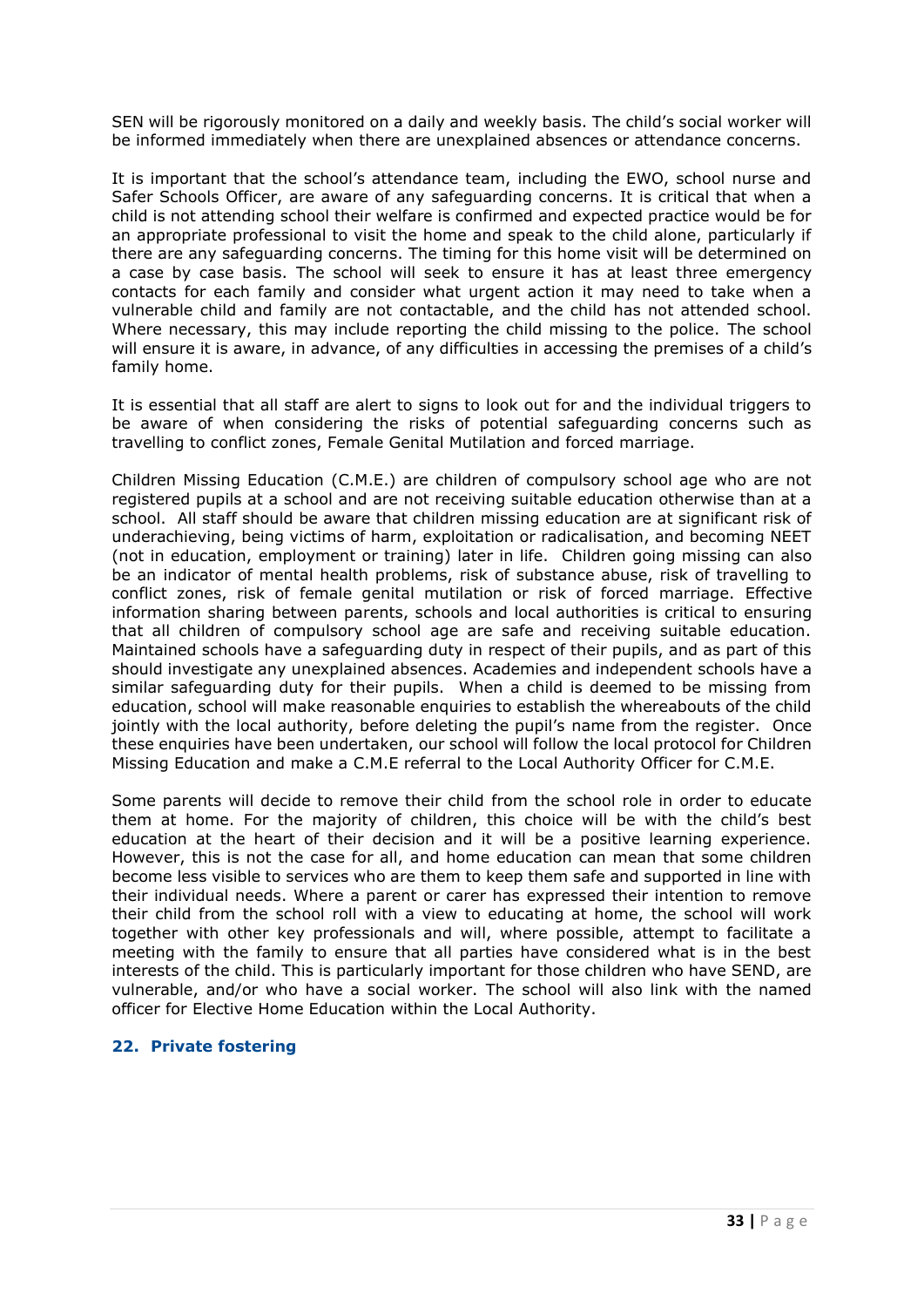The Children Act 1989, 2004 and Children (Private Arrangements for Fostering) Regulations 2005 set out that Private Fostering occurs when a child under the age of 16 (under 18, if disabled) is provided with care and accommodation by a person who is not a parent, person with parental responsibility for them or a relative in their own home. A child is not privately fostered if the person caring for and accommodating them has done so for less than 28 days and does not intend to do so for longer.

Our school has a mandatory duty to report to the local authority if they believe a child is subject to a private fostering arrangement. (This does not include close family relatives e.g. grandparent, brother, sister, uncle or auntie.) This means making a referral to children's services. A private fostering arrangement is made without the knowledge of the local authority for the care of a child under the age of 16 years (under 18 for children with disabilities) whereby the child is in the care of someone other than their parent or close relative. Further guidance is available in Keeping Children Safe in Education (DFE, 2021) and in [Children Act 1989 private fostering.](https://assets.publishing.service.gov.uk/government/uploads/system/uploads/attachment_data/file/274414/Children_Act_1989_private_fostering.pdf) When a child is privately fostered a social worker must carry out an assessment to ensure the placement is appropriate and consider any support needed.

#### **23. Safer recruitment**

The school will ensure that all appointments follow its recruitment policy and the guidance set out in Keeping Children Safe in Education (DFE 2021). At least one member of the appointments panel will have undertaken safer recruitment. The school will undertake all the required DFE pre-employments checks and where appropriate will record these checks on the single central record and retain evidence in personnel files. The school will seek written confirmation that third-party organisations including contractor and alternative education providers have undertaken appropriate checks. The school's Safer Recruitment Policy and Procedures set out the processes in more detail and are drawn from School Improvement Liverpool's Safeguarding Handbook.

The school is required to inform relevant staff who fall within the scope of [Disqualification](https://www.gov.uk/government/publications/disqualification-under-the-childcare-act-2006/disqualification-under-the-childcare-act-2006#contents)  [under the Childcare Act 2006](https://www.gov.uk/government/publications/disqualification-under-the-childcare-act-2006/disqualification-under-the-childcare-act-2006#contents) and establish they are not disqualified. The criteria for disqualification under the 2006 Act and the 2019 Regulations includes inclusion on the Disclosure and Barring Service (DBS) Children's Barred List or committing a relevant offence.

#### **24. The Safeguarding Curriculum**

The school will ensure it has a curriculum map which sets out how to help children keep themselves safe from harm. This will include messages which are taught through the Relationships education, relationships and sex education [\(RSE\) and health education](https://www.gov.uk/government/publications/relationships-education-relationships-and-sex-education-rse-and-health-education) and PSHE curriculums, alongside standalone pieces of work and messages delivered through other curriculum areas, as part of a broad and balanced curriculum. Children will be provided with age appropriate skills, knowledge and understanding to help them recognise and respond to issues such as consent and healthy relationships. Children will be supported to develop their understanding, at the appropriate age, of risks including: when using technology, the internet, and risks associated with grooming and radicalisation, gang and criminal exploitation and misusing drugs and alcohol. The curriculum will include specific sequenced lessons to address sexual harassment, online abuse, sexual violence and issues of consent in an age and stage appropriate way. Our school recognises that a one size fits all approach may not be appropriate for all children, and a more personalised approach for more vulnerable children, victims of abuse and some SEND children may be necessary. Children will also learn about the wider safeguarding curriculum which for children would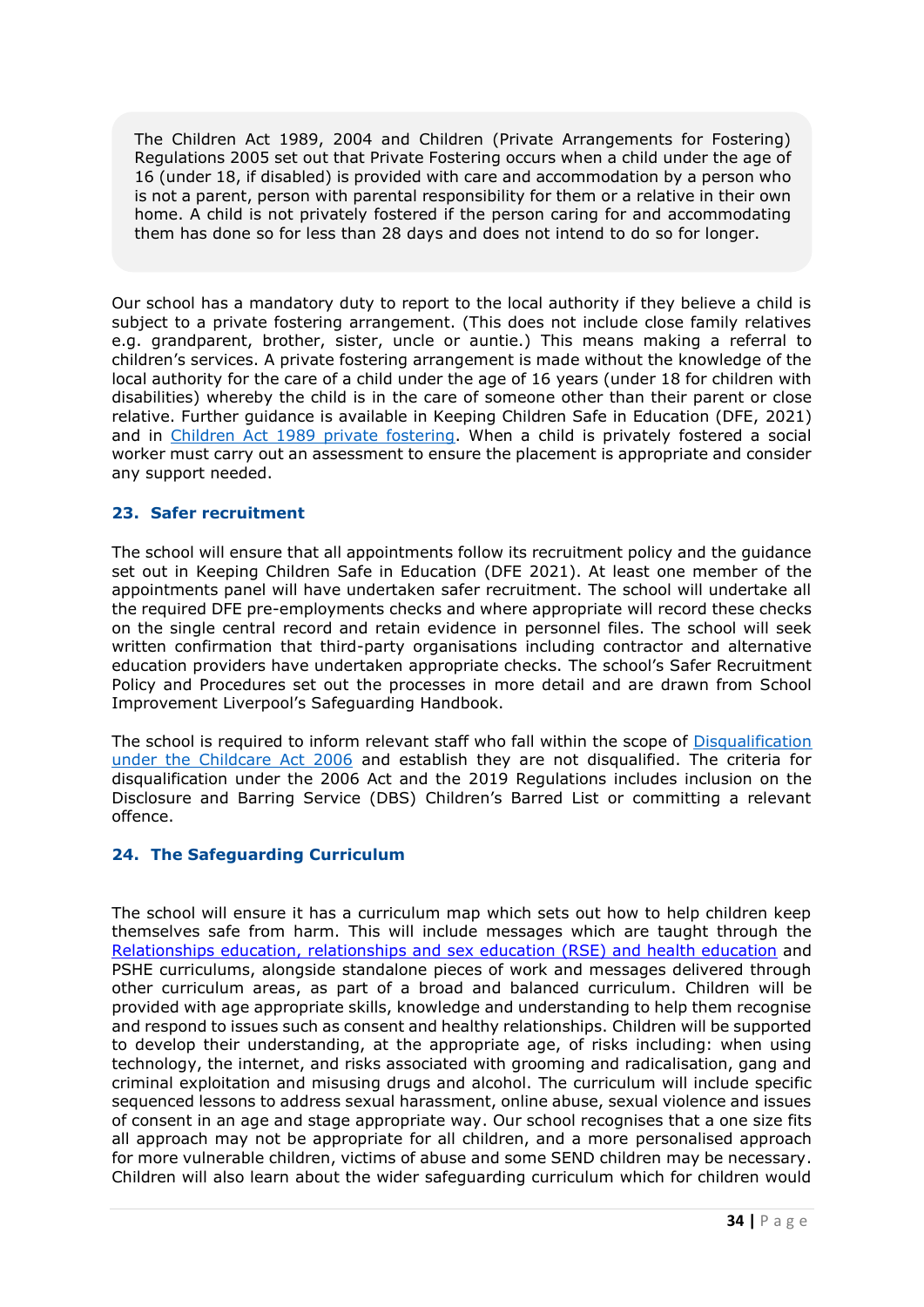include road safety, anti-bullying and know how to seek support when needed. The school will ensure the curriculum promotes an understanding of the values needed to live within a democratic society including the rule of law, and individual liberty. It will promote tolerance and respect for all faiths (and those of no faith), races, genders, ages, disability and sexual orientations.

#### **25. Safeguarding children who attend off-site alternative provision**

When identifying that a child would benefit from attending off site provision, our school will undertake an assessment to determine that this placement is in the best interests of the child. We will ensure that the provision identified is suitable to meet the needs of that child. The school will retain responsibility for the safeguarding of any pupils we place in off-site provision. The school will undertake appropriate quality assurance checks to ensure that it is a safe place for the child to attend and will draw upon the specific guidance in the Schools' Safeguarding Handbook relating to this. The school will obtain written confirmation from the provider that the appropriate safeguarding checks have been carried out in respect of individuals working at the establishment. The school will have a formal agreement with the alternative provision and parent/carer regarding when the pupil should attend and what procedures that will be followed should the child not attend the placement. The school will ensure it seeks the views of the young people at off-site provision to ensure they feel happy and safe. Huyton with Roby will have regular reviews with the alternative provision setting and the parents/carers. When commissioning places at alternative provision, the school will pay due regard to [Alternative provision](https://www.gov.uk/government/publications/alternative-provision) – DfE [Statutory Guidance](https://www.gov.uk/government/publications/alternative-provision) and [Education for children with health needs who cannot attend school](https://www.gov.uk/government/publications/education-for-children-with-health-needs-who-cannot-attend-school)  – [DfE Statutory Guidance.](https://www.gov.uk/government/publications/education-for-children-with-health-needs-who-cannot-attend-school)

#### **26. Complaints and Whistleblowing**

Complaints about safeguarding should follow the school's complaints policy.

The school recognises that children cannot be expected to raise concerns in an environment where staff fail to do so.

All staff should be aware of their duty to raise concerns, where they exist, which may include the attitude or actions of colleagues. The school's Whistleblowing Policy is there to support and aid them in these circumstances. The Local Authority also has whistle blowing procedures.

Whistleblowing regarding the Head teacher should be made to the Chair of the Governing Body, whose contact details should be readily available to staff.

The NSPCC whistleblowing helpline is available for staff who do not feel able to raise concerns regarding child protection failures internally. Staff can call: 0800 028 0285.

#### **27. Escalation**

If any member of staff is unhappy with the response they have received in relation to a safeguarding concern they have raised, it is their responsibility to ensure they escalate their concern within the organisation. All members of staff are aware of their responsibility to escalate and refer concerns on to Children's Services when it is appropriate to do so.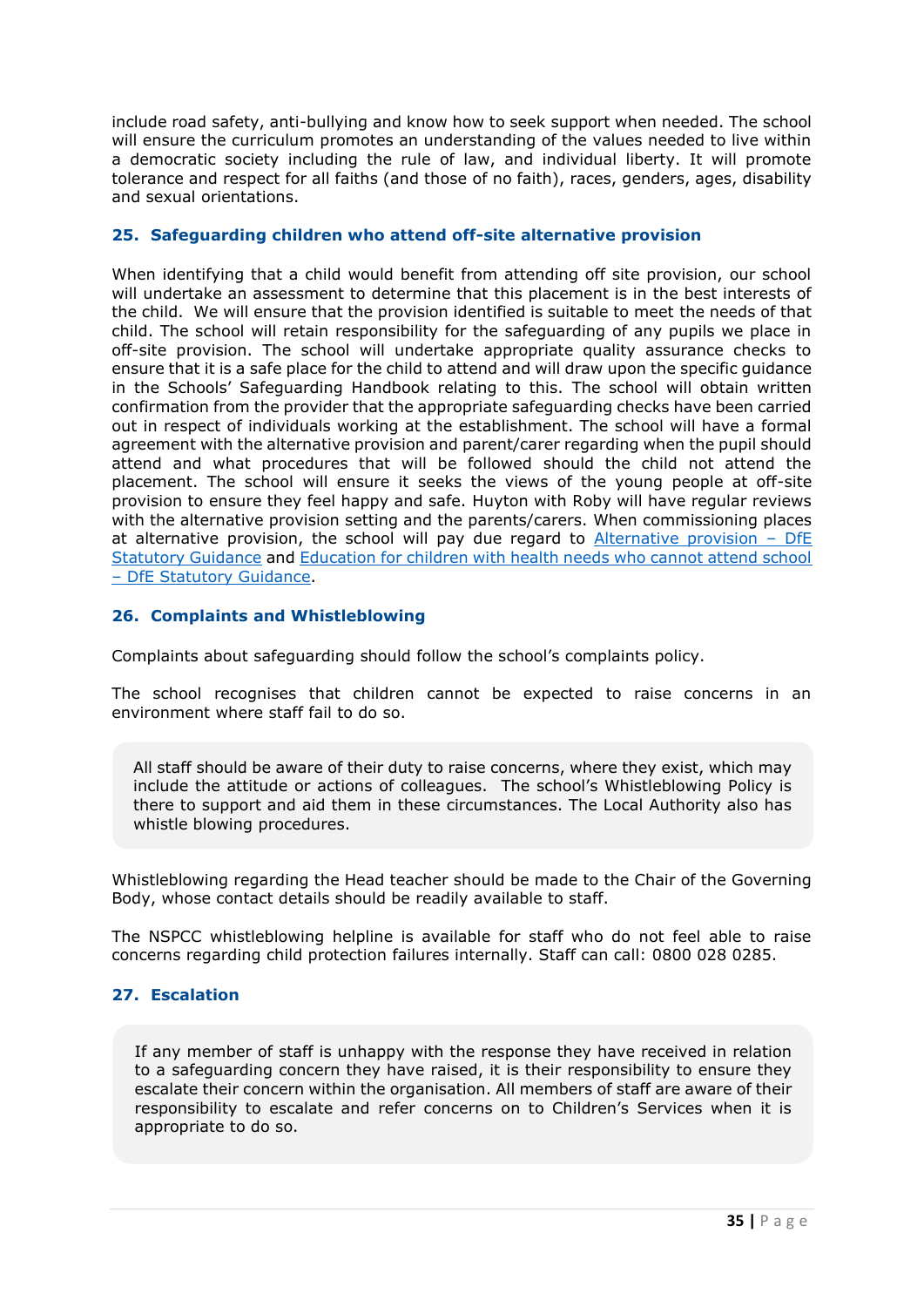Where professional disagreement occurs and the Designated Safeguarding Lead and/or Deputy are unhappy with the actions or decisions of another agency, they will escalate their concern in line with the Local Safeguarding Children Partnership's formal escalation policy to ensure a timely resolution.

The first step of any escalation process with another agency is to raise any concerns directly with the other professional and their line manager. A professionals meeting is always a positive way of resolving differences and remaining focussed on the outcomes for the child.

#### **28. Proactive Safeguarding**

Our school recognises that school plays a significant part in the prevention of harm to our children by providing them with opportunities to learn, good lines of communication with trusted adults, supportive peers and an ethos of protection. As a result, safeguarding and child protection is at the heart of everything and underpins all policy and procedures within our school.

Our school recognises that we may provide the only stability in the lives of children who have been abused or who are at risk of harm.

Our school recognises that safeguarding incidents and/or behaviours can be associated with factors outside the school or can occur between children outside the school. All staff, but especially the Designated Safeguarding Lead and deputy should consider the context within which such incidents or behaviours occur. This is known as contextual safeguarding, or extra-familial harm, which means assessments of children should consider whether wider environmental factors are present in a child's life that are a threat to their safety and/or welfare.

Our school community will:

- Work to establish and maintain an ethos where children feel secure and are encouraged to talk and are always listened to. This ethos will be modelled and replicated by staff and governors.
- Promote a caring, safe and positive environment within the school.
- Ensure that the school site is a safe, secure and welcoming place to learn and grow.
- Encourage self-esteem and self-assertiveness through the curriculum as well as through personal relationships, whilst not condoning aggression or bullying.
- Include regular consultation with children e.g. through safety questionnaires, participation in anti-bullying week, etc.
- Ensure that all children know there is an adult in the school whom they can approach if they are worried or in difficulty.
- Include safeguarding messages across the full curriculum, including RSHE/PSHE, to ensure that the children are equipped with the skills they need to recognise risky behaviours, stay safe from harm and to know to whom they should turn for help. In particular this will include - staying safe online, anti-bullying, e-safety, road safety, pedestrian and cycle training, focused work in Year 6 to prepare for transition to Secondary school and more personal safety/independent travel, issues around consent, sexting, positive mental health, etc.
- Offer a positive school experience.
- Ensure all staff are aware of school guidance for their use of mobile technology and have discussed safeguarding issues around the use of mobile technologies and their associated risks
- Ensure that all staff, volunteers, governors, policies and procedures operate with the best interests of the child at their heart.

#### **29. Monitoring and Quality Assurance**